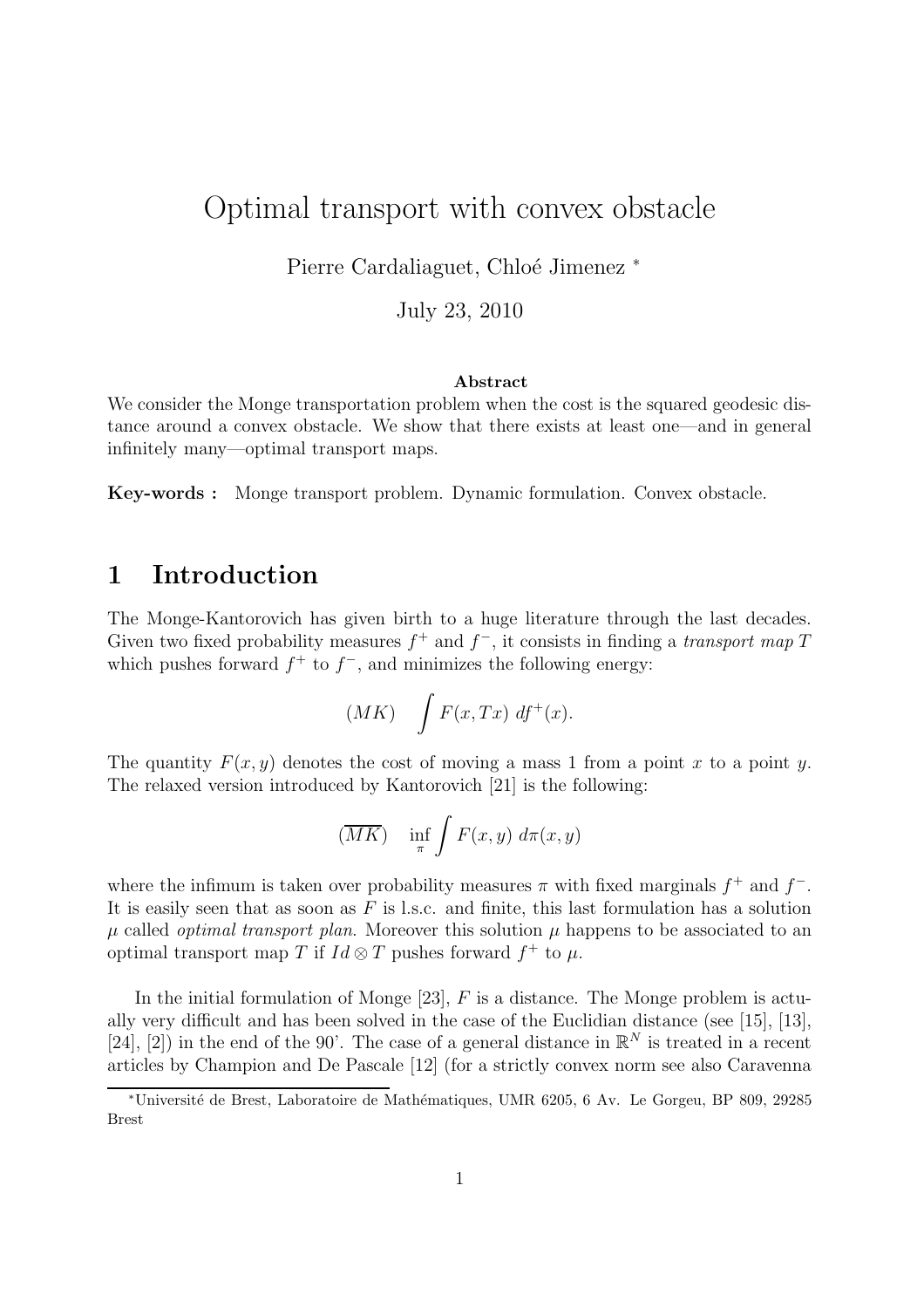[10] and Champion and De Pascale [11]).

Motivated by some crowd models introduced in [9], we focus here on the case where  $f^+$  and  $f^-$  are supported on a subdomain of  $\mathbb{R}^N$  with a convex obstacle **C** and where F is the squared geodesic distance:  $F(x, y) = d^2(x, y)$ , d being the geodesic distance on the domain  $\mathbb{R}^N \backslash \mathbb{C}$ . In the unconstrained case, i.e., when  $F(x, y) = |y - x|^2$ , existence and characterization of the optimal transport map have been established in the pioneering work by Brenier [7]. The obstacle case itself has been studied by Feldman and McCann [18], for the linear cost  $F = d$ , on a manifold with a geodesically strictly convex obstacle and when  $f^-$  is absolutely continuous. Here we consider what happens for the squared geodesic distance and when the mass  $f^-$  is not necessarily absolutely continuous.

Let us first briefly recall Brenier's approach of the problem. The first idea is to use the dual formulation of the Monge-Kantorovich problem introduced by Kantorovich [21] (see also  $[25]$ ):

$$
\sup_{u_1(y)-u_0(x)\leq \frac{|y-x|^2}{2}}\left\{\int_{\Omega}u_1(y)\;df^-(x)\;-\; \int_{\Omega}u_0(x)\;df^+(x)\right\}.
$$

If  $(u_0, u_1)$  is a pair of optimal Lipschitz functions for the above dual problem, the solution  $\mu$  of the relaxed Monge-Kantorovich problem must satisfy the following primal-dual optimality condition (necessary and sufficient):

$$
u_1(y) - u_0(x) = \frac{|x - y|^2}{2} \quad \mu - \text{a.e. } (x, y).
$$

Then deriving formally this relation with respect to  $x$  leads to

$$
y = x + Du_0(x)
$$
  $\mu$  – a.e.  $(x, y)$ .

Hence  $\mu$  is equal to  $(Id \otimes (Id + Du_0)) \sharp f^+$  and the existence of a solution for the Monge-Kantorovich problem characterized by  $Tx = x + Du_0(x)$ .

In our case, the dual formulation and the primal-dual optimality condition are similar:

$$
\sup_{u_1(y)-u_0(x)\leq \frac{d(x,y)^2}{2}} \left\{ \int_{\Omega} u_1(y) \, df^-(x) \, - \, \int_{\Omega} u_0(x) \, df^+(x) \right\}.
$$

$$
u_1(y) - u_0(x) = \frac{d(x,y)^2}{2} \, \mu - \text{a.e. } (x,y).
$$

The derivation of this last equality gives:

$$
Du_0(x) = \gamma'_{x,y}(0) \quad \mu-\text{a.e. } (x,y) \;, \tag{1}
$$

where  $\gamma_{x,y}$  is the constant speed geodesic joining x to y for  $\mu$ -almost every  $(x, y)$ . To conclude that  $\mu$  is associated to a transport map we need to know that  $x$  is joined to a unique y such that  $(x, y)$  is in the support of  $\mu$  for  $f^+$ -a.e. x. Unfortunately, the knowledge of x and  $\gamma_{x,y}'(0)$  does not determine y (by far). The following example extracted from [9] enlightens the difference between the classical quadratic case and the case with a convex obstacle. In particular it shows that no uniqueness holds for the obstacle problem even for the squared distance.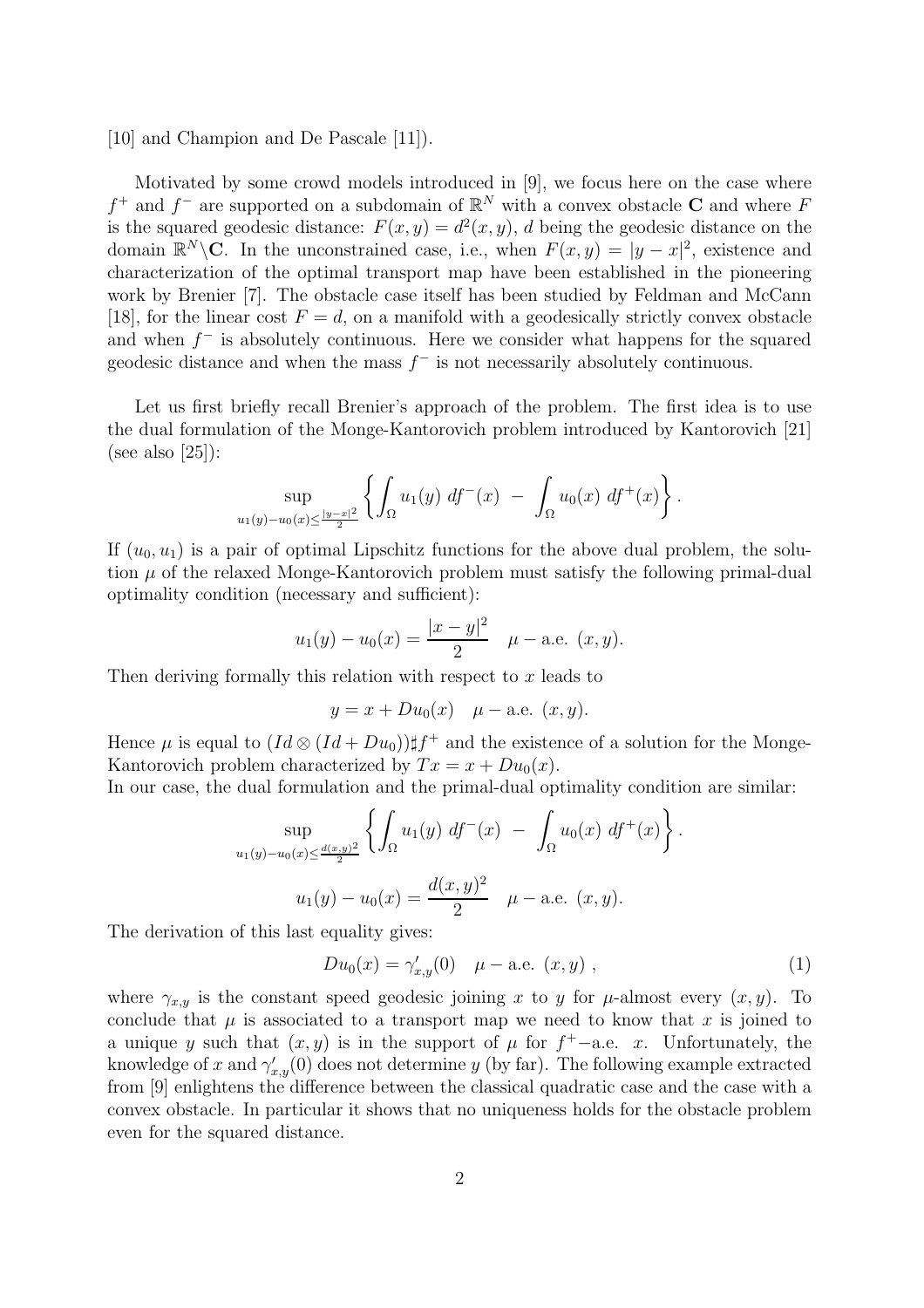**Example 1.1** In dimension 2, we assume that the obstacle is a disc K,  $f^+ = dx \sqcup S$  and  $f^{-} = \frac{1}{2}$  $\frac{1}{2}\delta_{A}+\frac{1}{2}$  $\frac{1}{2}\delta_B$  *as in the figure;* S *is a disc of area* 1 *and* A, B *are two points such that*  $d(A, P) = d(B, P)$  *and such that any geodesic connecting a point of* S *to* A *or* B *passes through* P. Then any admissible transport plan  $\pi$  with fixed marginals  $f^+$  and  $f^$ *is optimal, contrary to the usual quadratic case where the unique optimal transport plan is the unique optimal transport map. Note also that, for any potential pair*  $(u_0, u_1)$  *and* 



*any*  $(x, y)$  *belonging to the support of an optimal transport plan*  $\mu$ , *condition (1) gives no hint whether*  $y = A$  *or*  $y = B$ *.* 

As the above example show, there is no way to use Brenier's approach in our framework. In order to overcome this issue we use the strategy of proof initiated by Feldman and McCann [18] for the obstacle problem with linear cost and an absolutely continuous measure  $f^-$ : the idea is to project the measures  $f^+$  and  $f^-$  onto  $\partial \mathbf{C}$ . For the linear cost and for absolutely continuous measure  $f^-$ , there is a natural and intrinsic way to define this projection: it is just a consequence of the geometry of the "transport rays" associated to the dual problem. Then the construction of the optimal transport map between  $f^+$ and  $f^-$  reduces to the construction of an optimal transport map between these projected measures  $\hat{f}_{\pi}^+$  and  $\hat{f}_{\pi}^-$ .

In our framework, with a cost which is a squared distance and when  $f^-$  is any measure, there is no "transport rays" and therefore no natural way to associate to our obstacle transport problem a transport problem on  $\partial$ C. So we have first to transform our obstacle problem into an obstacle problem with a "linear-like" distance in space-time. For this we use Brenier's dynamic formulation [8] of the Monge-Kantorovich problem:

$$
\inf_{\omega} \int c((x,s),(y,t))d\omega((x,s),(y,t))
$$

where the infimum is taken over every probability  $\omega$  with fixed marginals  $f^+ \otimes \delta_0$ ,  $f^- \otimes \delta_1$ and c is a space-time cost given by  $c((x, s), (y, t)) = \frac{d^2(x, y)}{t-s}$  whenever  $t > s$ . The interest of this setting is that the cost  $c$  behave almost like a distance, and in particular satisfies some triangle inequality. Thanks to this property, we can define in the same spirit of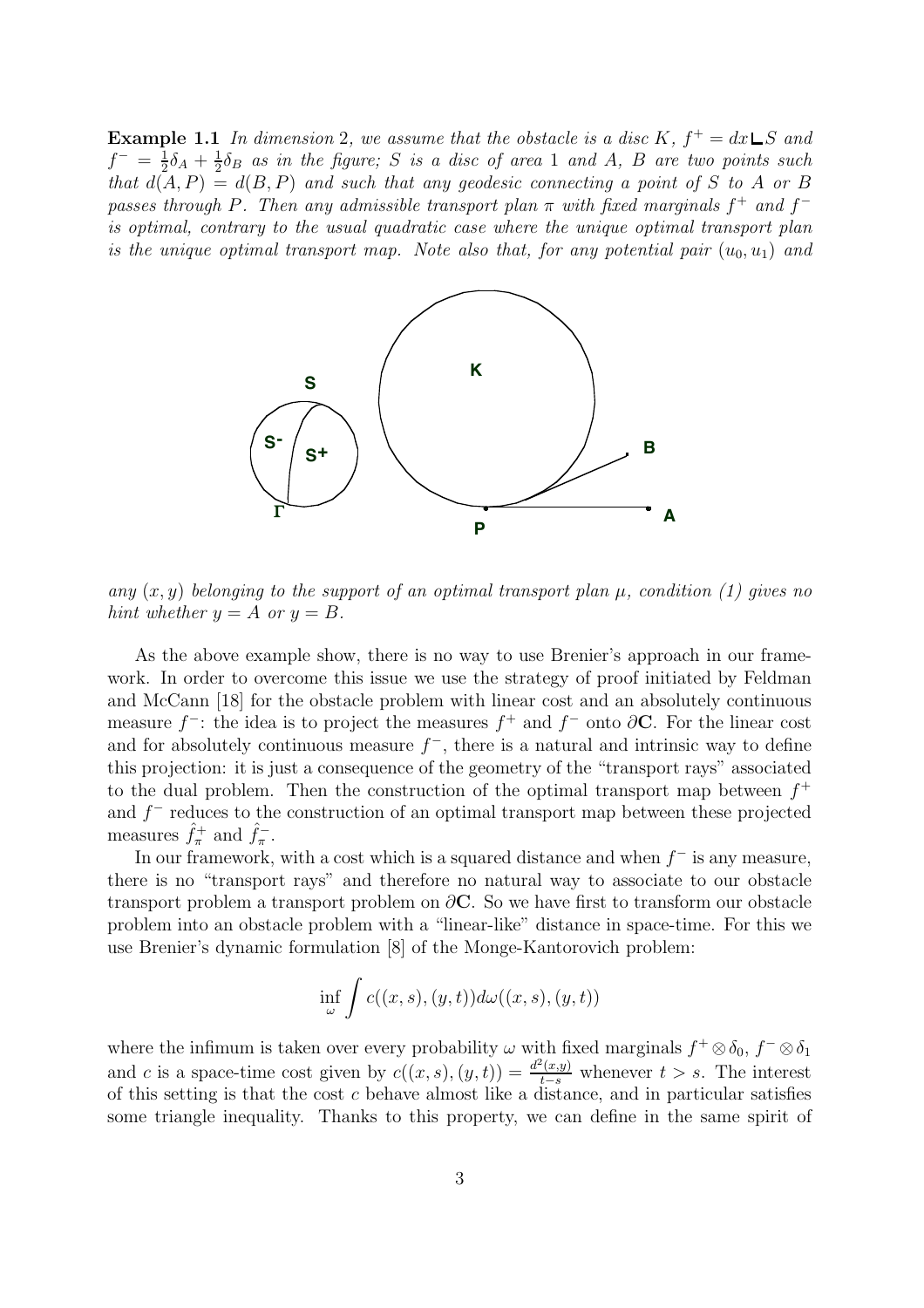[18] some "projected measures"  $\hat{f}_{\pi}^+$  and  $\hat{f}_{\pi}^-$  of  $f^+$  and  $f^-$  onto  $\partial \mathbf{C} \times [0,1]$ . Note however that—because  $f^-$  is not absolutely continuous—these measures are not intrinsically defined, but depend on the choice of the optimal transport plan  $\mu$  and of the optimal potential  $\hat{u}$ .

Once  $\hat{f}_{\pi}^+$  and  $\hat{f}_{\pi}^-$  are defined, it remains to build an optimal transport plan between these measures. For this it is mandatory to know that  $\hat{f}_{\pi}^{+}$  is absolutely continuous with respect to the Hausdorff measure  $\mathcal{H}^{N-1}$  on  $\partial \mathbf{C} \times [0,1]$  (or at least that it does not charge "small sets", see [25]). By construction of  $\hat{f}_{\pi}^{+}$ , this property is strongly related with the semi-concavity property of the potential  $\hat{u}$  in a neighborhood of  $\partial \mathbf{C}$ , or, equivalently, with the "Lipschitz continuity of  $D\hat{u}$  inside the rays" (see section 3 of [19]). Unfortunately  $\hat{u}$  fails to be semi-concave in a neighborhood of  $\partial \mathbf{C} \times (0,1)$  in general: its second order normal derivative usually blows up (see an example in  $[14]$ ). However  $\hat{u}$  enjoys a kind of "tangential semi-concavity", which is enough to conclude to the absolutely continuity of  $\hat{f}_{\pi}^+$ . The construction of the optimal transport on  $\partial \mathbf{C} \times (0,1)$  then follows from classical arguments (we use here the Champion and De Pascale approach [11]).

Let us finally discuss the uniqueness of this transport map: as explained in the above example, there is basically no hope to have some uniqueness in our problem. However it is interesting to note that, in the particular case where  $f^-$  is absolutely continuous, this lack of uniqueness is completely due to the lack of uniqueness of the optimal transport between the projected measures  $\hat{f}_{\pi}^+$  and  $\hat{f}_{\pi}^-$ , for the "linear" space-time cost c. Indeed, in this case, the projected measures are actually independent of the choice of the optimal transport plan and of the potentials. Then there is a one-to-one correspondence between optimal transport plans between  $f^+$  and  $f^-$  and the optimal transport plans—for the space-time problem—between  $\hat{f}_{\pi}^+$  and  $\hat{f}_{\pi}^-$ . In this sense the introduction of Brenier's dynamic formulation in our context not only allows to solve the problem, but also gives a precise description of failure of uniqueness. Note that, as in the classical Monge problem, there is therefore a canonical way to select a good transport map (the one which is increasing along the rays). To conclude on this point, let us finally underline that this nice picture breaks down when  $f^-$  is not absolutely continuous. Indeed in this case the projected measure  $\hat{f}_{\pi}$  is no longer intrinsically defined: as we show through an example, it depends on the choice of the optimal transport plan, and there does not seem to be a canonical way to choose the optimal transport map.

Let us briefly explain how this paper is organized: in section 2 we recall some basic facts on Brenier's formulation and introduce the main notations used in the paper. Section 3 is dedicated to the proof of the absolutely continuity of  $\hat{f}^+_{\pi}$ . The construction of the optimal transport map between the projected measures is carried out in Section 4. Finally the initial problem is solved in section 5, where we also discuss the uniqueness issue.

General notations: Throughout the paper,  $|\cdot|$  denotes the Euclidean norm of the ambiant space ( $\mathbb{R}^N$  or  $\mathbb{R}^{N+1}$ ),  $B(\xi, r)$  the ball centered at  $\xi$  and of radius r (again in  $\mathbb{R}^N$ if  $\xi \in \mathbb{R}^N$  or in  $\mathbb{R}^{N+1}$  if  $\xi \in \mathbb{R}^{N+1}$ . Given a function  $v = v(x, t)$ ,  $\partial_t v$  denotes its partial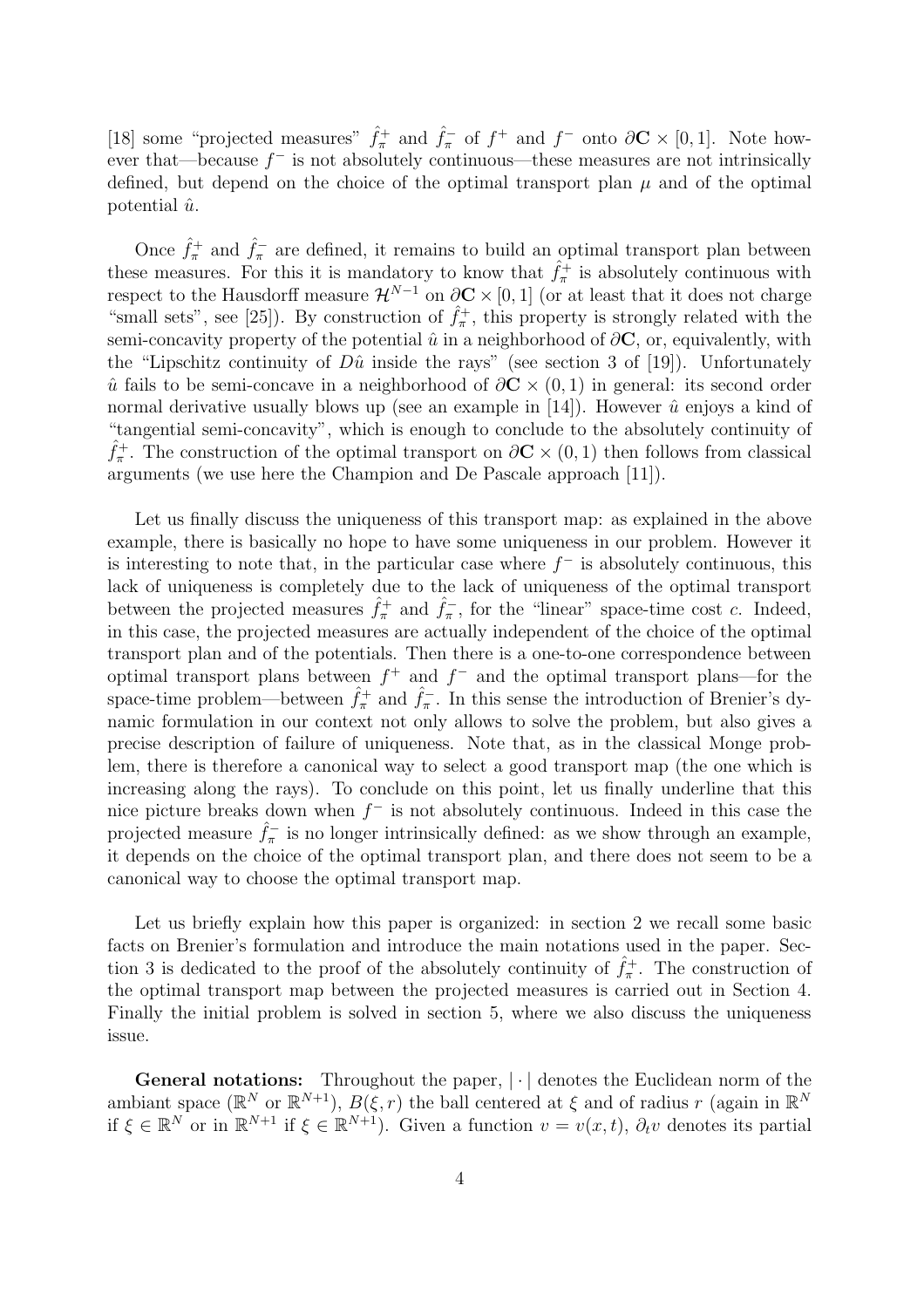derivative with respect to the t variable,  $Dv$  its partial derivative with respect to the x variable and  $D_{x,t}v$  its differential. When we consider the restriction of v to  $\partial \mathbf{C} \times (0,1)$ , we denote by  $D^{\tau}v(x,t)$  and  $D^{\tau}_{x,t}v(x,t)$  the tangential space derivative and the tangential differential respectively.

## 2 Setting of the Problem and basic results

Let X be a compact convex subset of  $\mathbb{R}^N$ ,  $\mathbb{C} \subset \mathrm{Int}(X)$  a closed convex subset of X with a  $\mathcal{C}^3$  boundary. We set  $\Omega = X \backslash \mathbf{C}$ . We denote by d the geodesic distance in  $\Omega$ :

$$
d(x,y) = \inf_{\xi \text{ Lipschitz}} \left\{ \int_0^1 |\xi'(s)| ds \; ; \; \xi(0) = x, \; \xi(1) = y, \; \xi(s) \in \overline{\Omega} \; \forall s \in [0,1] \right\}.
$$

We also introduce  $\delta: X \to \mathbb{R}^+$  the signed distance to the boundary  $\partial \mathbf{C}$  of  $\mathbf{C}$  (negative inside C). Let us recall that  $\delta$  is of class  $\mathcal{C}^3$  in a neighborhood of  $\partial \mathbf{C}$ . Given  $f^+$  and  $f^$ two probability measures, we investigate the problem

$$
(MK2) \qquad I = \min_{T:\overline{\Omega}\to\overline{\Omega}} \int_{\Omega} \frac{d^2(x, T(x))}{2} df^+(x)
$$

where the minimum is taken over all the Borel measurable maps  $T : \Omega \to \Omega$  such that T pushes forward  $f^+$  to  $f^-$  (denoted by  $T \sharp f^+ = f^-$ ). We assume  $f^+$  is absolutely continuous with respect to the Lebesgue measure and will also write  $f^+$  for its density.

The relaxed and dual formulations of problem  $(MK2)$  are (see for instance [25]):

$$
(\overline{MK2}) \qquad \min_{\mu \in \Pi(f^+, f^-)} \left\{ \int_{\Omega^2} \frac{d^2(x, y)}{2} \, d\mu(x, y) \right\},
$$

where  $\Pi(f^+, f^-)$  are the probability measures with marginals  $f^+$  and  $f^-$ ,

(D) 
$$
\max_{v_1, v_0 \in C_b(\overline{\Omega})} \left\{ \int_{\Omega} v_1(y) \, df^-(x) \, - \, \int_{\Omega} v_0(x) \, df^+(x) \right\}
$$

where the maximum is taken under the constraints  $v_1(y) - v_0(x) \leq \frac{d^2(x,y)}{2}$  $\frac{(x,y)}{2}$   $\forall (x,y) \in \overline{\Omega}^2$ . Then the *primal-dual optimality condition* take the form (see [25]):

$$
(PD) \qquad (\mu, u_0, u_1) \text{ are optimal in } (\overline{MK2}) \text{ and } (D) \Leftrightarrow u_1(y) - u_0(x) = \frac{d^2(x, y)}{2} \mu-\text{a.e.}(x, y).
$$

Recall also that solving  $(MK2)$  is equivalent to building a solution  $\mu$  of  $(MK2)$  which is concentrated on a graph of a Borel measurable map  $T : \overline{\Omega} \to \overline{\Omega}$  (see [25]).

Let  $(u_0, u_1)$  be an optimal pair for  $(D)$ . We call it a pair of *optimal potentials*. Without loss of generality (see [25]) we can assume that

$$
u_0(x) = \sup_{y \in \overline{\Omega}} \{ u_1(y) - \frac{1}{2} d^2(x, y) \} \quad \text{while} \quad u_1(y) = \inf_{x \in \overline{\Omega}} \{ u_0(x) + \frac{1}{2} d^2(x, y) \}
$$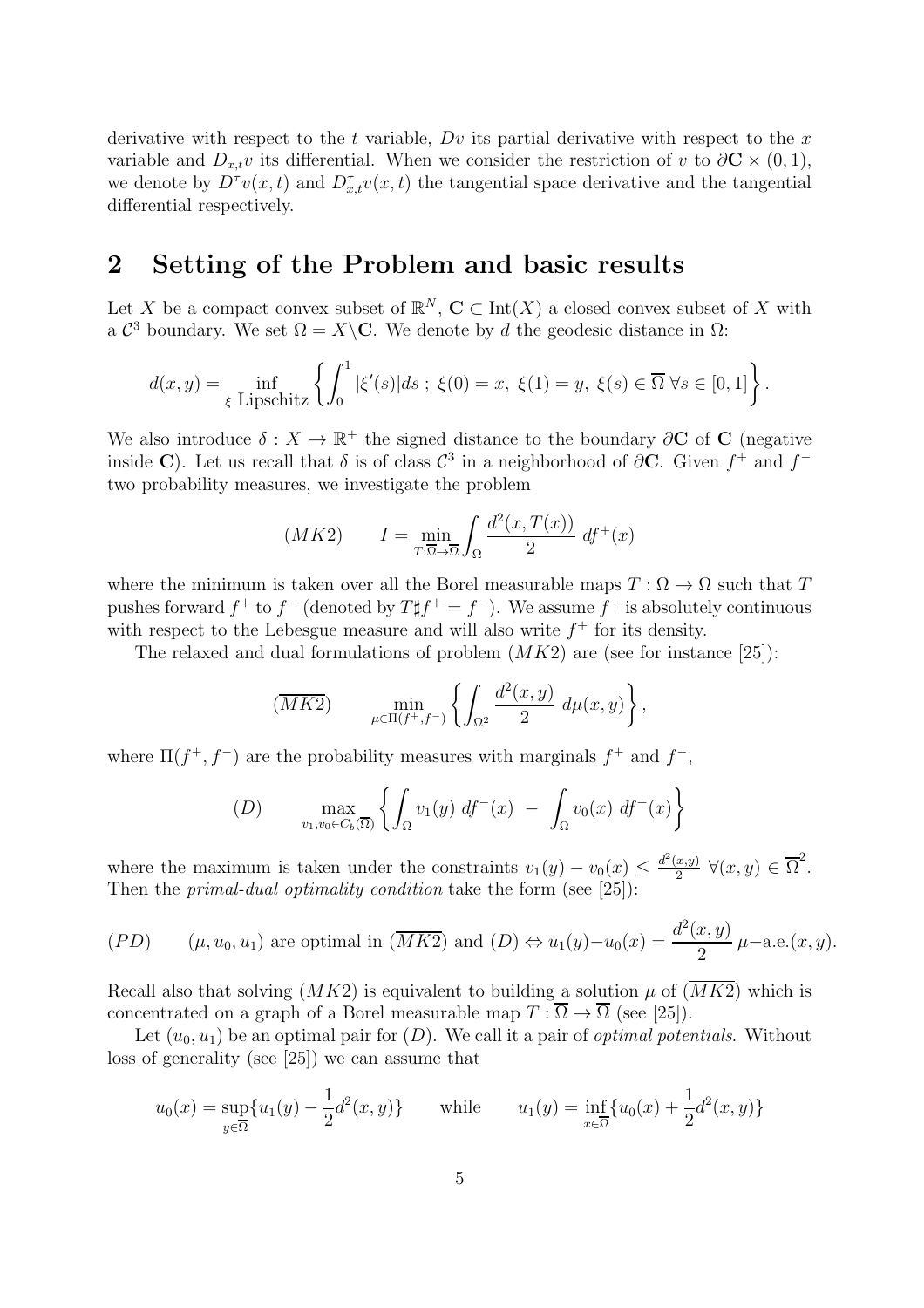for any  $x, y \in \overline{\Omega}$ . Note that  $u_0$  and  $u_1$  are locally Lipschitz continuous in  $\overline{\Omega}$ . Following [6] and [22] we set

$$
c((x, s), (y, t)) = \begin{cases} \frac{d^2(x, y)}{2(t - s)} & \text{if } (x, s), (y, t) \in \overline{\Omega} \times [0, 1] \text{ with } s < t, \\ 0 & \text{if } (x, s) = (y, t), \\ +\infty & \text{otherwise.} \end{cases}
$$

Then c looks very much like a "distance" since

$$
c((x,s),(y,t)) = \inf \left\{ \frac{1}{2} \int_s^t |\gamma'(\tau)|^2 d\tau \; ; \; \gamma : [s,t] \to \overline{\Omega} \text{ is Lipschitz continuous and } \gamma(s) = x, \; \gamma(t) = y \right\}
$$

.

In particular, we have the triangle inequality

$$
c((x,s),(y,t)) \leq c((x,s),(z,\tau)) + c((z,\tau),(y,t))
$$

for any  $(x, s), (y, t), (z, \tau) \in \overline{\Omega} \times (0, 1)$  with  $s < \tau < t$ . Following [8], [6] let us introduce the maps

$$
\hat{u}(y,t) = \inf_{x \in \Omega} \{ u_0(x) + c((x,0),(y,t)) \} \quad \text{and} \quad \check{u}(x,s) = \sup_{y \in \Omega} \{ u_1(y) - c((x,s),(y,1)) \}
$$

Then  $\hat{u}(\cdot, 0) = \check{u}(\cdot, 0) = u_0$  while  $\hat{u}(\cdot, 1) = \check{u}(\cdot, 1) = u_1$ . Moreover for any  $0 \le s < t \le 1$ ,

$$
\hat{u}(y,t) = \inf_{x \in \Omega} \{ \hat{u}(x,s) + c((x,s),(y,t)) \} \text{ and } \check{u}(x,s) = \sup_{y \in \Omega} \{ \check{u}(y,t) - c((x,s),(y,t)) \}
$$

and  $\hat{u} \geq \check{u}$ . We have the following Proposition, the proof of which is an easy adaptation of Theorem 3.8. of [22]:

Proposition 2.1 *The following equalities hold:*

$$
\min(MK2) = \min(MK_t) = \max(D_t)
$$

*where*  $(MK_t)$  *and*  $(D_t)$  *are the following optimization problems:* 

$$
(MKt) \inf_{\omega \in \Pi(f^+\otimes \delta_0, f^-\otimes \delta_1)} \left\{ \int_{(\Omega \times [0,1])^2} c((x,s),(y,t)) \, d\omega((x,s),(y,t)) \right\},
$$
  
\n
$$
(Dt) \sup_{v \in C_b(\Omega \times [0,1])} \left\{ \int_{\Omega} v(y,1) \, df^-(y) - \int_{\Omega} v(x,0) \, df^+(x) : \ v(y,t) - v(x,s) \le c((x,s),(y,t)) \right\}.
$$

*Moreover the function*  $\hat{u}$  *defined above is a solution of*  $(D_t)$ *, it is Lipschitz continuous and satisfies the following equation:*

$$
\partial_t v(x,s) + \frac{|Dv(x,s)|^2}{2} = 0
$$
 a.e.  $(x,s) \in \Omega \times [0,1]$ 

*where*  $Dv$  *and*  $\partial_t v$  *denote the partial derivative of* v *with respect to* x *and* t.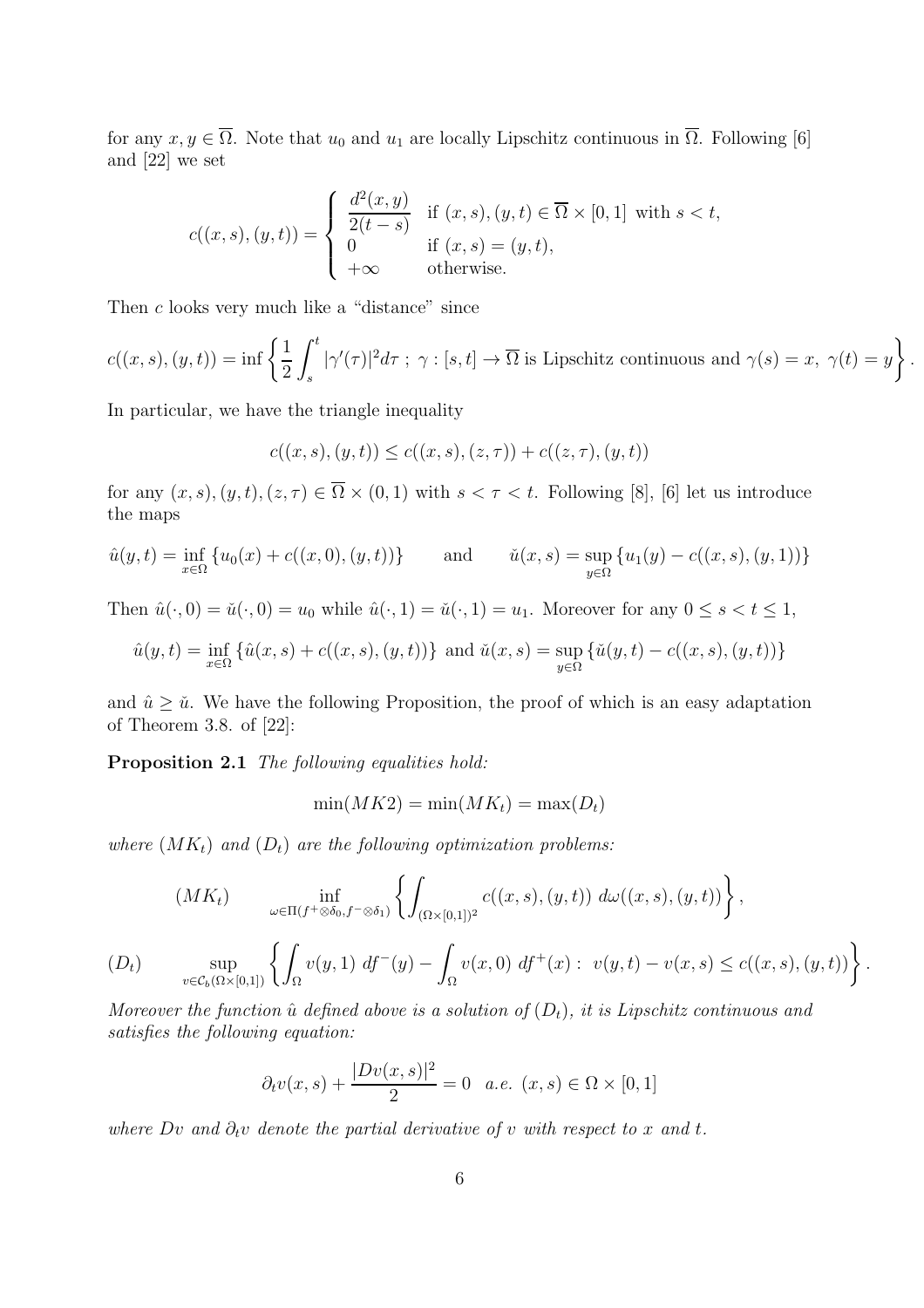In a symmetric way,  $\check{u}$  is also a solution of  $(D_t)$ . Let us denote by  $\Gamma$  the set of constant speed (but not normalized) geodesics  $\gamma : [0, 1] \to \Omega$  such that

$$
u_0(\gamma(0)) + \frac{1}{2}d^2(\gamma(0), \gamma(1)) = u_1(\gamma(1)) .
$$

Elements of  $\Gamma$  are often called transport rays. Then we set

$$
\mathcal{T} = \{(x, s) \in \overline{\Omega} \times (0, 1) \mid \exists \gamma \in \Gamma, \ \gamma(s) = x, \ \gamma(0) \neq \gamma(1) \}.
$$

The following standard Lemma collects some results on the structure of the geodesics of  $\overline{\Omega}$ .

**Lemma 2.2** *Let*  $\gamma : [0, 1] \to \overline{\Omega}$  *be a constant speed geodesic such that*  $\gamma(0) \neq \gamma(1)$ *. Then either*  $\gamma$  *is a straight line or there are*  $0 \le a \le b \le 1$  *such that the restriction of*  $\gamma$  *to* [0, a] *and to* [b, 1] *are straight lines and*  $\gamma$  *is a geodesic on the manifold* ∂C *on* [a, b].

*Moreover there is a non-zero adjoint map*  $p : [0,1] \to \mathbb{R}^N$  *such that the pair*  $(\gamma, p)$ *solves on* [0, 1]

$$
\begin{cases}\n\gamma'(s) = p(s) \\
-p'(s) = \langle D^2 \delta(\gamma(s)) p(s), p(s) \rangle \mathbf{1}_{\partial \mathbf{C}}(\gamma(s)) D\delta(\gamma(s)).\n\end{cases}
$$

*In particular, the*  $C^{1,1}$  *norm of any constant speed geodesic*  $\gamma : [0,1] \to \overline{\Omega}$  *is proportional to*  $|\gamma'(s)|$  *for some (hence any)*  $s \in [0,1]$ *, with a coefficient depending only on the*  $\mathcal{C}^3$ *regularity of* ∂C*.*

The following Lemma will be used to prove the differentiability of  $\hat{u}$ .

**Lemma 2.3** *There is some constant*  $C_{\Omega}$  *depending only on the*  $\mathcal{C}^3$  *regularity of*  $\partial \mathbf{C}$ *, such that*

$$
d(z, z') \le |z - z'| + C_{\Omega} |z - z'|^3 \qquad \forall z, z' \in \partial \mathbf{C} . \tag{2}
$$

**Proof of Lemma 2.3 :** Throughout the proof of Lemma 2.3 we denote by  $C_{\partial\mathbf{C}}$  any constant which depends only on the  $\mathcal{C}^3$  regularity of C.

Because of the compactness of C, the quantity  $\frac{d(z,z')-|z-z'|}{|z-z'|}$  $\frac{z^{\prime}-z^{\prime}|}{|z-z^{\prime}|}$  is bounded when  $|z-z^{\prime}|$ is bounded from below, so we only need to show that (2) holds for  $z, z' \in \partial \mathbf{C}$  sufficiently close, say in a ball  $B_{\eta}$  of radius  $\eta > 0$ , and such that  $z \neq z'$ . Let us set

$$
p_z = (z'-z)/|z'-z| \text{ and } q_z = (D\delta(z) - \langle D\delta(z), p_z \rangle p_z)/|D\delta(z) - \langle D\delta(z), p_z \rangle p_z|.
$$

We have:

$$
\langle D\delta(z), p_z \rangle = \frac{\delta(z') - \delta(z) + o(|z - z'|)}{|z - z'|} = \varepsilon(|z - z'|),
$$
  

$$
\langle D\delta(z), q_z \rangle = \frac{1 - (\langle D\delta(z), p_z \rangle)^2}{|D\delta(z) - \langle D\delta(z), p_z \rangle p_z|} = \sqrt{1 - (\langle D\delta(z), p_z \rangle)^2}.
$$

Note that, if  $\eta$  is sufficiently small using the continuity of  $D\delta$  and the previous estimates, we have

$$
\langle q_z, D\delta(\xi) \rangle \ge \frac{1}{2}
$$
 and  $|\langle p_z, D\delta(\xi) \rangle| \le \frac{1}{8}$   $\forall \xi \in B_\eta$ .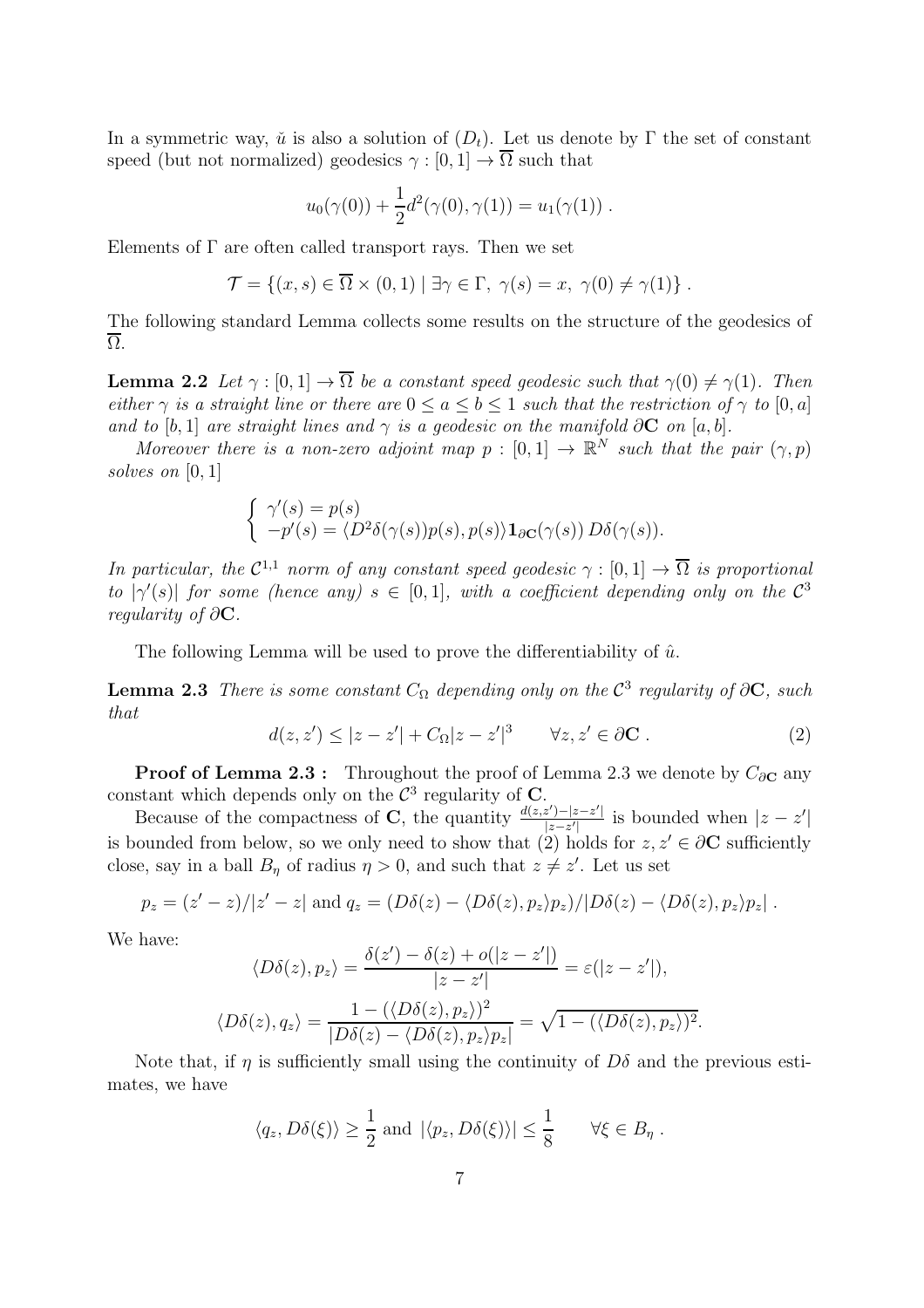Let  $R = (8||D^2 \delta||_{L^{\infty}(B_{\eta})})^{-1}$  and  $\alpha_z > 0$  such that  $\sin(\alpha_z) = |z - z'|/(2R)$ . We can also assume that  $\eta$  is so small that  $\cos(\alpha_z) \geq 1/2$ . Let

$$
\sigma(s) = (z + z')/2 + R(\cos(\alpha_z s) - \cos(\alpha_z))q_z - R\sin(\alpha_z s)p_z \qquad s \in [-1, 1].
$$

Then  $\sigma(1) = z$  and  $\sigma(-1) = z'$ . We claim that  $\sigma(s) \in \Omega$  for any  $s \in [-1,1]$ , i.e., that the map  $f(s) = \delta(\sigma(s))$  is nonnegative on [−1, 1]. For this it is enough to show that f is concave on [−1, 1] because  $f(1) = f(-1) = 0$ . We have

$$
f''(s) = \langle D^2 \delta(\sigma(s))\sigma'(s), \sigma'(s) \rangle + \langle D\delta(\sigma(s)), \sigma''(s) \rangle
$$
  
\n
$$
\leq \alpha_z^2 R^2 \|D^2 \delta\|_{\infty} - \alpha_z^2 R(\cos(\alpha_z s) \langle D\delta(\sigma(s)), q_z \rangle + \sin(\alpha_z s) \langle D\delta(\sigma(s)), p_z \rangle)
$$
  
\n
$$
\leq \alpha_z^2 R^2 (\|D^2 \delta\|_{\infty} - 1/(8R)) \leq 0,
$$

where we have used that  $-\cos(\alpha_s s) \leq -1/2$ . This proves that  $\sigma(s) \in \overline{\Omega}$  for any  $s \in [-1, 1]$ . Hence by expanding arcsin in the neighborhood of 0:

$$
d(z, z') \le \int_{-1}^{1} |\sigma'(s)| ds = 2R\alpha_z = 2R \arcsin(|z' - z|/2R) \le |z' - z| + C_{\partial \mathbf{C}} |z' - z|^3.
$$

**Lemma 2.4** *Let*  $\gamma : [0, 1] \to \overline{\Omega}$  *be a constant speed geodesic curve such that:* 

$$
\gamma(0) = A \in \Omega, \ \gamma(1) = B \in \Omega \ .
$$

*Let*  $s \in (0, 1)$  *and*  $x := \gamma(s)$ *.* If  $\xi : [0, 1] \to \overline{\Omega}$  *is also a constant speed geodesic curve such that*  $\xi(0) = A$  *and*  $\xi(s) = x$ *, then*  $\xi(t) = \gamma(t)$  *for any*  $t \in [0, s]$ *.* 

**Proof:** Assume first that  $x \in \partial \mathbb{C}$ .

• Step 1: We first notice that  $\xi'(s) = \gamma'(s)$ . This is a consequence of the  $C^{1,1}$  regularity (cf Lemma 2.2) of the geodesic curve  $\zeta$  given by:

$$
\zeta(t) = \xi(t) \text{ for } 0 \le t < s, \ \zeta(t) = \gamma(t) \text{ for } s \le t \le 1.
$$

• Step 2. Let  $t_0, t_1 \in [0, s]$  be such that:

$$
\gamma(t) \in \partial \mathbf{C} \ \forall t \ge t_0, \qquad \gamma(t) \notin \partial \mathbf{C} \ \forall t < t_0,
$$
\n
$$
\xi(t) \in \partial \mathbf{C} \ \forall t \ge t_1, \qquad \xi(t) \notin \partial \mathbf{C} \ \forall t < t_1.
$$

Note that  $\gamma$  and  $\xi$  are straight lines on  $[0, t_0]$  and  $[0, t_1]$  respectively. Set  $p = \gamma'$  and  $q = \xi'$ . By Lemma 2.2,  $(\gamma, p)$  and  $(\xi, q)$  are both solutions of the following ODE on the time interval on  $[t_0 \vee t_1, s]$ :

$$
\begin{cases}\nx' = y, \\
y' = -\langle D^2 \delta(x(s))y(s), y(s) \rangle D\delta(x(s)), \\
x(s) = x, \\
y(s) = \zeta'(s).\n\end{cases}
$$

So  $\gamma = \xi$  on  $[t_0 \vee t_1, s]$ .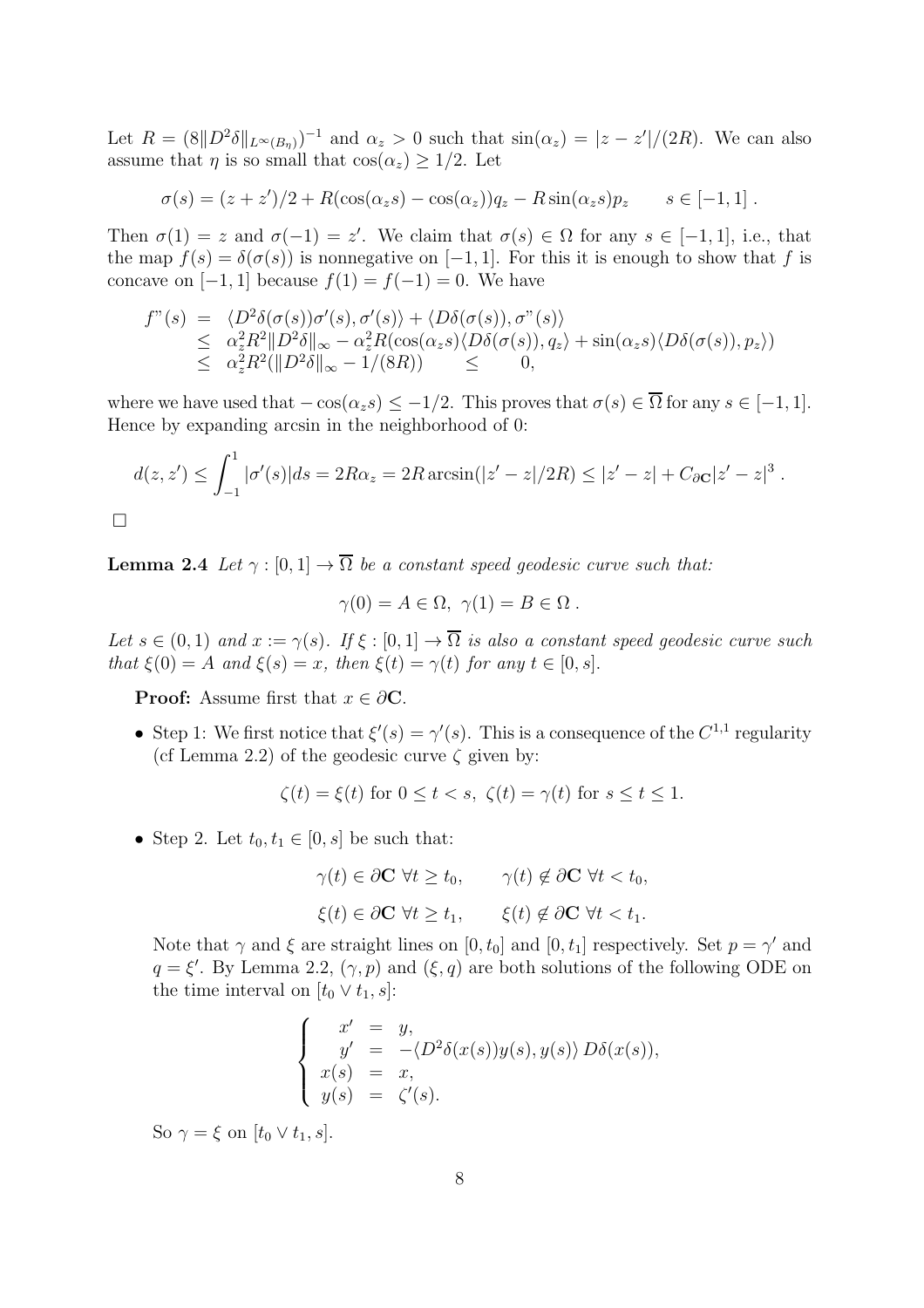• Step 3. Let us assume that  $t_0 \leq t_1$  (this is without loss of generality since we can switch the roles of  $\gamma$  and  $\xi$ ). Then, combining the fact that  $\xi$  is a straight line on  $[0, t_1]$ , that  $\gamma(t_1) = \xi(t_1)$  and that  $\gamma$  is a geodesic, we get

$$
|A - \gamma(t_1)| = d(A, \gamma(t_1)) = |A - \gamma(t_0)| + d(\gamma(t_0), \gamma(t_1)) \geq |A - \gamma(t_0)| + |\gamma(t_0) - \gamma(t_1)|,
$$

which proves that A,  $\gamma(t_0)$  and  $\gamma(t_1)$  are aligned. But then  $\gamma$  has to be a straight line between A and  $\gamma(t_1)$ . This proves that  $\gamma = \xi$  on [0, t<sub>1</sub>], and therefore on [0, s].

If  $x \notin \partial \mathbf{C}$ , then equality  $\xi'(s) = \gamma'(s)$  remains true. If  $\gamma([0, s])$  does not intersect  $\partial \mathbf{C}$ , the proof is obvious as  $\gamma([0, s])$  and  $\xi([0, s])$  are straight lines. Otherwise, applying the same arguments as in step 3, there exists  $t_0 \in (0, s)$  such that  $\gamma$  and  $\xi$  are straight lines and coincide in  $[t_0, s]$ , with  $\xi(t_0) = \gamma(t_0) \in \partial \mathbb{C}$ . Then we can complete the proof as before by replacing  $(x, s)$  by  $(\gamma(t_0), t_0)$ .  $\Box$ 

**Lemma 2.5** *(i)* For any  $\gamma \in \Gamma$ , let  $x = \gamma(0)$ ,  $y = \gamma(1)$ . Then

$$
\hat{u}(\gamma(s), s) = \hat{u}(\gamma(t), t) - c((\gamma(s), s), (\gamma(t), t)) \qquad \forall \ 0 \le s \le t \le 1 \tag{3}
$$

*or, equivalently,*

$$
\hat{u}(\gamma(s), s) = \hat{u}(\gamma(t), t) - \frac{1}{2}d^2(x, y)(t - s) \qquad \forall \ 0 \le s \le t \le 1.
$$
 (4)

*(ii)* Equality  $\hat{u}(x, s) = \check{u}(x, s)$  *holds for any*  $(x, s) \in \mathcal{T}$ *.* 

*(iii)* The functions  $\hat{u}$  and  $\check{u}$  are differentiable at any point of  $(x, s) \in \mathcal{T}$  with

$$
D_{x,t}\hat{u}(x,s) = D_{x,t}\check{u}(x,s) = (\gamma'(s), -\frac{|\gamma'(s)|^2}{2}) \quad \text{if } x \in \Omega
$$

*and*

$$
D_{x,t}^{\tau}\hat{u}(x,s) = D_{x,t}^{\tau}\check{u}(x,s) = (\gamma'(s), -\frac{|\gamma'(s)|^2}{2}) \quad \text{if } x \in \partial \mathbf{C},
$$

*where*  $\gamma \in \Gamma$  *is any geodesic curve such that*  $\gamma(s) = x$ *.* 

**Proof :** (i) Note first that,  $\gamma : [0, 1] \to \overline{\Omega}$  being a constant speed geodesic, we have:

$$
c((x, s), (y, t)) = (t - s)\frac{1}{2}d^{2}(x, y).
$$

Now, using the definition of Γ, the triangle inequality for  $c((, .), (., .))$  and the fact that  $\hat{u}$  satisfies the constraint of  $(D_t)$ , we get:

$$
\hat{u}(\gamma(t),t) - \hat{u}(\gamma(s),s) \leq c((\gamma(s),s),(\gamma(t),t)) = (t-s)\frac{d^2(x,y)}{2}
$$
\n
$$
= (t-1)\frac{d^2(x,y)}{2} + \frac{d^2(x,y)}{2} - s\frac{d^2(x,y)}{2}
$$
\n
$$
\leq \hat{u}(\gamma(t),t) - \hat{u}(\gamma(1),1) + \hat{u}(\gamma(1),1) - \hat{u}(\gamma(0),0) + \hat{u}(\gamma(0),0) - \hat{u}(\gamma(s),s)
$$
\n
$$
= \hat{u}(\gamma(t),t) - \hat{u}(\gamma(s),s).
$$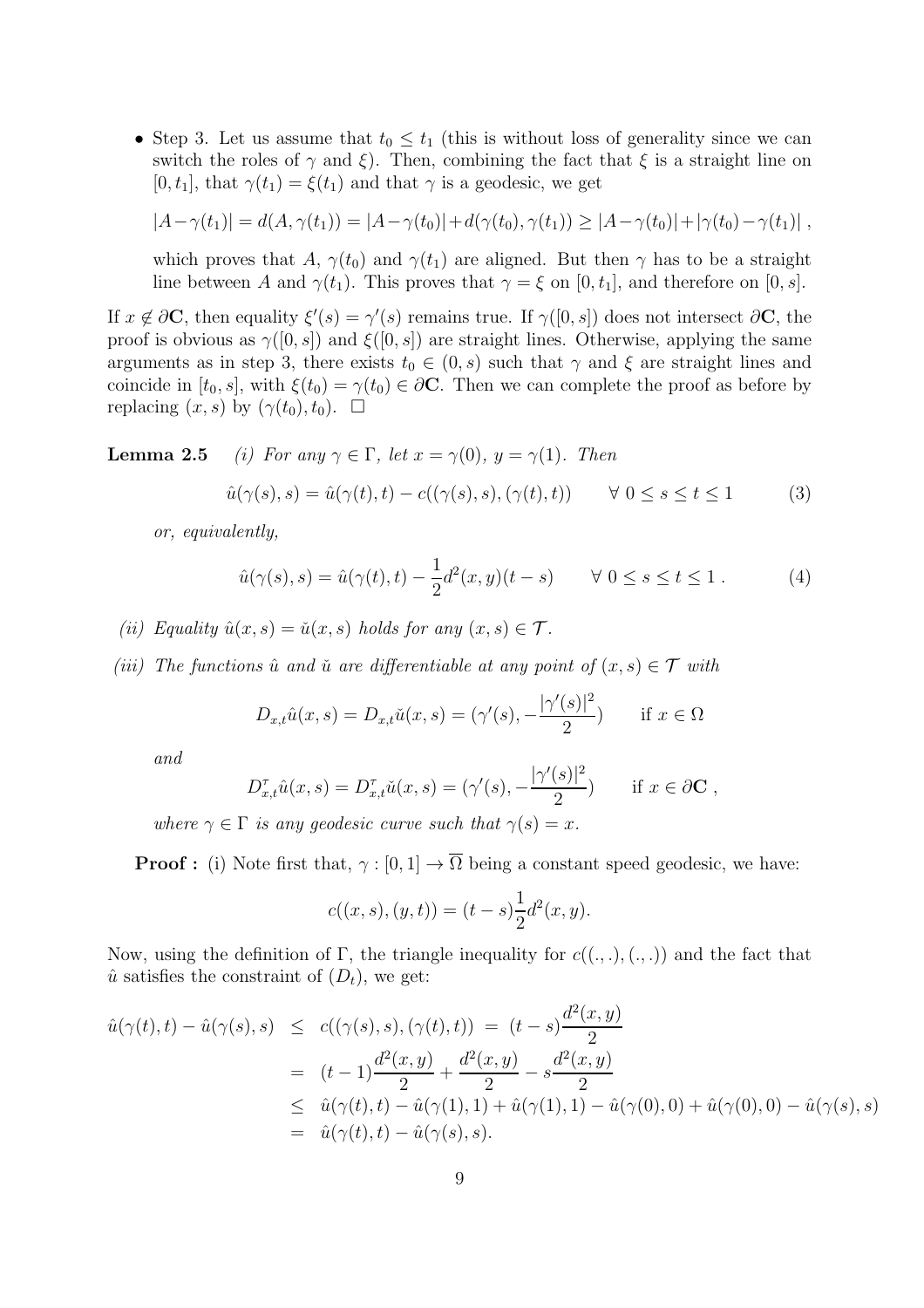This proves (3).

(ii) Let  $(x, s) \in \mathcal{T}$  and  $\gamma \in \Gamma$  be such that  $\gamma(s) = x$ . As in (i) on can show that

$$
\check{u}(\gamma(s),s) = \check{u}(\gamma(t),t) - \frac{1}{2}d^2(x,y)(t-s).
$$

Then  $\hat{u}(x, s) = \check{u}(x, s)$  easily follows from (3) and the above equality for  $t = 1$  since  $\hat{u}(\cdot, 1) = \check{u}(\cdot, 1) = u_1.$ 

(iii) Let us prove the differentiability of  $\hat{u}$  at a point  $(x, s) \in \mathcal{T}$ . Let  $\gamma : [0, 1] \to \overline{\Omega}$  be a constant speed geodesic in  $\Gamma$  such that  $\gamma(s) = x$  and let us set  $A := \gamma(0)$  and  $B := \gamma(1)$ . Arguing as in [19] note that for any  $(y, t) \in \overline{\Omega} \times ]0, 1]$ , it holds:

$$
\hat{u}(y,t) - \hat{u}(A,0) \le \frac{d^2(y,A)}{2t}, \quad \hat{u}(B,1) - \hat{u}(y,t) \le \frac{d^2(y,B)}{2(1-t)}.
$$

Moreover equality holds replacing  $(y, t)$  by  $(x, s)$ , consequently:

$$
-\frac{d^2(y,B)}{2(1-t)} + \frac{d^2(x,B)}{2(1-s)} \le \hat{u}(y,t) - \hat{u}(x,s) \le \frac{d^2(y,A)}{2t} - \frac{d^2(x,A)}{2s}
$$

The differentiability of  $\hat{u}$  in s easily follows:

$$
\partial_t \hat{u}(x,s) = \partial_t \left( -\frac{d^2(x,B)}{2(1-s)} \right) = \partial_t \left( \frac{d^2(x,A)}{2s} \right) = -\frac{|\gamma'(s)|^2}{2}.
$$

If  $x \in \Omega$ , then we also get the differentiability of  $\hat{u}$  with respect to x thanks to the semi-concavity of d. To prove this differentiability when  $x \in \partial \mathbf{C}$ , we need the following intermediate result. Let y, z be two points in  $\partial$ **C** and let  $\gamma_y$  be a constant speed geodesic linking A to y with  $\gamma_y(s) = y$ . We claim that

$$
d(z, A) - d(y, A) - \langle \frac{\gamma_y'(s)}{|\gamma_y'(s)|}, z - y \rangle \le C_{\partial \mathbf{C}} |z - y|^{4/3} . \tag{5}
$$

.

*Proof of (5)*: Without loss of generality we assume that  $|z-y| \leq 1$ . Let us set  $h = |z-y|$ ,  $p = \frac{\gamma_y'(s)}{|\gamma'(s)|}$  $\frac{\gamma_y(s)}{|\gamma_y'(s)|}$  and  $\alpha = \langle p, z - y \rangle$ . Note that  $\alpha \leq h \leq h^{2/3}$ . Then

$$
d(z, A) - d(y, A) - \langle p, z - y \rangle
$$
  
\n
$$
\leq d\left(z, \gamma_y(s + \frac{\alpha - h^{2/3}}{|\gamma_y'(s)|})\right) + d\left(\gamma_y(s + \frac{\alpha - h^{2/3}}{|\gamma_y'(s)|}), \gamma_y(0)\right) - d(y, A) - \alpha
$$
  
\n
$$
= d\left(z, \gamma_y(s + \frac{\alpha - h^{2/3}}{|\gamma_y'(s)|})\right) - h^{2/3}.
$$

In order to estimate  $d\left(z,\gamma_y(s+\frac{\alpha-h^{2/3}}{|\gamma'(s)|}\right)$  $\left(\frac{x-h^{2/3}}{|\gamma'_y(s)|}\right)$ , we use Lemma 2.3 which states that:

$$
d\left(z,\gamma_y(s+\frac{\alpha-h^{2/3}}{|\gamma_y'(s)|})\right) \leq |z-\gamma_y(s+\frac{\alpha-h^{2/3}}{|\gamma_y'(s)|})|+C_{\Omega}|z-\gamma_y(s+\frac{\alpha-h^{2/3}}{|\gamma_y'(s)|})|^3.
$$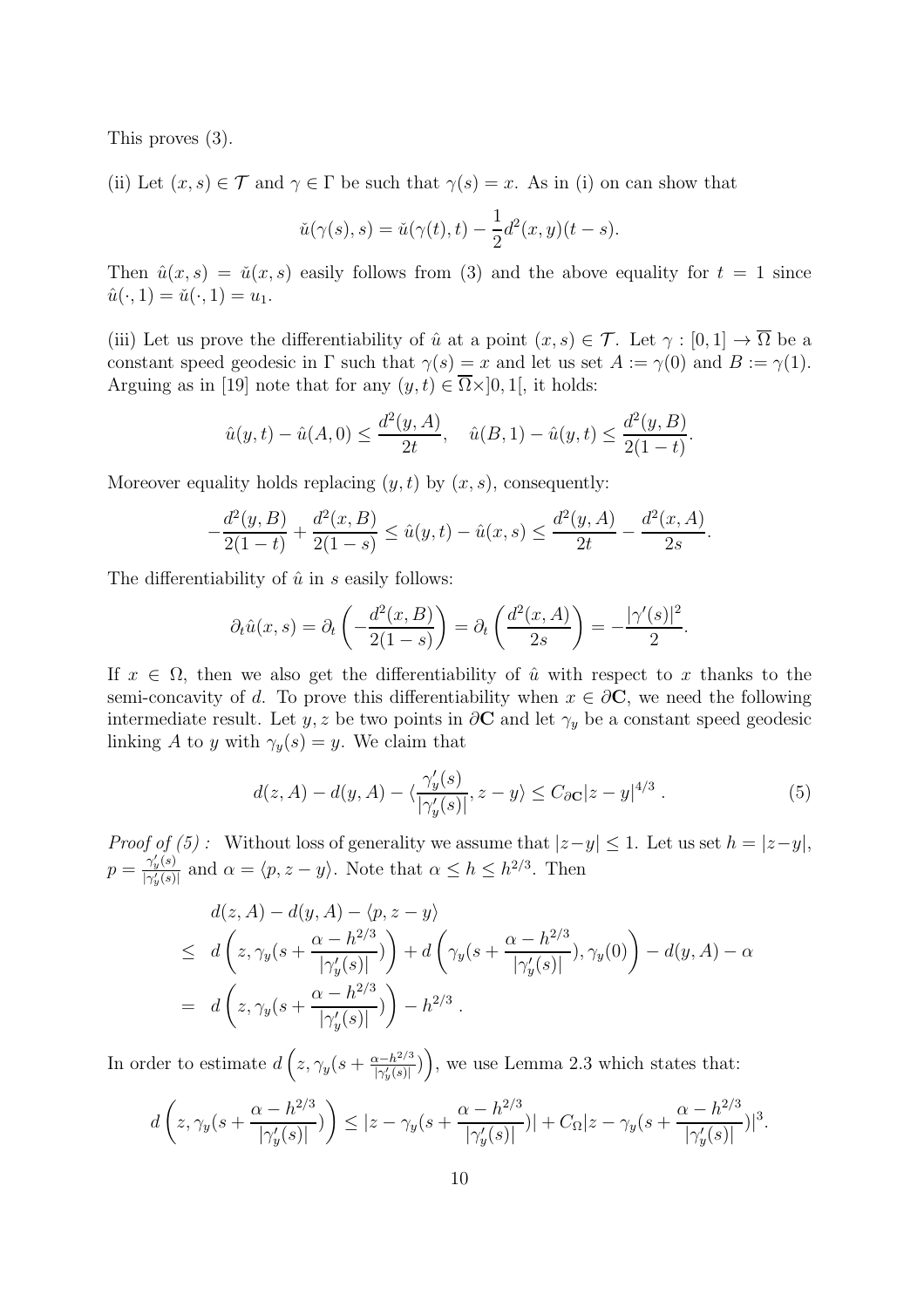Since, from Lemma 2.2,  $\gamma'_{y}$  is Lipschitz continuous with a Lipschitz constant bounded by  $C_{\partial\Omega}|\gamma_y'(s)|$ , we get, recalling the definitions of h and p,

$$
|z - \gamma_y(s + \frac{\alpha - h^{2/3}}{|\gamma'_y(s)|})| = |z - y + y - \gamma_y(s + \frac{\alpha - h^{2/3}}{|\gamma'_y(s)|})|
$$
  
\n
$$
\leq |z - y - (\alpha - h^{2/3})p| + C_{\partial \mathbf{C}} h^{4/3}
$$
  
\n
$$
\leq |z - y - (z - y, p)p + h^{2/3}p| + C_{\partial \mathbf{C}} h^{4/3}
$$
  
\n
$$
\leq (h^2 + h^{4/3})^{1/2} + C_{\partial \mathbf{C}} h^{4/3} \leq h^{2/3} + C_{\partial \mathbf{C}} h^{4/3}
$$

where we have used the Taylor formula to get the first inequality. Finally:

$$
d(z, A) - d(y, A) - \langle p, z - y \rangle \le d\left(z, \gamma_y(s + \frac{\alpha - h^{2/3}}{|\gamma'_y(s)|})\right) - h^{2/3}
$$
  

$$
\le C_{\partial \mathbf{C}} h^{4/3}.
$$

This completes the proof of claim (5).

Applying this claim to  $x = \gamma(s)$  and to any  $y \in \partial C$  directly gives that

$$
d(y, A) - d(x, A) - \langle \frac{\gamma'(s)}{|\gamma'(s)|}, y - x \rangle \le C_{\partial \mathbf{C}} h^{4/3} . \tag{6}
$$

For the reverse inequality, let us note that any constant speed geosedic  $\gamma_y$  such that  $\gamma_y(0) = A$  and  $\gamma_y(s) = y$  converges in the  $\mathcal{C}^1$  norm to  $\gamma$  as  $y \to x$  because of the  $\mathcal{C}^{1,1}$ bound on all the geodesics of  $\overline{\Omega}$  (Lemma 2.2) and Lemma 2.4. Hence, for any  $\varepsilon > 0$  there is some  $\eta > 0$  such that  $y \in B(x, \eta) \cap \partial C$  implies that  $\gamma_y'(s)$  $\frac{\gamma'_y(s)}{|\gamma'_y(s)|} - \frac{\gamma'(s)}{|\gamma'(s)|}$  $|\gamma'(s)|$  $\vert \leq \varepsilon$ . Applying claim  $(5)$  to y and x gives

$$
d(x, A) - d(y, A) - \langle \frac{\gamma'(s)}{|\gamma'(s)|}, x - y \rangle \le C_{\partial \mathbf{C}} |x - y|^{4/3} + \varepsilon |y - x| \,. \tag{7}
$$

Combining (6) and (7) gives the differentiability of  $d(A, \cdot)$  on  $\partial C$  with derivative given by  $\gamma'(s)$  $\frac{\gamma'(s)}{|\gamma'(s)|}$ .  $\Box$ 

Note that, as a consequence of the previous lemma, if two geodesics in  $\Gamma$  meet in their interior at the same time, they cross tangentially.

**Notations:** Let us now introduce the main notations of this paper. Let  $E^+$  be the set of point  $x \in \Omega$  such that  $u_0$  is differentiable at x and there exists  $y \in \Omega$  such that

$$
u_1(y) - u_0(x) = \frac{1}{2}d^2(x, y)
$$
 and  $d(x, y) > |x - y|$ .

Note that the points x and y are connected by a geodesic which "bends around  $\partial C$ " between  $x$  and  $y$ . Then we set

$$
Z = \{(x, y) \in \Omega \times \Omega \mid u_1(y) - u_0(x) = \frac{1}{2}d^2(x, y) \text{ and } u_0 \text{ is differentiable at } x\},\
$$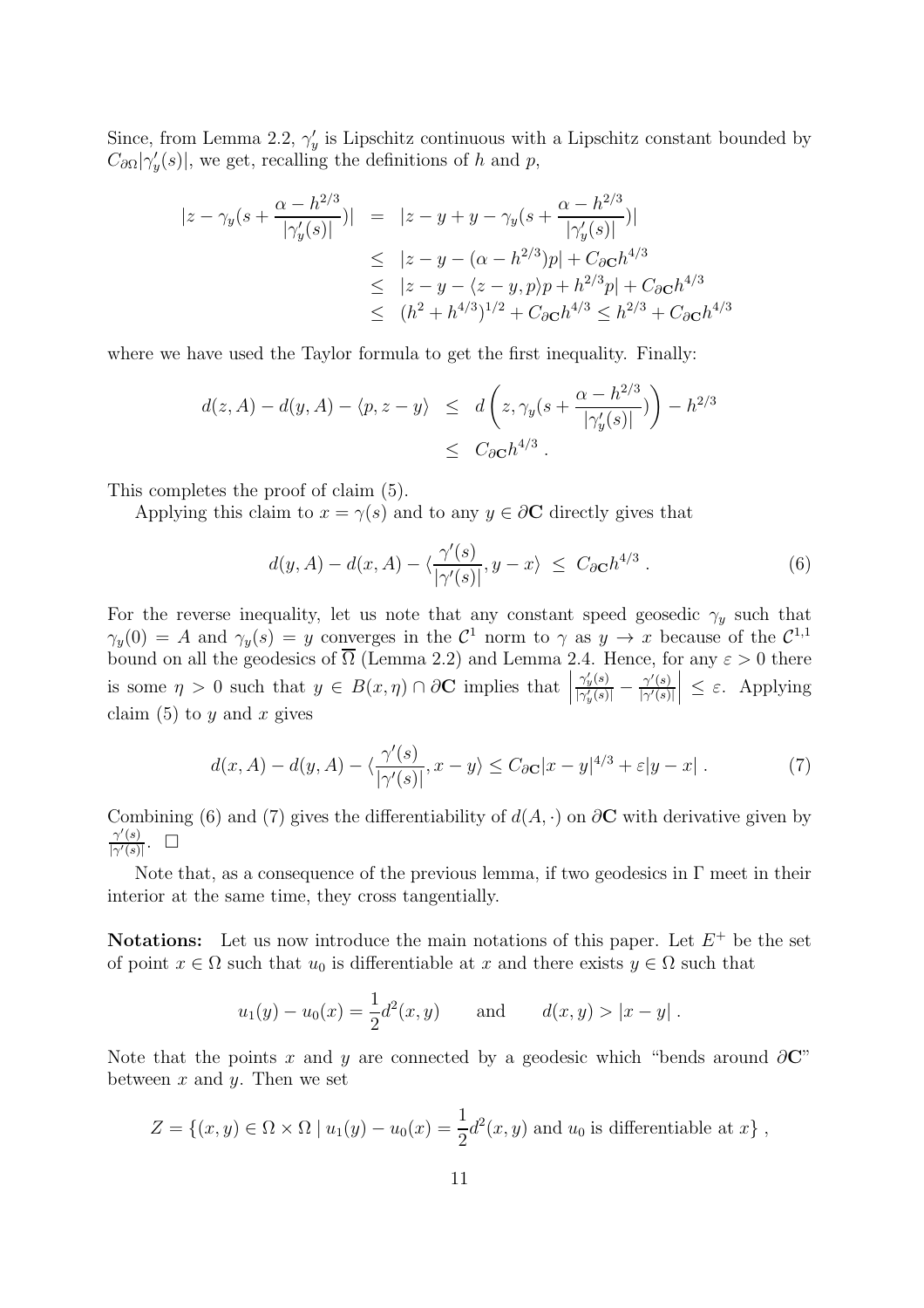$$
Z_0 = \{(x, y) \in Z \mid x \in E^+\}\qquad \text{and} \qquad Z_1 = Z \backslash Z_0 .
$$

Note that for  $(x, y) \in Z_1$ , there is a unique geodesic connecting x and y and this geodesic is a straight line. Let us also point out that  $\mu(Z) = 1$  for any optimal transport plan  $\mu$  because, on the one hand, of the primal-dual condition and, on another hand,  $u_0$ , being locally Lipschitz continuous, is differentiable a.e. and  $\mu$  has a marginal  $f^+$  which is absolutely continuous with respect to the Lebesgue measure.

Remark 2.6 *The set* E<sup>+</sup> *is clearly Borel measurable.*

**Lemma 2.7** Let  $x \in E^+$ ,  $y \in \Omega$  be such that  $(x, y) \in Z_0$  and  $\gamma \in \Gamma$  be such that  $\gamma(0) = x$ ,  $\gamma(1) = y$ . Then  $Du_0(x) \neq 0$  and  $\gamma'(0) = Du_0(x)$ . In particular  $\gamma'(0)$  only depends on x.

**Proof**: Let  $x \in E^+$ ,  $h > 0$  and  $z \in \mathbb{R}^N$ . The point x being outside of **C**, we may assume that  $h$  is small enough to get:

$$
\gamma(h) = x + h\gamma'(0), \ \gamma'(h) = \gamma'(0), \quad d(x + hz, \gamma(h) + hz) = |h\gamma'(0)|.
$$

Then, by (4) and the definition of  $\hat{u}$ , we have:

$$
\hat{u}(\gamma(h),h) = u_0(x) + h \frac{|\gamma'(0)|^2}{2}, \ \hat{u}(\gamma(h) + hz, h) \le u_0(x + hz) + \frac{|h\gamma'(0)|^2}{2h}.
$$

Hence, using the differentiability of  $\hat{u}$  given in Lemma 2.5, we get

$$
\langle D_{x,t}\hat{u}(\gamma(h),h), (hz,0)\rangle + o(h) = \hat{u}(\gamma(h) + hz, h) - \hat{u}(\gamma(h), h)
$$
  

$$
\leq u_0(x + hz) - u_0(x) = h\langle Du_0(x), z\rangle + o(h).
$$

Since  $D\hat{u}(\gamma(h), h) = \gamma'(0)$ , this leads to:  $\langle Du_0(x), z \rangle \ge \langle \gamma'(0), z \rangle$ . As this inequality also holds true for  $-z$  instead of z, we have the desired equality.  $\square$ 

As pointed out in the introduction, the interior of two geodesics might intersect. However the following Lemma states that, for fixed  $(x, y) \in Z$ , there is a unique geodesics linking  $x$  and  $y$ .

**Lemma 2.8** For any  $(x, y) \in Z$  there is a unique geodesic  $\gamma \in \Gamma$  such that  $\gamma(0) = x$  and  $\gamma(1) = y$ .

**Proof :** We only do the proof for  $(x, y) \in Z_0$ , the case  $(x, y) \in Z_1$  being standard. Let  $\gamma_1$  and  $\gamma_2$  be two geodesics of  $\Gamma$  such that  $\gamma_1(0) = \gamma_2(0) = x$  and  $\gamma_1(1) = \gamma_2(1) = y$ . Since  $x \in \Omega$ ,  $\gamma_1$  and  $\gamma_2$  are straight line on some interval  $[0, t_1]$  and  $[0, t_2]$  respectively. Then, by Lemma 2.7, we have  $\gamma_1'(0) = \gamma_2'(0) = Du_0(x)$  and this equality implies that  $\gamma_1 = \gamma_2$  on  $[0, t_1 \wedge t_2]$ . The result easily follows using Lemma 2.4 as  $\tilde{\gamma}_1(\cdot) = \gamma_1(1 - \cdot)$  and  $\tilde{\gamma}_2(1-\cdot)$  are two geodesic curves such that:

$$
\tilde{\gamma}_1(0) = \tilde{\gamma}_2(0) = y
$$
 and  $\tilde{\gamma}_1(t_1 \wedge t_2) = \tilde{\gamma}_2(t_1 \wedge t_2).$ 

 $\Box$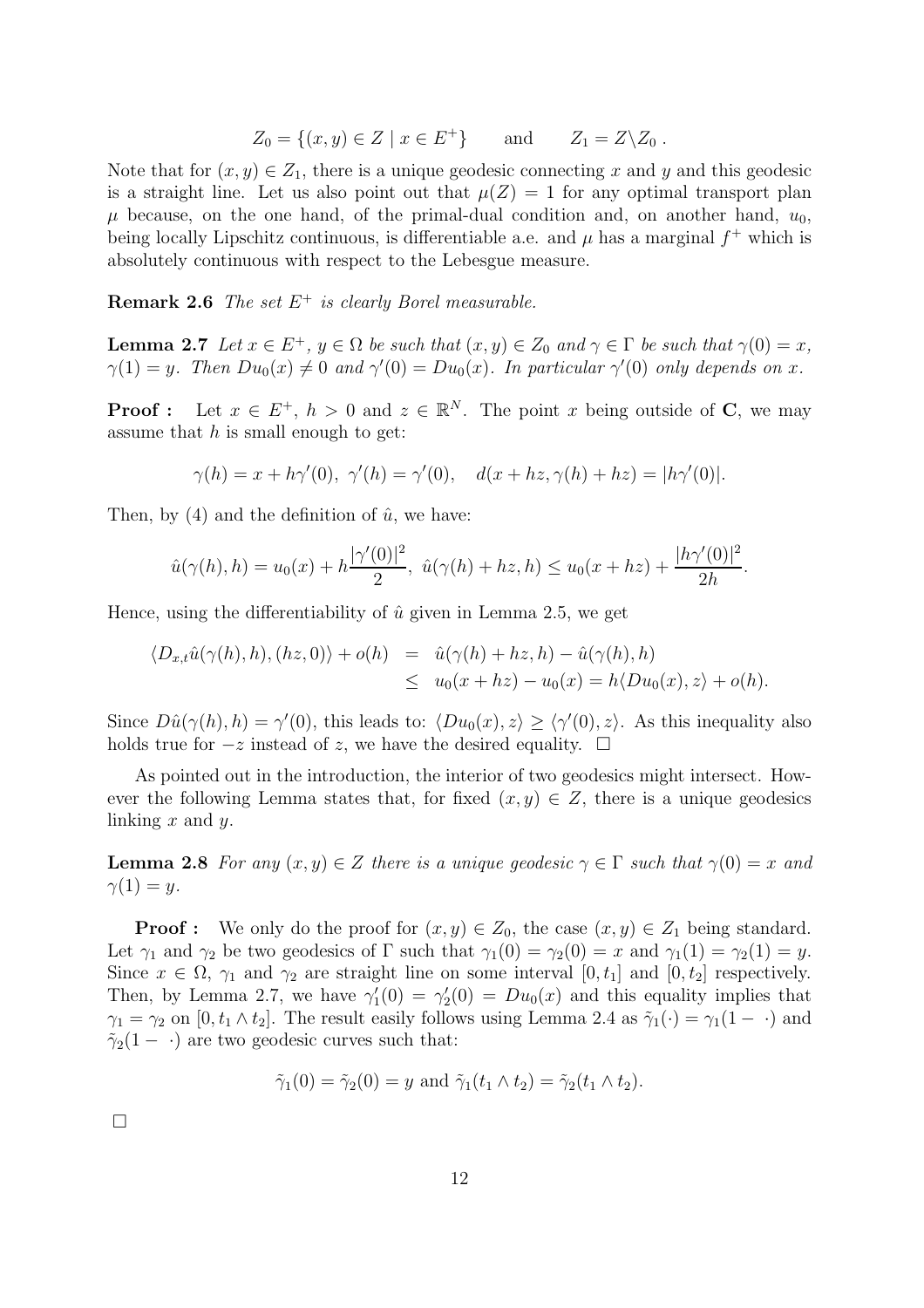**Remark 2.9** *Note that the same arguments show that, if*  $x \in E^+$  *and if*  $\xi$  *and*  $\gamma$  *are two geodesics of*  $\Gamma$  *such that*  $\gamma(0) = \xi(0) = x$ *, then*  $\xi = \gamma$  *on*  $[0, t_0]$  *with* 

$$
t_0 = \min\{t : \ \gamma(t) \in \partial \mathbf{C}\} = \min\{t : \ \xi(t) \in \partial \mathbf{C}\}.
$$

**Definition of**  $\pi^+(x)$  and  $\pi^-(x, y)$ : Let  $(x, y) \in Z_0$  and  $\gamma \in \Gamma$  be the unique geodesic such that  $\gamma(0) = x$ ,  $\gamma(1) = y$ . Note that  $\gamma([0, 1])$  consists in two segments separated by a geodesic on  $\partial$ **C**. From Lemma 2.7 we can set

$$
t^+(x) = \min\{t \ge 0 \mid \gamma(t) \in \partial \mathbf{C}\}\qquad \text{and} \qquad t^-(x, y) = \max\{t \in [0, 1] \mid \gamma(t) \in \partial \mathbf{C}\}\
$$

and

$$
\pi^+(x) = (\gamma(t^+(x)), t^+(x))
$$
 and  $\pi^-(x, y) = (\gamma(t^-(x, y)), t^-(x, y))$ .

Lemma 2.10 *The maps*  $\pi^+ = (\pi_x^+, \pi_t^+) : E^+ \to \partial \mathbf{C} \times (0, 1)$  *and*  $\pi^- = (\pi_x^-, \pi_t^-) : Z_0 \to$ ∂C × (0, 1) *are Borel measurable. Moreover*

$$
u_0(x) = \hat{u}(\pi^+(x)) - \frac{1}{2} \frac{d^2(x, \pi_x^+(x))}{\pi_t^+(x)} = \check{u}(\pi^+(x)) - \frac{1}{2} \frac{d^2(x, \pi_x^+(x))}{\pi_t^+(x)} \qquad \forall x \in E^+
$$

*and*

$$
u_1(y) = \hat{u}(\pi^-(x,y)) + \frac{d^2(y, \pi^-_x(x,y))}{2(1 - \pi^-_t(x,y))} = \check{u}(\pi^-(x,y)) + \frac{d^2(y, \pi^-_x(x,y))}{2(1 - \pi^-_t(x,y))} \qquad \forall (x,y) \in Z_0.
$$

**Proof :** We only prove the measurability of  $\pi^+$ , the measurability of  $\pi^-$  following the same arguments and the rest of the Lemma being an easy consequence of (4). Let us point out that Remark 2.9 gives a well defined map  $G: x \in E^+ \mapsto \gamma \in \Gamma$  where  $\gamma: t \in [0, t^+(x)] \to \overline{\Omega}$  is a right line of direction  $Du_0(x)$  linking x to  $\gamma(t^+(x)) \in \partial \mathbb{C}$ . This map is continuous in the following sense: If  $x_n \in E^+$  converges to x, then  $G(x_n)$  can be extended in [0, 1] to a curve in  $\gamma_n \in \Gamma$ . By Lemma 2.2,  $(\gamma_n)_n$  is an equilipschitz sequence, then by Ascoli (using  $\gamma_n(0) \to x$ ), it converges uniformly to some  $\gamma$ . It is easily seen that this curve is in Γ, and satisfies  $\gamma(0) = x$ . Using Remark 2.9, we get  $\gamma = G(x)$  in  $[0, t^+(x)]$ . Then, as  $\delta(\gamma_n(t^+(x_n)) = 0$  we have  $\gamma(\liminf_n t^+(x_n)) \in \partial \mathbb{C}$  and :

$$
\liminf_{n} t^{+}(x_{n}) \ge \min\{t : \gamma(t) \in \partial \mathbf{C}\} = t^{+}(x).
$$

So  $t^+$  is lower semicontinuous and, therefore, measurable. It can be written as the limit of continuous functions  $(t_k)_{k\in\mathbb{N}}$  and by continuity of  $G(x)$  for any  $x \in E^+$ :

$$
\pi_x^+(\cdot) = G(\cdot)(\lim_k t_k(\cdot)) = \lim_k G(\cdot)(t_k(\cdot)).
$$

The map  $x \mapsto G(x)(t_k(x))$  being continuous thanks to the property of uniform continuity of G and the continuity of  $t_k$ , it is measurable and so is  $\pi_x^+$ .  $\Box$ 

We now collect some results on the derivative of  $\hat{u}$  at points  $\pi^+(x)$  and  $\pi^-(x, y)$ .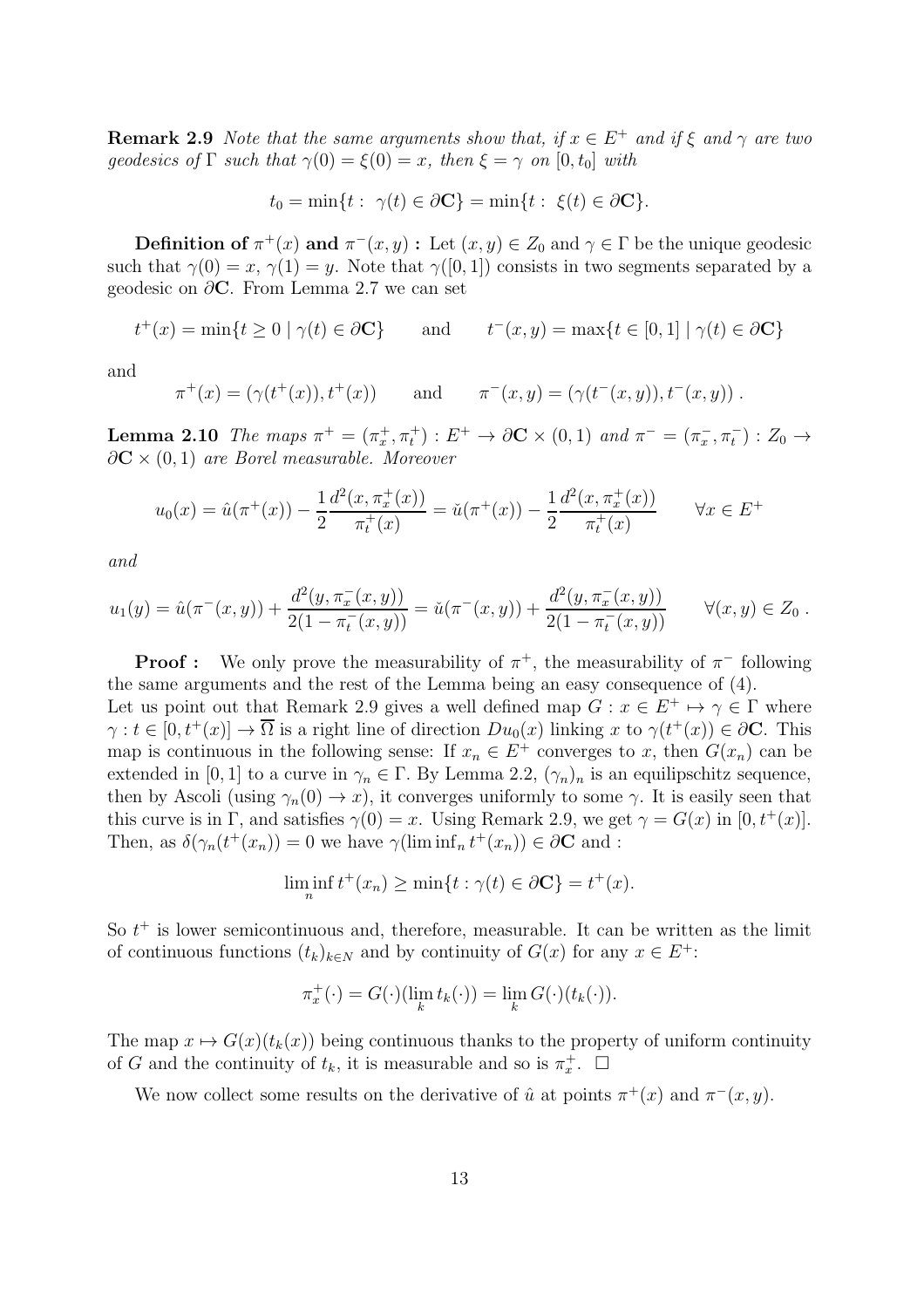**Lemma 2.11** *Let*  $(x, y) \in Z_0$ *. Then* 

$$
D^{\tau}\hat{u}(\pi^+(x)) = Du_0(x) = \frac{\pi_x^+(x) - x}{\pi_t^+(x)},
$$

*while*

$$
D^{\tau}\hat{u}(\pi^{-}(x,y)) = \frac{y - \pi_{x}^{-}(x,y)}{(1 - \pi_{t}^{-}(x,y))}.
$$

**Proof :** Let  $\gamma \in \Gamma$  be the geodesic such that  $\gamma(0) = x$  and  $\gamma(1) = y$ . Then  $\gamma$  is a straight line on  $[0, t^+(x)]$ , so that

$$
D^{\tau}\hat{u}(\pi^+(x)) = \gamma'(t^+(x)) = \frac{\pi_x^+(x) - x}{\pi_t^+(x)} = \gamma'(0) = Du_0(x) .
$$

The second part of the Lemma can be proved in the same way since  $\gamma$  is a straight line on  $[t^-(x,y),1]$  and  $\hat{u}$  is differentiable at  $\pi^-(x,y)$  with  $D\hat{u}(\pi^-(x,y)) = \gamma'(t^-(x,y)).$   $\Box$ 

From now on we fix an optimal transport plan  $\mu$ . Recall that  $\mu(Z) = 1$ .

**Definition of**  $\mu_0$  and  $\mu_1$ : We divide the measure  $\mu$  into the sum of two measures:

$$
\mu_0 = \mu \lfloor Z_0 \text{ and } \mu_1 = \mu \lfloor Z_1 \text{ .}
$$

Obviously we have

$$
\mu=\mu_0+\mu_1.
$$

Following Theorem 4.6 of [25],  $\mu_0$  is an optimal transport plan between  $\hat{f}^+$  and  $\hat{f}^-$ , where  $\hat{f}^+ = \pi_1 \sharp \mu_0 \text{ and } \hat{f}^- = \pi_2 \sharp \mu_0 ,$ 

while  $(u_0, u_1)$  is an optimal potential pair between  $\hat{f}^+$  and  $\hat{f}^-$ . Note also for later use that  $\hat{f}^+(\Omega \backslash E^+) = 0$  (8)

because, by definition of  $E^+$ ,  $Z_0$  and  $Z_1$ ,  $\pi_1^{-1}(\Omega \backslash E^+) \cap Z = Z_1$ .

Definition of  $\hat{f}^{\pm}_{\pi}$  :

$$
\hat{f}_{\pi}^{+} = \pi^{+} \sharp \hat{f}^{+} \quad \text{and} \quad \hat{f}_{\pi}^{-} = \pi^{-} \sharp \mu_{0}.
$$
  
By definition  $\hat{f}_{\pi}^{+}$  and  $\hat{f}_{\pi}^{-}$  are Borel measures on  $\partial \mathbf{C} \times (0, 1)$ .

**Lemma 2.12**  $\hat{f}^+$  is a.c. with respect to the Lebesgue measure  $\mathcal{L}^N$  and

$$
\hat{f}^+(E^+) = \mu(Z_0) \; .
$$

*Moreover*

$$
\hat{f}_{\pi}^+(\partial \mathbf{C} \times [0,1]) = \hat{f}_{\pi}^-(\partial \mathbf{C} \times [0,1]) = \mu(Z_0) .
$$

**Proof :** Take  $N$  a Lebesgue negligible set, then:

$$
\hat{f}^+(N) = \mu_0(N \times \Omega) \le \mu(N \times \Omega) = \int_N df_0 = 0.
$$

Moreover by definitions of  $E^+$  and of  $\mu_0$ :

$$
\hat{f}^+(E^+) = \mu_0(E^+ \times \Omega) = \mu_0(Z_0) = \mu(Z_0).
$$

Finally by definitions of  $\pi^+$  and  $\pi^-$  we have  $(\pi^+)^{-1}(\partial\Omega \times [0,1]) = E^+$  and  $(\pi^-)^{-1}(\partial\Omega \times$  $[0, 1]$  =  $Z_0$  which gives the last equality.  $\Box$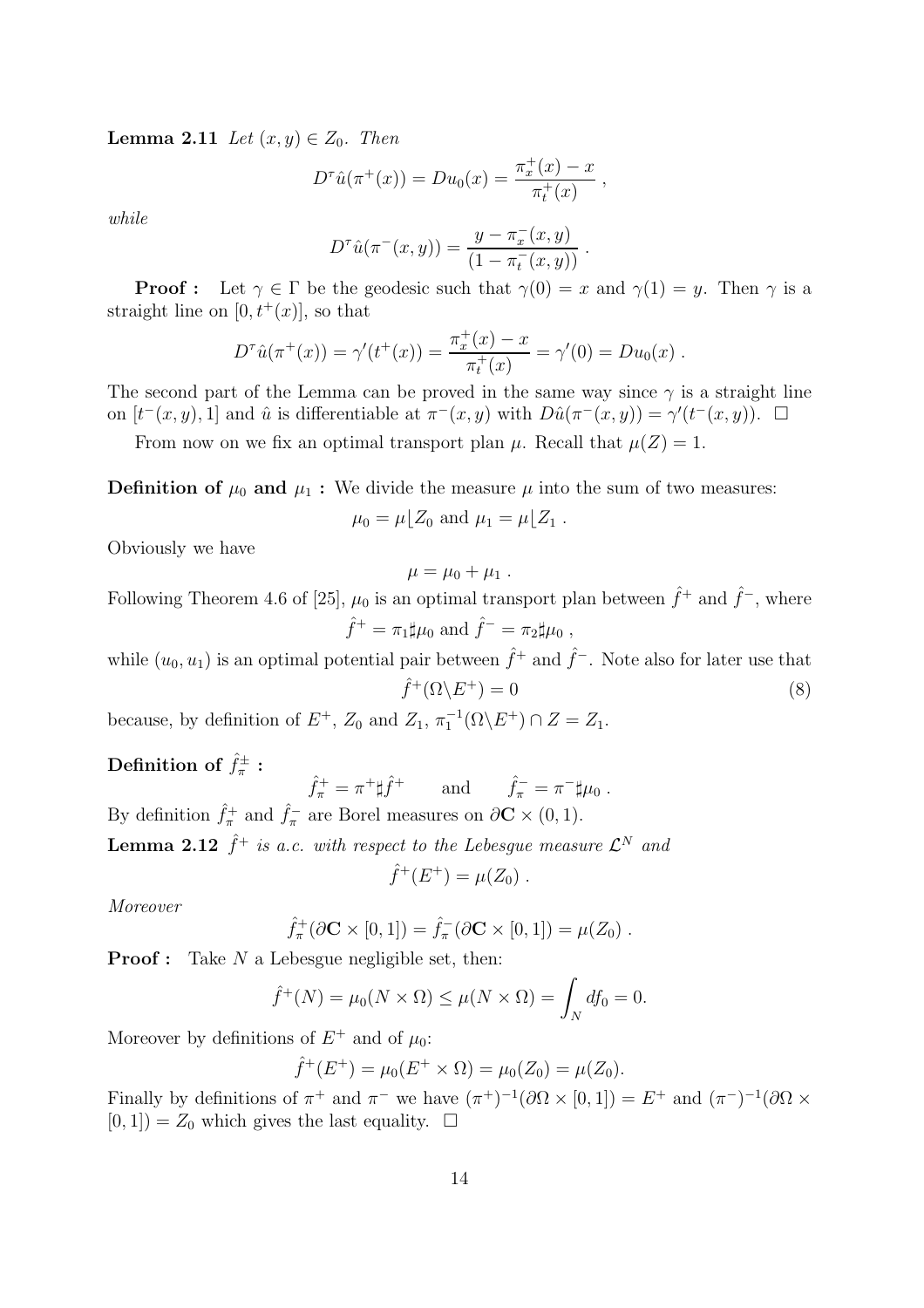### 3 The absolute continuity of  $\hat{f}_{\pi}^{+}$ π

In this section we prove the absolute continuity of  $\hat{f}^+_{\pi_{\lambda}}$ : this key property allows us to build a suitable optimal transport map between  $\hat{f}_{\pi}^{+}$  and  $\hat{f}_{\pi}^{-}$  in the next section.

### 3.1 Removing the flat part of the constraints

Let  $E_0^+$  be the set of points  $x \in E^+$  such that  $\pi_x^+(x)$  is a point where  $\partial \mathbf{C}$  is not strictly convex along the direction  $x - \pi_x^+(x)$ :

$$
E_0^+ = \{ x \in E^+ : \langle D^2 \delta(\pi_x^+(x))(\pi_x^+(x) - x), (\pi_x^+(x) - x) \rangle = 0 \}.
$$

As for any  $x \in E^+$ ,  $D^2 \delta(\pi_x^+(x))$  is symmetric and positive-semidefinite, one also has

$$
E_0^+ = \{ x \in E^+ : \ D^2 \delta(\pi_x^+(x))(\pi_x^+(x) - x) = 0 \}.
$$
 (9)

**Lemma 3.1** *The set*  $E_0^+$  *is Borel measurable and* 

$$
\mathcal{L}^N(E_0^+) = 0.
$$

**Proof of Lemma 3.1**: The map  $x \mapsto \langle D^2 \delta(\pi_x^+(x))(\pi_x^+(x) - x), (\pi_x^+(x) - x) \rangle$  and  $E^+$ being measurable (see Remark 2.6), so is  $E_0^+$ .

We denote by  $T_{\partial C}$  the tangent bundle of  $\partial C$ . We consider the following application:

$$
\Psi: \begin{array}{rcl} T_{\partial \mathbf{C}} & \to & \mathbb{R}^N \\ (y, v) & \mapsto & y + v. \end{array}
$$

Let us show that  $E_0^+$  is included in the set of critical values of  $\Psi$  which, using Sard Theorem (see for instance [3], Theorem 1.30) will give the thesis. Take  $x \in E_0^+$  and set  $y = \pi_x^+(x)$  and  $v = x - \pi_x^+(x)$  so that  $\Psi(y, v) = x$ . It is easily seen that:

$$
T_{(y,v)}(T_{\partial \mathbf{C}}) = \{(\dot{y}, \dot{v}) : \langle D\delta(y), \dot{y}\rangle = 0, \langle D^2\delta(y)\dot{y}, v\rangle + \langle D\delta(y), \dot{v}\rangle = 0\},
$$
  

$$
D\Psi(y, v)(\dot{y}, \dot{v}) = \dot{y} + \dot{v} \quad \forall (\dot{y}, \dot{v}) \in T_{(y,v)}(T_{\partial \mathbf{C}}).
$$

Remembering (9),  $T_{(y,v)}(T_{\partial \mathbf{C}})$  can be rewritten as:

$$
T_{(y,v)}(T_{\partial \mathbf{C}}) = \{(\dot{y}, \dot{v}) : \langle D\delta(y), \dot{y}\rangle = 0, \langle D\delta(y), \dot{v}\rangle = 0\},\
$$

so that the image of  $D\Psi(y, v)$  is included in  $T_y\partial\mathbf{C}$  which is a proper subset of  $\mathbb{R}^N$ . From this we deduce that  $x = \Psi(y, v)$  is a critical value of  $\Psi$ .  $\Box$ 

A consequence of Lemma 3.1 is the following:

**Lemma 3.2** *The set*  $\pi^{+}(E_{0}^{+})$  *is Borel measurable and*  $\hat{f}_{\pi}^{+}(\pi^{+}(E_{0}^{+}))=0$ *.*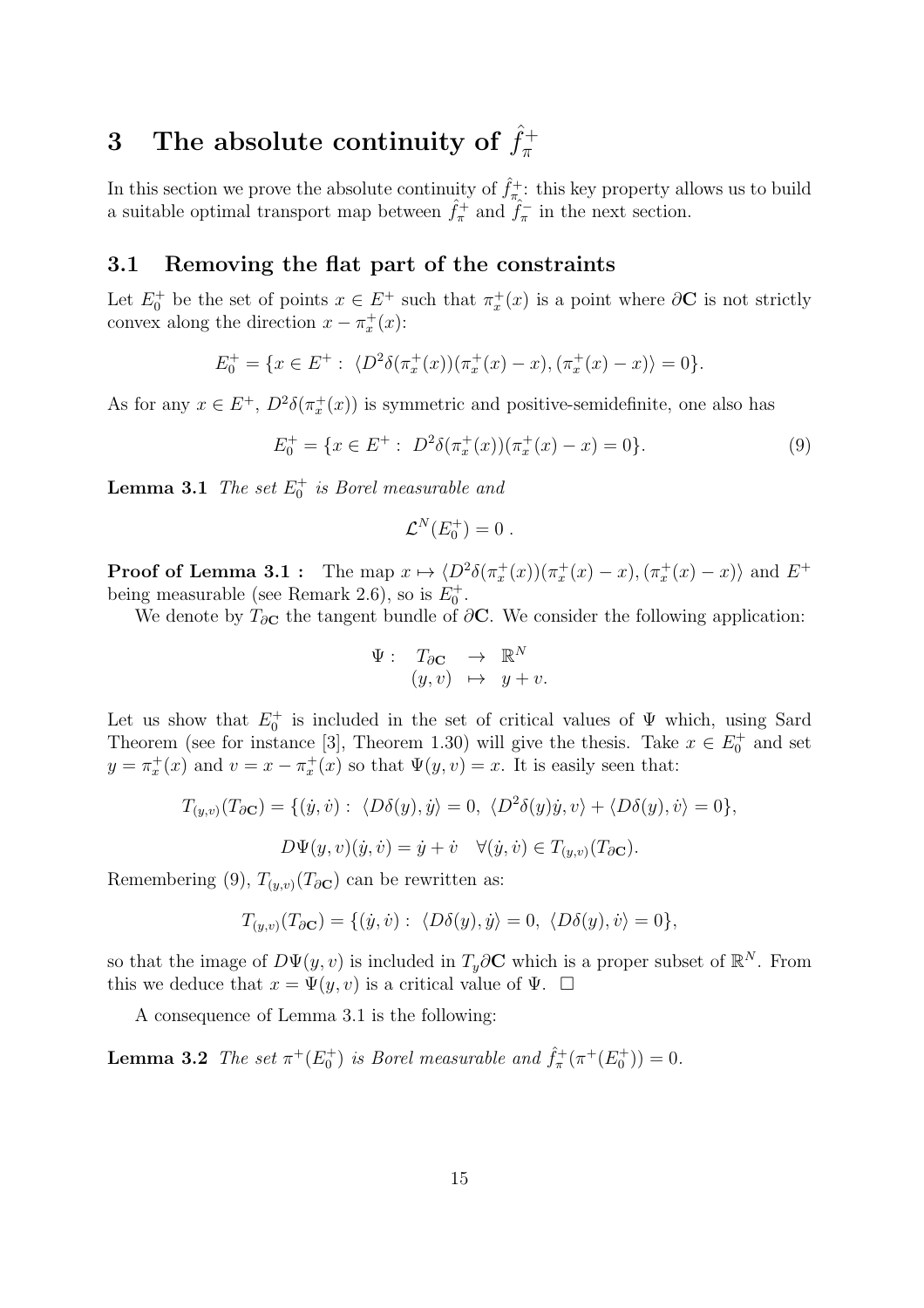**Proof**: To prove the Borel measurability of  $\pi^+(E_0^+)$ , it is enough to note that  $g:(y,t)\mapsto y-tD^{\tau}\hat{u}(y,t)$  and  $h:(y,t)\mapsto t^+(g(y,t))-t$  are Borel measurable (cf Lemma 2.10) and that  $\pi^+(E_0^+) = g^{-1}(E_0^+) \cap h^{-1}(0)$ .

We now prove  $\hat{f}_{\pi}^+(\pi^+(E_0^+)) = 0$ . We first claim that  $\pi^+$  is injective. Indeed, let  $x, x' \in E^+$  such that  $\pi^+(x) = \pi^+(x')$ . Let  $(y, t) = \pi^+(x)$ . Since  $\hat{u}$  is differentiable at  $(y, t)$ with  $D\hat{u}(y,t) = D\hat{u}(x,0) = D\hat{u}(x',0)$ , we have

$$
x = y - tD\hat{u}(x, 0) = x'
$$

.

With this in mind we get

$$
\hat{f}_{\pi}^{+}(\pi^{+}(E_{0}^{+})) = \hat{f}^{+}((\pi^{+})^{-1}(\pi^{+}(E_{0}^{+}))) = \hat{f}^{+}(E_{0}^{+}) = 0
$$

because, from Lemma 3.1,  $\mathcal{L}^N(E_0^+) = 0$  and  $\hat{f}^+$  is absolutely continuous.  $\Box$ 

### 3.2 Countable Lipschitz continuity of  $D\hat{u}$

We aim at understanding some properties of transport rays which remain on  $\partial$ **C** for a while. All what follows has very much to do with the classical property that " $D\hat{u}$ is Lipschitz continuous inside the rays" (see section 3 of [19]). It turns out that this Lipschitz continuity fails for state-constraints problems. Namely, for fixed  $\varepsilon > 0$ , the map  $D\hat{u}$ , restricted to the points which are at a distance at least  $\varepsilon$  from the end points of the rays, need not be Lipschitz continuous in a neighborhood of the points of  $\partial\mathbf{C}$ . To overcome this difficulty, we are going to show that  $D^{\tau}\hat{u}$  restricted to some subset of  $\partial\mathbf{C}$ is Lipschitz continuous.

To define this set, let us denote, for any  $\varepsilon > 0$ , by  $\Gamma_{\varepsilon}$  the set of  $\gamma \in \Gamma$  such that  $x := \gamma(0) \in E^+ \backslash E_0^+$  and such that

$$
|\gamma'(0)| \ge \varepsilon
$$
,  $t^+(x) \ge \varepsilon$  and  $\gamma(s) \in \partial \mathbb{C}$  for  $s \in [t^+(x), t^+(x) + \varepsilon]$ 

and

$$
\langle D^2 \delta(\gamma(t^+(x)))(\gamma(t^+(x))-x), (\gamma(t^+(x))-x) \rangle \geq \varepsilon.
$$

Let us set

$$
\mathcal{T}_{\varepsilon}^{0} = \{ (\gamma(t), t) \in \partial \mathbf{C} \times (0, 1) \; ; \; \gamma \in \Gamma_{\varepsilon}, \; t = t^{+}(\gamma(0)) \}
$$

and

$$
\mathcal{T}_{\varepsilon} = \{ (\gamma(t), t) \in \partial \mathbf{C} \times (0, 1) ; \ \gamma \in \Gamma_{\varepsilon}, \ t \in [t^+(\gamma(0)), t^+(\gamma(0)) + \frac{\varepsilon}{2}] \}.
$$

**Lemma 3.3**  $\mathcal{T}_{\varepsilon}^0$  and  $\mathcal{T}_{\varepsilon}$  are Borel measurable.

**Proof:** Without loss of generality we can assume that  $E^+$  is  $\sigma$ -compact: there is a sequence  $K_n$  of compact subsets of  $\overline{\Omega}$  such that  $E^+ = \bigcup_n K_n$  (see [16] Theorem 4). Recall that the restriction of  $t^+$  to each  $K_n$  is lower semi-continuous (see the proof of Lemma 2.10). Let  $\Gamma_{\varepsilon}^n$  be the set of  $\gamma \in \Gamma_{\varepsilon}$  such that  $\gamma(0) \in K_n$ . Then clearly  $\bigcup_n \Gamma_{\varepsilon}^n = \Gamma_{\varepsilon}$ .

We are going to show that  $\Gamma_{\varepsilon}^n$  is compact and that  $t^+$  is continuous on the set  $\{\gamma(0), \gamma \in$  $\{\Gamma_{\varepsilon}^n\}$ . Let  $\gamma_p \in \Gamma_n$ . Without loss of generality we can assume that  $\gamma_p$  converges to some  $\gamma \in \Gamma$  because  $\Gamma$  is compact. Let  $x = \gamma(0)$ ,  $x_p = \gamma_p(0)$ ,  $t^+ = t^+(x)$  and  $t_p^+ = t^+(x_p)$ .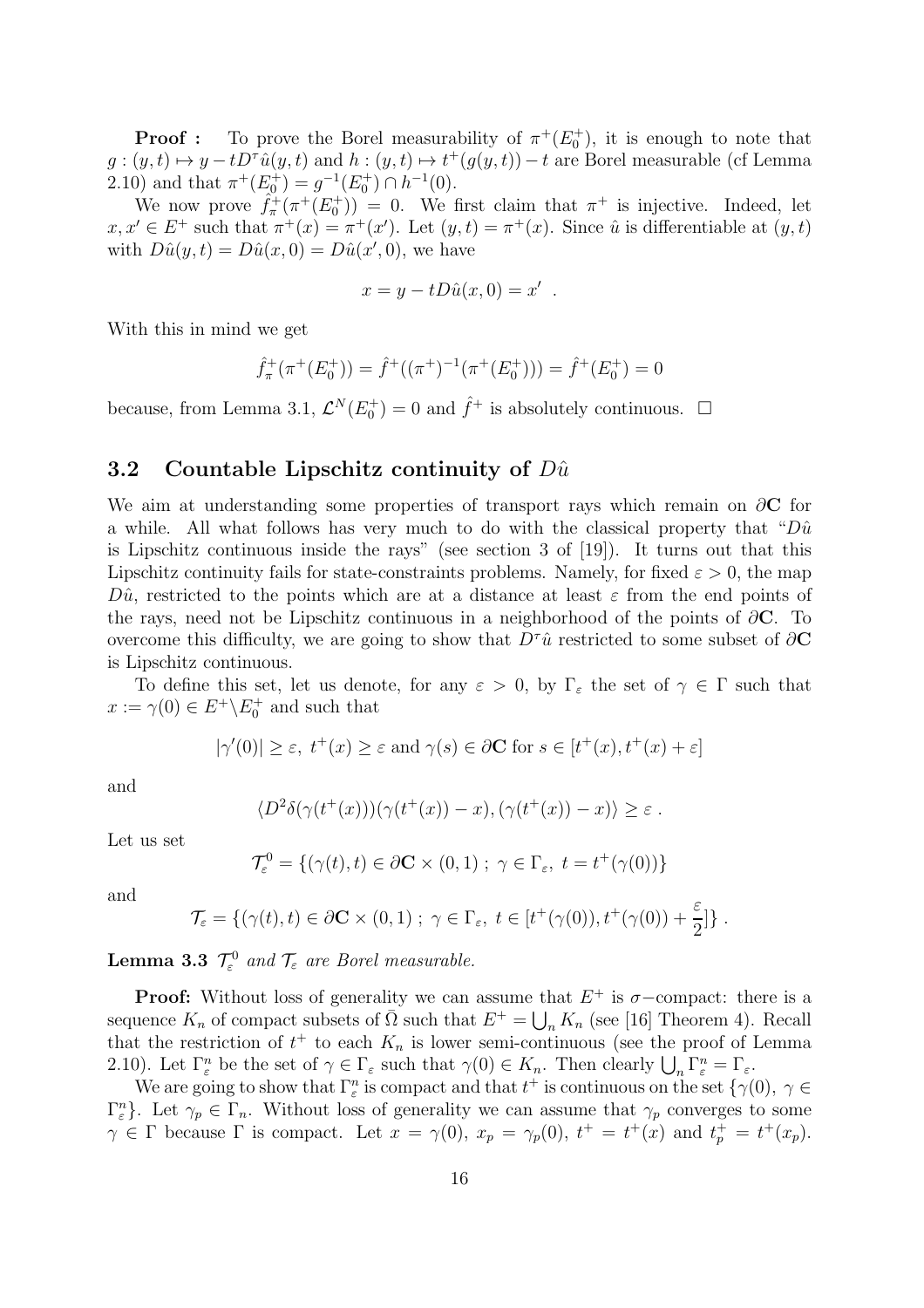Still without loss of generality we can suppose that  $t_p^+$  has a limit, denoted  $\bar{t}^+$ . Note that  $t^+ \leq \bar{t}^+$ .

Let us now prove that  $t^+ = \bar{t}^+$ . For this we argue by contradiction, assuming that  $t^+ < \bar{t}^+$ . Then, since the  $\gamma_p$  are straight lines on  $[0, t_p^+]$ ,  $\gamma$  is a straight line on  $[t^+, \bar{t}^+]$  and this straight line is contained in  $\partial$ **C**. On another hand, we have

$$
\langle D^2 \delta(\gamma_p(t_p^+))(\gamma_p(t_p^+) - x_p), (\gamma(t_p^+) - x_p) \rangle \ge \varepsilon ,
$$

so that, letting  $p \to +\infty$ , we get

$$
\langle D^2 \delta(\gamma(\bar{t}^+))(\gamma(\bar{t}^+)-x), (\gamma(\bar{t}^+)-x) \rangle \geq \varepsilon.
$$

This contradicts the fact that the restriction of  $\gamma$  to  $[t^+, \bar{t}^+]$  is straight line contained in ∂C. Therefore we have proved that  $t^+$  is continuous on the set  $\{\gamma(0), \gamma \in \Gamma_{\varepsilon}^n\}$ , which easily implies that  $\Gamma_{\varepsilon}^{n}$  is compact.

If we set

$$
\mathcal{T}_{\varepsilon}^{0,n} = \{ (\gamma(t), t) \in \partial \mathbf{C} \times (0,1) \; ; \; \gamma \in \Gamma_{\varepsilon}^n, \; t = t^+(\gamma(0)) \}
$$

and

$$
\mathcal{T}_{\varepsilon}^{n} = \{ (\gamma(t), t) \in \partial \mathbf{C} \times (0, 1) \; ; \; \gamma \in \Gamma_{\varepsilon}^{n}, \; t \in [t^{+}(\gamma(0)), t^{+}(\gamma(0)) + \frac{\varepsilon}{2}] \}
$$

then it is clear that  $\mathcal{T}_{\varepsilon}^{0,n}$  and  $\mathcal{T}_{\varepsilon}^{n}$  are compact and that  $\mathcal{T}_{\varepsilon}^{0} = \bigcup_{n} \mathcal{T}_{\varepsilon}^{0,n}$  while  $\mathcal{T}_{\varepsilon} = \bigcup_{n} \mathcal{T}_{\varepsilon}^{n}$ .  $\Box$ 

Let us also point out for later use that, because of Lemma 3.2,

$$
\lim_{\varepsilon \to 0^+} \hat{f}_{\pi}^+((\partial \mathbf{C} \times (0,1)) \backslash \mathcal{T}_{\varepsilon}^0) = 0.
$$
\n(10)

We intend to show that  $D^{\tau}\hat{u} = D^{\tau}\check{u}$  is Lipschitz continuous on  $\mathcal{T}_{\varepsilon}$ . To do so we are going to check that  $\hat{u}$  is semi-concave on  $\mathcal{T}_{\varepsilon}$  while  $\check{u}$  is semi-convex on this set. Our first step consists in proving that one can "touch" the map  $\hat{u}$  from above by a smooth map at any point  $(\bar{y}, \bar{t}) \in \mathcal{T}_{\varepsilon}^0$ .

**Lemma 3.4** *There are*  $\eta_{\varepsilon} > 0$  *and*  $C_{\varepsilon} > 0$ *, depending only on*  $\varepsilon$  *and on the obstacle* C and, for any  $(\bar{y}, \bar{t}) \in \mathcal{T}_{\varepsilon}^0$ , there is a smooth map  $\bar{\phi}: \partial \mathbf{C} \to \mathbb{R}$  such that  $\hat{u}(\bar{y}, \bar{t}) = \bar{\phi}(\bar{y}, \bar{t})$ ,  $\text{Lip}\left(D_{x,t}^{\tau}\bar{\phi}\right)\leq C_{\varepsilon}$  and

$$
\hat{u}(y,t) \le \bar{\phi}(y,t) \qquad \forall (y,t) \in (\partial \mathbf{C} \times (0,1)) \cap B((\bar{y},\bar{t}),\eta_{\varepsilon}). \tag{11}
$$

**Remark 3.5** This result is somewhat unexpected, because it says that  $\hat{u}$  enjoys some "tangential semiconcavity" property. Recall however that  $\hat{u}$  is not semiconcave in a neighborhood on  $\partial$ **C**, as shows the counterexample given in [14].

**Proof of Lemma 3.4**: Let  $\gamma \in \Gamma_{\varepsilon}$  be such that  $\bar{t} = t^+(\gamma(0))$  and  $\bar{y} = \gamma(\bar{t})$ . Let us set  $\bar{x} = \gamma(0).$ 

Let us choose  $0 < \eta < \varepsilon$  such that  $\delta$  is of class  $\mathcal{C}^3$  in  $B(\bar{y}, \eta)$  and such that

$$
\langle D^2 \delta(\xi)(z - \bar{x}), (z - \bar{x}) \rangle \ge \frac{1}{2} \varepsilon \qquad \forall \xi, z \in B(\bar{y}, \eta) . \tag{12}
$$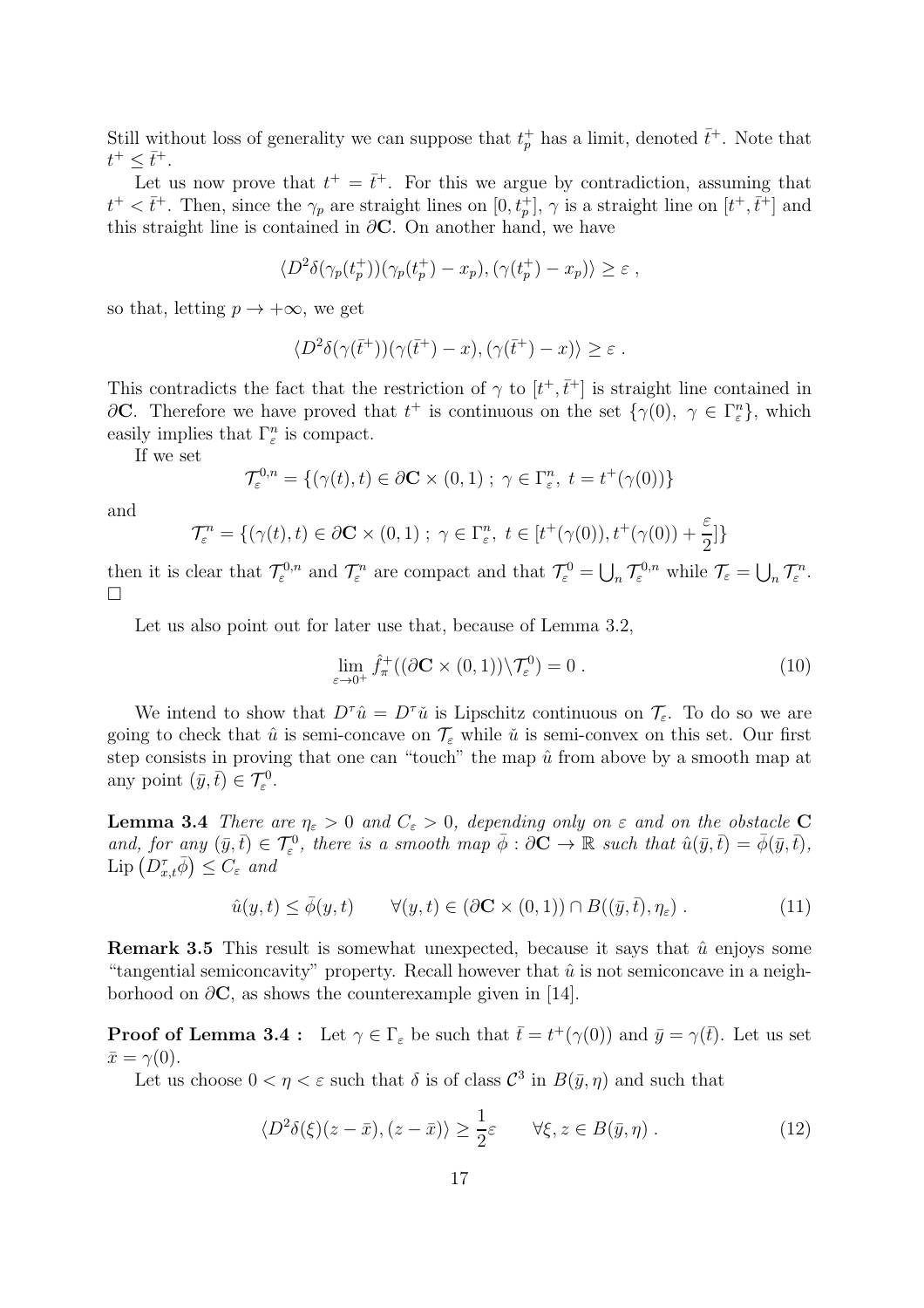We note that

$$
\hat{u}(y,t) \le u_0(\bar{x}) + \frac{d^2(\bar{x},y)}{2t} \qquad \forall (y,t) \in \partial \mathbf{C} \times (0,1) ,
$$
\n(13)

with an equality at  $(y, t) = (\bar{y}, \bar{t})$ . We claim that

$$
d(\bar{x}, y) \le |\bar{x} - y| + C_{\varepsilon} \langle D\delta(y), y - \bar{x} \rangle + |\bar{x} - y|^3 \qquad \forall y \in \partial \mathbf{C} . \tag{14}
$$

Let us fix  $y \in \partial \mathbf{C} \cap B(\bar{y}, \eta)$ . We consider the map  $\varphi(s) = \delta((1-s)\bar{x} + sy)$ . It satisfies  $\varphi(1) = 0$ . Let us first assume that  $\varphi'(1) = \langle D\delta(y), y - \bar{x} \rangle \leq 0$ . Then the segment  $|\bar{x}, y|$  is contained in  $\Omega$ , so that equality  $|y - \bar{x}| = d(\bar{x}, y)$  holds. In this case (14) is obvious.

We now assume that  $\langle D\delta(y), y - \bar{x} \rangle > 0$ . Then, by convexity of C there is a unique  $\theta \in (0,1)$  such that the point  $z = (1 - \theta)\bar{x} + \theta y$  belongs to  $\partial \mathbf{C}$ . The sign of  $\varphi$  varies as follows:

$$
\varphi(s) > 0 \,\forall s \in [0, \theta), \quad \varphi(s) < 0 \,\forall s \in (\theta, 1), \quad \varphi(\theta) = \varphi(1) = 0. \tag{15}
$$

Note that, because of (12), we have  $\varphi''(t) \geq \varepsilon/2$  on  $[1 - \eta/|\bar{y} - \bar{x}|, 1]$ . On this interval we have

$$
\varphi(s) \ge \varphi(1) - \varphi'(1)(1 - s) + 1/(4\varepsilon)(1 - s)^2 \ge -\langle D\delta(y), y - \bar{x}\rangle(1 - s) + (1 - s)^2 \varepsilon/4. \tag{16}
$$

Taking  $\eta_{\varepsilon} < \eta$  sufficiently small and recalling  $\langle D\delta(\bar{y}), \bar{y} - \bar{x} \rangle = 0$ , we may assume  $\eta/|\bar{y}-\bar{x}| > 4\langle D\delta(y), y-\bar{x}\rangle/\varepsilon$  for any  $y \in B(\bar{y}, \eta_{\varepsilon})$ . Then (16) implies that  $\varphi(s) > 0$ as soon as  $1 - \eta/|\bar{y} - \bar{x}| \leq s < 1 - 4\langle D\delta(y), y - \bar{x}\rangle/\varepsilon$ . This information together with (15) gives

$$
1 - \theta \le 4 \langle D\delta(y), y - \bar{x} \rangle / \varepsilon \,. \tag{17}
$$

Then, using Lemma 2.3, we get

$$
d(\bar{x}, y) \le |z - \bar{x}| + d(z, y) \le |z - \bar{x}| + |z - y| + C_{\Omega} |z - y|^3
$$
  
\n
$$
\le |y - \bar{x}| + C_{\Omega} (1 - \theta)^3 |y - \bar{x}|^3
$$
  
\n
$$
\le |y - \bar{x}| + C_{\varepsilon} \langle D\delta(y), y - \bar{x}\rangle^3 |y - \bar{x}|^3
$$

This proves (14) in the case  $\langle D\delta(y), y - \bar{x} \rangle > 0$ .

Combining (13) with (14), we get

$$
\hat{u}(y,t) \le u_0(\bar{x}) + \frac{(|\bar{x} - y| + C_{\varepsilon} \langle D\delta(y), y - \bar{x} \rangle + |\bar{x} - y|^3)^2}{2t}
$$

for any  $(y, t) \in \partial \mathbf{C} \times (0, 1) \cap B((\bar{y}, \bar{t}), \eta_{\varepsilon})$ , with an equality at  $(y, t) = (\bar{y}, \bar{t})$ . We note that the right-hand side of the above inequality is smooth in a neighborhood of  $(\bar{y},\bar{t})$  of size  $\varepsilon/2$ , and this proves the result.  $\square$ 

Next we extend the previous Lemma to points in  $\mathcal{T}_{\varepsilon}$ .

**Lemma 3.6** *There are*  $\eta_{\varepsilon} > 0$  *and*  $C_{\varepsilon} > 0$ *, depending only on*  $\varepsilon$  *and on the obstacle* C *and, for any*  $(y, t) \in \mathcal{T}_{\varepsilon}$ *, there is a smooth map*  $\phi : \partial \mathbf{C} \to \mathbb{R}$  *such that*  $\hat{u}(y, t) = \phi(y, t)$ *,*  $\mathrm{Lip}\left(D_{x,t}^{\tau}\phi\right) \leq C_{\varepsilon}$  and

$$
\hat{u}(z,s) \leq \phi(z,s) \qquad \forall (z,s) \in (\partial \mathbf{C} \times (0,1)) \cap B((y,t),\eta_{\varepsilon}) \ .
$$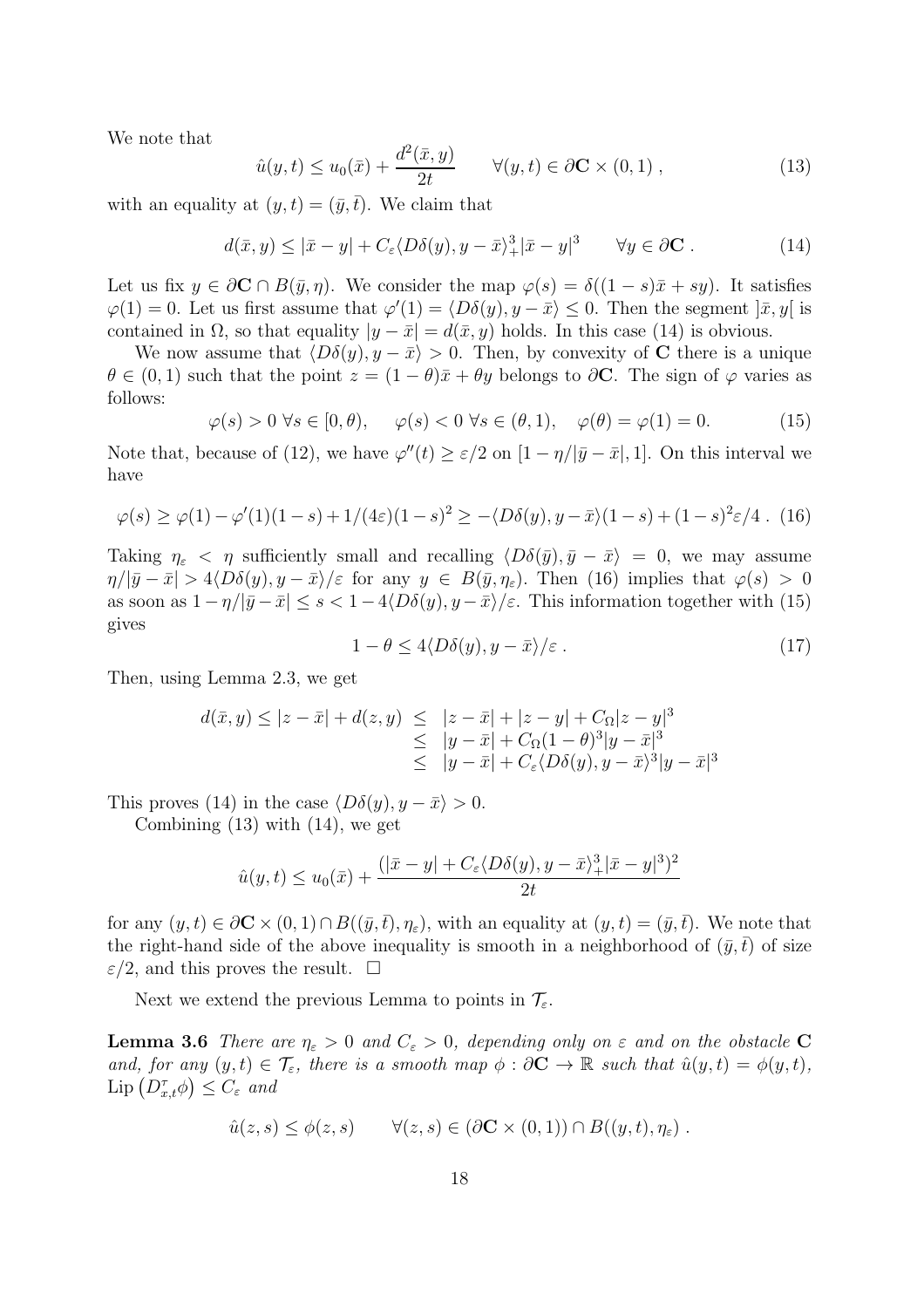**Proof :** Let  $(y, t) \in \mathcal{T}_{\varepsilon}$ . From the definition of  $\mathcal{T}_{\varepsilon}$ , there is some  $\gamma \in \Gamma_{\varepsilon}$  such that  $\gamma(t) = y$ . Let  $\bar{x} = \gamma(0)$ ,  $\bar{t} = t^+(\bar{x})$  and  $\bar{y} = \gamma(\bar{t})$ . From Lemma 3.4 there is some smooth map  $\bar{\phi}$  such that  $\hat{u}(\bar{y}, \bar{t}) = \bar{\phi}(\bar{y}, \bar{t}), \text{ Lip}\left(D_{x,\bar{t}}^{\tau}\bar{\phi}\right) \leq \bar{C}_{\varepsilon}$  and

$$
\hat{u}(y,t) \le \bar{\phi}(y,t) \qquad \forall (y,t) \in (\partial \mathbf{C} \times (0,1)) \cap B((\bar{y},\bar{t}),\bar{\eta}_{\varepsilon}),
$$

where  $\bar{\eta}_{\varepsilon}, \bar{C}_{\varepsilon}$  only depend on  $\varepsilon$  and  $\partial \mathbf{C}$ . Let  $\xi(z, \sigma)$  be the map which associates to any point  $z \in \partial C$  in a neighborhood of y the solution at time  $\tau$  of the geodesic flow on  $\partial C$ starting from z with an initial velocity given by the projection over  $T_z \partial \mathbf{C}$  of  $-\gamma'(t)$ . For  $\sigma = t - \bar{t}$ , we simply abbreviate  $\xi(z, t - \bar{t})$  by  $\xi(z)$ :  $\xi(z) = \xi(z, t - \bar{t})$ . We note that

$$
\hat{u}(z, s) \leq \hat{u}(\xi(z), s - t + \bar{t}) + \frac{d^2(\xi(z), z)}{2(t - \bar{t})}
$$
.

If we choose  $\eta_{\varepsilon}$  sufficiently small, we have that  $(\xi(z), s - t + \overline{t}) \in B((\overline{y}, \overline{t}), \overline{\eta}_{\varepsilon})$  for any  $(z, s) \in B((y, t), \eta_{\varepsilon})$  because  $\xi(y) = \overline{y}$ . So

$$
\hat{u}(z,s) \leq \bar{\phi}(\xi(z),s-t+\bar{t}) + \frac{d^2(\xi(z),z)}{2(t-\bar{t})} \qquad \forall (z,s) \in \partial \mathbf{C} \cap B((y,t),\eta_{\varepsilon}).
$$

It remains to show that the right-hand side  $\phi = \phi(z, s)$  is smooth with Lip  $(D_{x,t}^{\tau} \phi) \leq C_{\varepsilon}$ in  $\partial \mathbf{C} \cap B((y,t), \eta_{\varepsilon})$ . This is clear for the term  $(z, s) \to \phi(\xi(z), s - t + \overline{t})$ . Let us now consider the term  $(z, s) \rightarrow \frac{d^2(\xi(z), z)}{2(t-\overline{t})}$  $\frac{\Gamma(\xi(z),z)}{2(t-\bar{t})}$ . Note that the projection over  $T_z\partial \mathbf{C}$  of  $-\gamma'(t)$  is given by  $-\gamma'(t) + \langle D\delta(z), \gamma'(t) \rangle D\delta(z)$ . Then as  $\tau \mapsto \xi(z, \tau)$  is a constant speed geodesic between z and  $\xi(z)$  we have:

$$
d(\xi(z),z) = (t - \overline{t}) - \gamma'(t) + \langle D\delta(z), \gamma'(t) \rangle D\delta(z) |,
$$

so that

$$
\frac{d^2(\xi(z),z)}{2(t-\bar{t})} = (t-\bar{t})\frac{|\gamma'(t)|^2 - |\langle D\delta(z),\gamma'(t)\rangle|^2}{2}
$$

.

The right-hand side is of class  $\mathcal{C}^2$ , with a  $\mathcal{C}^2$  norm depending only on  $\partial \mathbf{C}$ , thanks to the  $\mathcal{C}^3$  regularity of  $\delta$ .  $\Box$ 

Next we show that the map  $\check{u}$  can be touched from below by smooth maps at point of  $\mathcal{T}_{\varepsilon}$ .

**Lemma 3.7** *There are*  $\eta_{\varepsilon}, C_{\varepsilon} > 0$  *such that, for any*  $(y, t) \in \mathcal{T}_{\varepsilon}$ *, there is some smooth*  $map \psi$  *such that*  $\check{u}(y,t) = \psi(y,t)$ ,  $\text{Lip} (D_{x,t}^{\tau} \psi) \leq C_{\varepsilon}$  *and* 

$$
\check{u}(z,s) \ge \psi(z,s) \qquad \forall (z,s) \in (\partial \mathbf{C} \times (0,1)) \cap B((y,t),\eta_{\varepsilon}) \ .
$$

**Proof**: Let  $(y, t) \in \mathcal{T}_{\varepsilon}, \gamma \in \Gamma_{\varepsilon}$  such that  $\gamma(t) = y$  and let us set  $\bar{t}_{\varepsilon} = \tau^+(\gamma(0)) + \varepsilon$ and  $\bar{y}_{\varepsilon} = \gamma(\bar{t}_{\varepsilon})$ . Then

$$
\check{u}(z,s) \ge \check{u}(\bar{y}_{\varepsilon}, \bar{t}_{\varepsilon}) - \frac{d^2(z, \bar{y}_{\varepsilon})}{2(\bar{t}_{\varepsilon} - s)} \qquad \forall (z,s) \in B((y,t), \eta_{\varepsilon})
$$

provided  $\eta_{\varepsilon} \in (0, \varepsilon/4)$  is sufficiently small. Then the map  $(z, s) \to \frac{d^2(z, \bar{y}_{\varepsilon})}{2(\bar{t}_{\varepsilon} - s)}$  $\frac{a^2(z, y_{\varepsilon})}{2(\bar{t}_{\varepsilon}-s)}$  is smooth with a  $\mathcal{C}^2$  derivative bounded by some  $C_{\varepsilon}$ , which proves our claim.  $\square$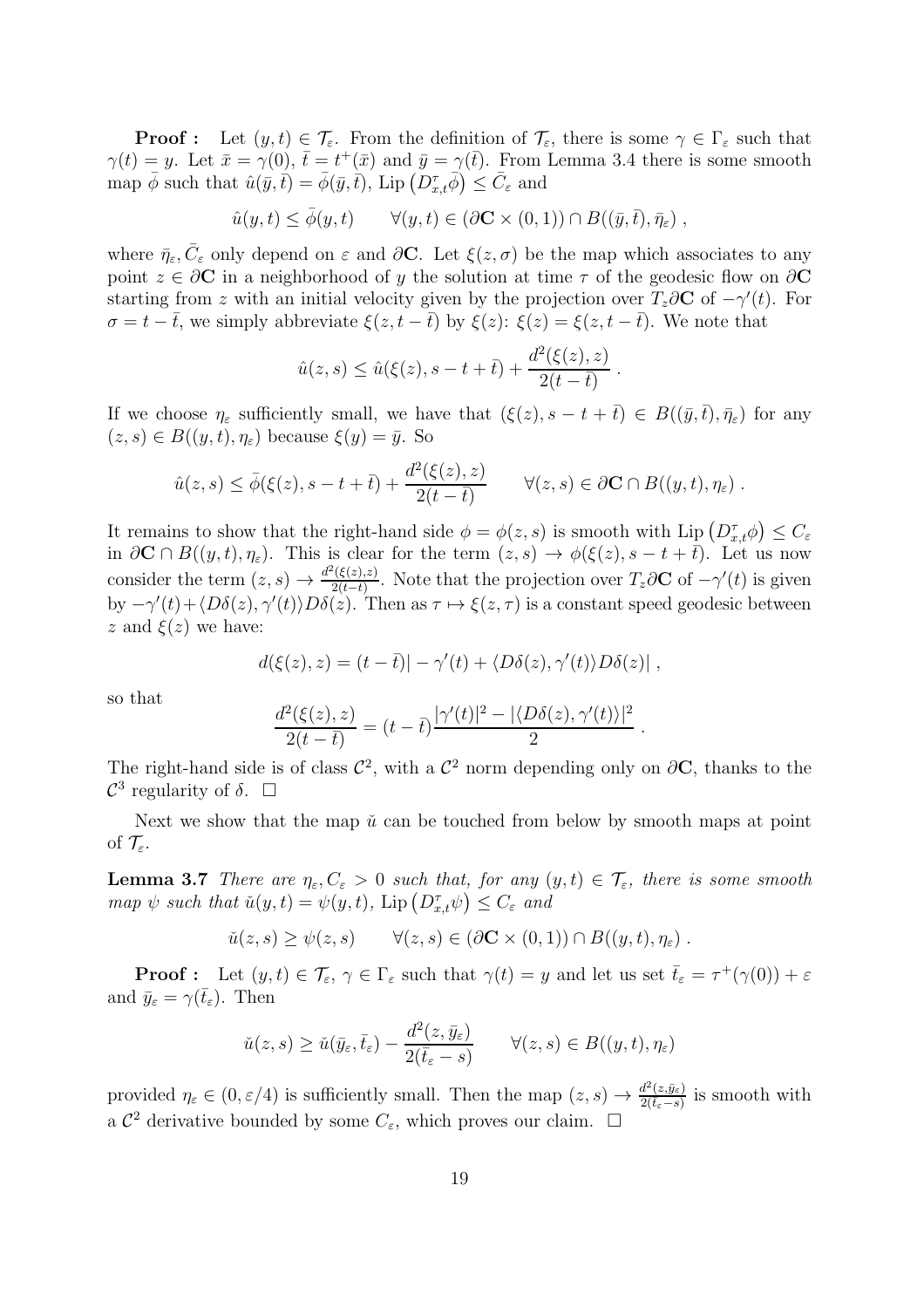**Lemma 3.8** *The map*  $D_{x,t}^{\tau}$  *û is locally Lipschitz continuous on*  $\mathcal{T}_{\varepsilon}$ *.* 

**Remark 3.9** The difficult part of the result (the Lipschitz continuity of  $D_{x,t}^{\tau}u$  on  $\mathcal{T}_{\varepsilon}^{0}$ ) plays a key role for proving the absolute continuity of  $\hat{f}_{\pi}^+$ . Its more standard part (the propagation of this Lipschitz continuity to  $\mathcal{T}_{\varepsilon}$ ) is used in the construction of the optimal transport plan between  $\hat{f}_{\pi}^+$  and  $\hat{f}_{\pi}^-$  (section 4).

**Proof :** Let us fix some point  $(\bar{y},\bar{t}) \in \partial \mathbb{C} \times (0,1)$ . For any point  $(y,t) \in \mathcal{T}_{\varepsilon} \cap$  $B((\bar{y},\bar{t}), \eta_{\varepsilon}/2)$ , there are  $\phi_{y,t}$  and  $\psi_{y,t}$  such that

$$
\tilde{u}(z,s) \ge \psi_{y,t}(z,s), \quad \hat{u}(z,s) \le \phi_{y,t}(z,s), \quad \text{Lip}\left(D_{x,t}\phi_{y,t}\right), \text{Lip}\left(D_{x,t}\psi_{y,t}\right) \le C_{\varepsilon}
$$

for all  $(z, s) \in (\partial \mathbf{C} \times (0, 1)) \cap B((y, t), \eta_{\varepsilon}/2)$ . Since  $\check{u} \leq \hat{u}$  we get

$$
\Phi(z,s) := \inf_{y,t} \phi_{y,t}(z,s) \ge \hat{u}(z,s) \ge \check{u}(z,s) \ge \sup_{y,t} \psi_{y,t}(z,s) =: \Psi(z,s)
$$

(where the supremum and the infimum are taken on  $\mathcal{T}_{\varepsilon} \cap B((\bar{y},\bar{t}),\eta_{\varepsilon}/2)$ ) with an equality on  $\mathcal{T}_{\varepsilon} \cap B((\bar{y},\bar{t}),\eta_{\varepsilon}/2)$  (thanks to Lemma 2.5, ii)). Since  $\Psi$  is semi-convex and  $\Phi$  is semiconcave, Ilmanen Lemma [20] states that there is a  $\mathcal{C}^{1,1}$  map  $\Xi$  such that

$$
\Psi(z,s) \leq \Xi(z,s) \leq \Phi(z,s) \qquad \forall (z,s) \in (\partial \mathbf{C} \times (0,1)) \cap B((\bar{y},\bar{t}),\eta_{\varepsilon}/2) .
$$

Hence  $D_{x,t}^{\tau} \hat{u}$  coincides with  $D_{x,t}^{\tau} \Xi$  on  $\mathcal{T}_{\varepsilon} \cap B((\bar{y},\bar{t}),\eta_{\varepsilon}/2)$ , which proves that  $D_{x,t}^{\tau} \hat{u}$  is Lipschitz continuous on this set.  $\Box$ 

**Corollary 3.10** There is a Borel measurable set  $\mathcal{T}^0$  on which  $\hat{f}^+_{\pi}$  is concentrated and on which  $D_{x,t}^{\tau}$  *a* has the countable Lipschitz property: there are compacts sets  $(K_n)$  such that  $\mathcal{T}^0 = \bigcup_n K_n$  and  $D_{x,t}^{\tau} \hat{u}$  is Lipschitz continuous on each  $K_n$ .

**Proof :** Indeed, we know from Lemma 3.8 that  $D_{x,t}^{\tau} \hat{u}$  is locally Lipschitz continuous on  $\mathcal{T}_{\varepsilon}$  and we also know that

$$
\lim_{\varepsilon \to 0^+} \hat{f}_{\pi}^+((\partial \mathbf{C} \times (0,1)) \backslash \mathcal{T}_{\varepsilon}^0) = 0.
$$

So it is just enough to write the increasing union  $\bigcup_n \mathcal{T}_{1/n}$  as an enumerable union of compact sets  $(K_n)$ , each  $K_n$  being contained in some  $\mathcal{T}_{1/n}$ .  $\square$ 

# 3.3 Absolute continuity of  $\hat{f}_{\pi}^{+}$

Let us recall that  $\hat{u}$  is differentiable on the Borel set  $\pi^+(E^+)$ . We define the map  $\theta^+$ :  $\pi^+(E^+) \to \Omega$  by

$$
\theta^+(y,t) = y - t D^{\tau} \hat{u}(y,t) .
$$

Lemma 3.11 *We have*

$$
\theta^+ \circ \pi^+(x) = x \qquad \forall x \in E^+
$$

and  $\theta^+$  has the countable Lipschitz property on the set  $\mathcal{T}^0$  defined in Corollary 3.10.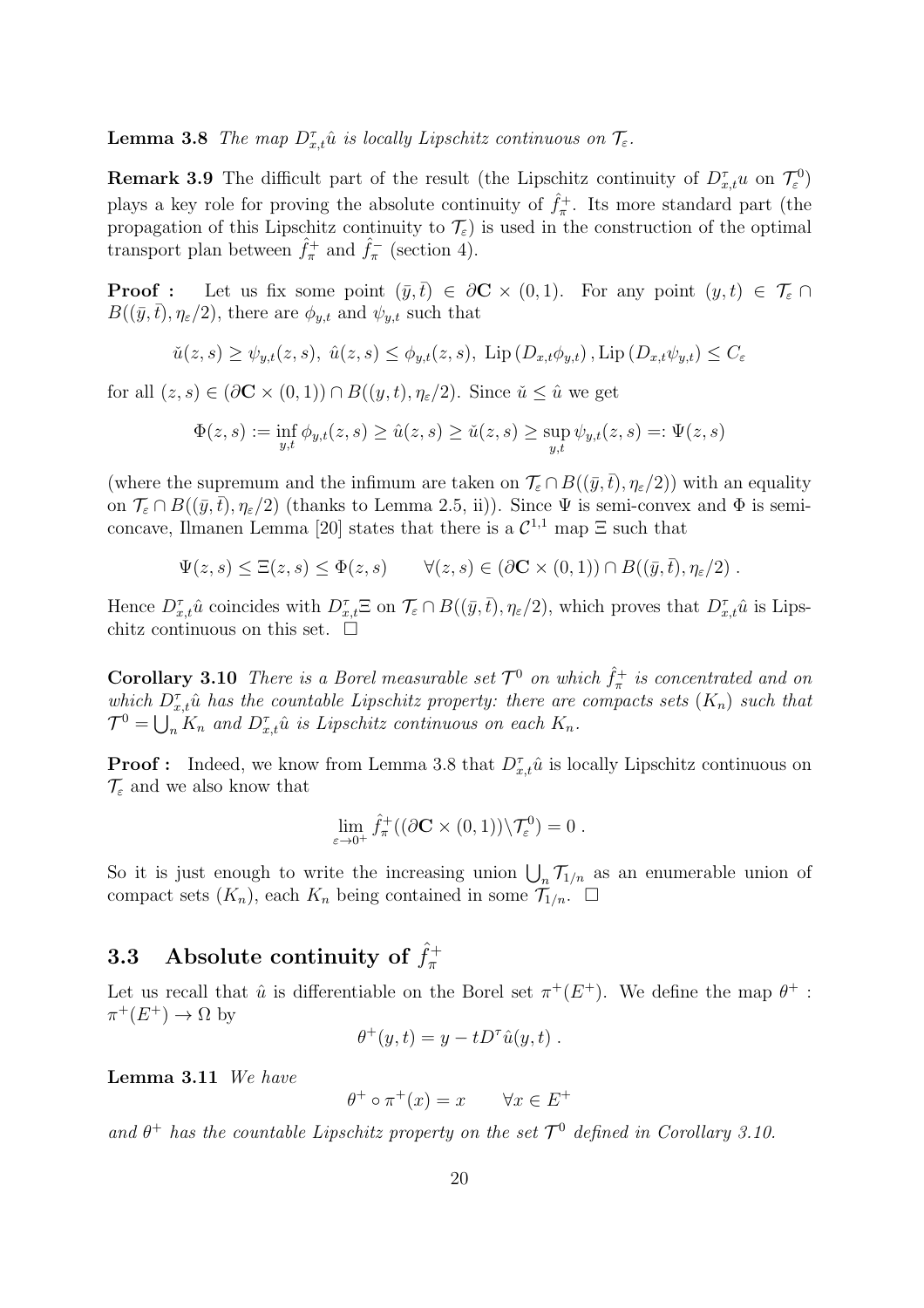**Proof**: Let  $x \in E^+$  and  $(y,t) = \pi^+(x)$ . Then we know from Lemma 2.11 that  $D^{\tau}\hat{u}(y,t) = Du_0(x)$ . Since moreover  $t = t^+(x), y = x + t^+(x)Du_0(x)$ , we easily gets  $x = y - t D^{\tau} \hat{u}(y, t) = \theta^+(y, t).$ 

The second assertion is a straightforward application of Corollary 3.10.  $\Box$ 

As a consequence, we have:

**Corollary 3.12**  $\hat{f}_{\pi}^{+}$  is absolutely continuous with respect to  $\mathcal{H}^{N} \lfloor (\partial \mathbf{C} \times (0, 1)) \rfloor$ .

**Proof**: Let  $(K_n)$  be an increasing sequence of compact subsets of  $\mathcal{T}^0$  such that  $\theta^+$  is Lipschitz continuous on  $K_n$  and  $\lim_n \hat{f}^+_n((\partial \mathbf{C} \times (0,1)) \setminus K_n) = 0$ . Let  $E \subset \partial \mathbf{C} \times (0,1)$  be of zero measure for  $\mathcal{H}^N$ . Let us set  $E_n = E \cap K_n$ . Then

$$
\hat{f}_{\pi}^{+}(E_n) = \hat{f}^{+}((\pi^+)^{-1}(E_n)) = \hat{f}^{+}(\theta^+(E_n))
$$

because  $\theta^+ \circ \pi^+(x) = x$  for any  $x \in E^+$ . But

$$
\mathcal{L}^N(\theta^+(E_n)) \leq \mathrm{Lip}(\theta^+_{|_{K_n}})\mathcal{H}^N(E_n) = 0 ,
$$

where  $\text{Lip}(\theta_{\parallel \nu}^{+})$  $\int_{K_n}^{+}$ ) is the Lipschitz constant of the restriction of  $\theta^+$  to  $K_n$ . So  $\hat{f}^+(\theta^+(E_n)) = 0$ because  $\hat{f}^+$  is absolutely continuous. Therefore  $\hat{f}^+_{\pi}(E) = \sup_n \hat{f}^+_{\pi}(E_n) = 0$ .  $\Box$ 

### $4$  A transport map between  $\hat{f}_{\pi}^{+}$  and  $\hat{f}_{\pi}^{-}$ π

**Lemma 4.1** *There is a Borel measurable map*  $\tilde{T} = (\tilde{T}_x, \tilde{T}_t) : \partial \mathbf{C} \times (0, 1) \to \partial \mathbf{C} \times (0, 1)$ *such that*

$$
\tilde{T}\sharp \hat{f}^+_\pi = \hat{f}^-_\pi
$$

*and such that*

$$
\hat{u}(\tilde{T}(x, s)) - \hat{u}(x, s) = c((x, s), \tilde{T}(x, s))
$$
 for  $\hat{f}_{\pi}^+$  – a.e.  $(x, s) \in \partial \mathbb{C} \times (0, 1)$ .

The idea is to build  $\tilde{T}$  as an optimal transport between  $\hat{f}_{\pi}^+$  and  $\hat{f}_{\pi}^-$ . This construction is now standard (see for instance [19], [4], or [26] and the reference therein for more details). The only (small) difference here is that our cost  $c$  is unusual.

**Proof :** In the proof, balls are always *geodesic* balls, but are still denoted  $B(\xi, r)$ . **Step 1:** Let  $\tilde{Z}$  and  $\tilde{c}((\cdot,\cdot),(\cdot,\cdot))$  be

$$
\tilde{Z} = \{((x, s), (y, t)) \in (\partial \mathbf{C} \times (0, 1))^2 \text{ with } \hat{u}(y, t) - \hat{u}(x, s) = c((x, s), (y, t))\},\
$$

$$
\tilde{c}((x, s), (y, t)) = \begin{cases} [c((x, s), (y, t))]^2 & \text{if } ((x, s), (y, t)) \in \tilde{Z}, \\ +\infty & \text{otherwise.} \end{cases}
$$

Following [4] we now consider the transport problem

$$
\min_{\pi \in \Pi(\hat{f}_{\pi}^+, \hat{f}_{\pi})} \int_{(\partial \mathbf{C} \times (0,1))^2} \tilde{c}((x,s),(y,t)) d\pi((x,s),(y,t)). \tag{18}
$$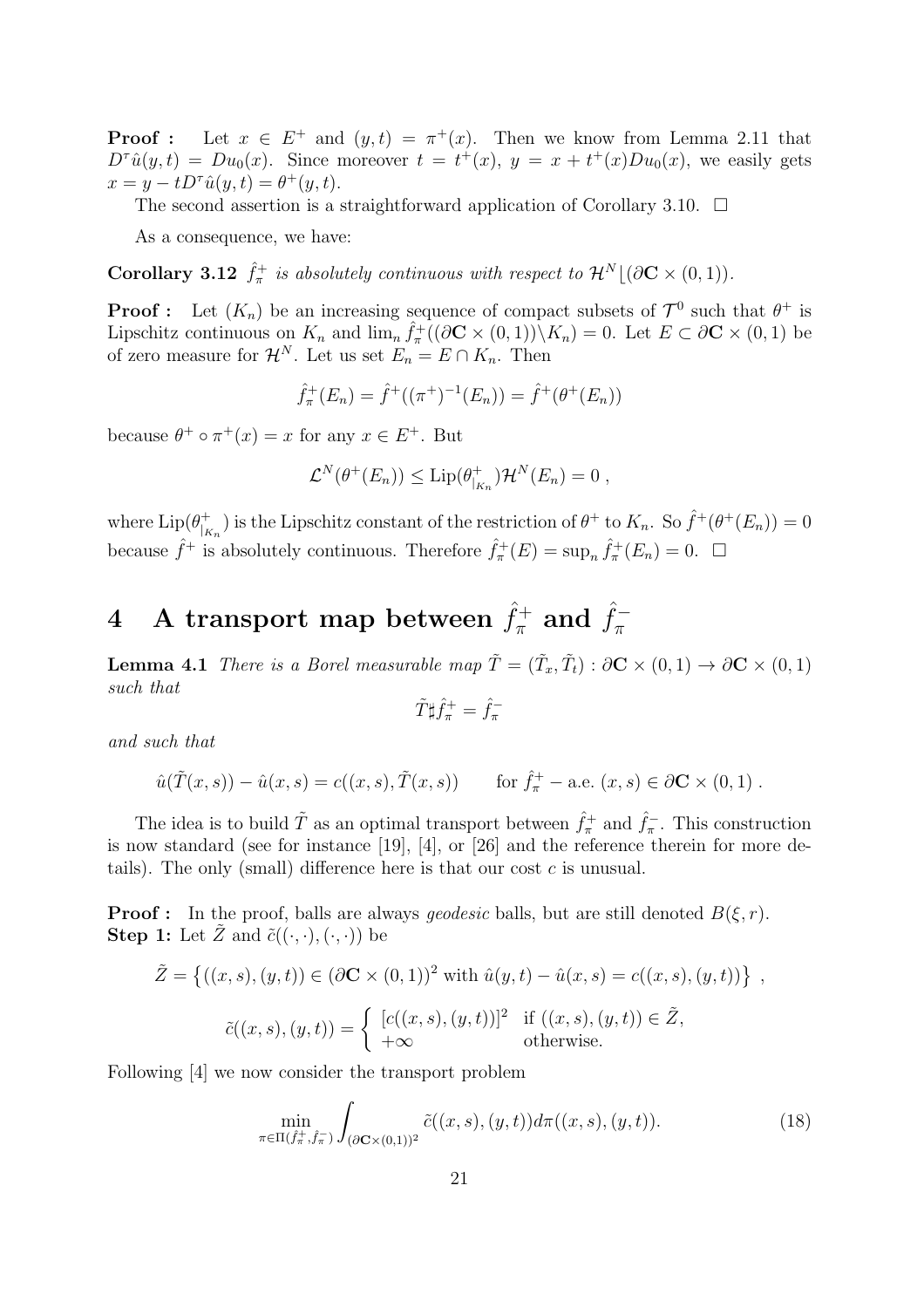We first claim that the integral is finite for the transfer plan  $\pi = (\pi^+, \pi^-) \sharp \mu_0$  where  $(\pi^+,\pi^-)$  stands for the map  $(x,y) \mapsto (\pi^+(x),\pi^-(x,y))$ . Indeed, by definition of  $\hat{f}^+_{\pi}$  and  $\hat{f}_{\pi}^-$  we have  $\pi \in \Pi(\hat{f}_{\pi}^+, \hat{f}_{\pi}^-)$ . Moreover for  $\mu_0$  a.e.  $(x, y) \in \Omega^2$  we have

$$
\hat{u}(y,1) - \hat{u}(x,0) = c((x,0),(y,1))
$$
.

So, from Lemma 2.10, we get

$$
\hat{u}(\pi^-(x,y)) - \hat{u}(\pi^+(x)) = c(\pi^+(x), \pi^-(x,y)) \quad \text{for } \mu_0\text{--a.e. } (x,y) \in \Omega^2
$$

.

This in turn implies that

$$
\hat{u}(y,t) - \hat{u}(x,s) = c((x,s),(y,t))
$$
 for  $\pi$ -almost all  $((x,s),(y,t)) \in (\partial \mathbf{C} \times (0,1))^2$ .

So  $\pi$  provides a finite value in the new transport problem. Then it is known that problem (18) has a solution which we denote by  $\tilde{\pi}$  (see for instance [1] Theorem 2.1).

It remains to show that  $\tilde{\pi}$  is concentrated on a graph. For this we use a strategy of proof initiated by Champion & De Pascale [11].

Step 2: Recall first that  $\tilde{\pi}$  is concentrated on a monotone set for  $\tilde{c}$  (see for instance [1], Theorem 2.2.). Namely there is a Borel set  $\mathcal{Y} \subset (\partial \mathbf{C} \times (0,1))^2$  of full measure for  $\tilde{\pi}$ such that, for any  $((x^j, s^j), (y^j, t^j)) \in \mathcal{Y}$  (where  $j = 1, 2$ ), we have

$$
\tilde{c}((x^1, s^1), (y^1, t^1)) + \tilde{c}((x^2, s^2), (y^2, t^2)) \leq \tilde{c}((x^1, s^1), (y^2, t^2)) + \tilde{c}((x^2, s^2), (y^1, t^1)) \ . \tag{19}
$$

In order to give sense to this property and be able to use it in step 4, we show some properties of Y.

*Property 1: Let*  $((\bar{x}, \bar{s}), (\bar{y}, \bar{t})) \in \mathcal{Y}$ *. Then the constant speed geodesic*  $\gamma : [\bar{s}, \bar{t}] \to \partial \mathbf{C}$ *such that*  $\gamma(\bar{s}) = \bar{x}$ *,*  $\gamma(\bar{t}) = \bar{y}$  *satisfies:* 

$$
\forall \bar{s} \le s \le t \le \bar{t}, \quad ((\gamma(s), s), (\gamma(t), t)) \in \tilde{Z}. \tag{20}
$$

*Moreover,*

$$
\hat{u} \text{ is differentiable at } (\gamma(s), s) \text{ for any } s \in [\bar{s}, \bar{t}], \text{ with } D^{\tau} \hat{u}(\gamma(s), s) = \gamma'(s). \tag{21}
$$

Proof of Property 1: Arguing as in the proof of Lemma 2.5 we get (20) and (21) inside  $|\bar{s},\bar{t}|$ . Moreover, as  $(\bar{x},\bar{s})$  belongs to  $\mathcal{T}$ , by Lemma 2.5,  $\hat{u}$  is differentiable at  $(\bar{x},\bar{s})$  and we also have (21) for  $s = \overline{s}$ . Indeed, notice that thanks to (20) we have:

$$
\hat{u}(\gamma(\bar{s}+h), \bar{s}+h) - \hat{u}(\gamma(\bar{s}), \bar{s}) = h\frac{|\gamma'(s)|^2}{2},
$$

then using Proposition 2.1 we get the claim. The same holds at  $(\bar{y}, \bar{t})$ .

*Property 2: Let*  $\tau > 0$  and  $((x^1, s^1), (y^1, t^1)) \in \tilde{Y}$ *. Let*  $\gamma : [s^1, t^1] \to \partial \mathbf{C}$  *be the geodesic curve defined by Property 1 and*  $((\gamma(s^1 + \tau), s^1 + \tau), (y^2, t^2)) \in \mathcal{Y}$  *for some*  $\tau > 0$  *with*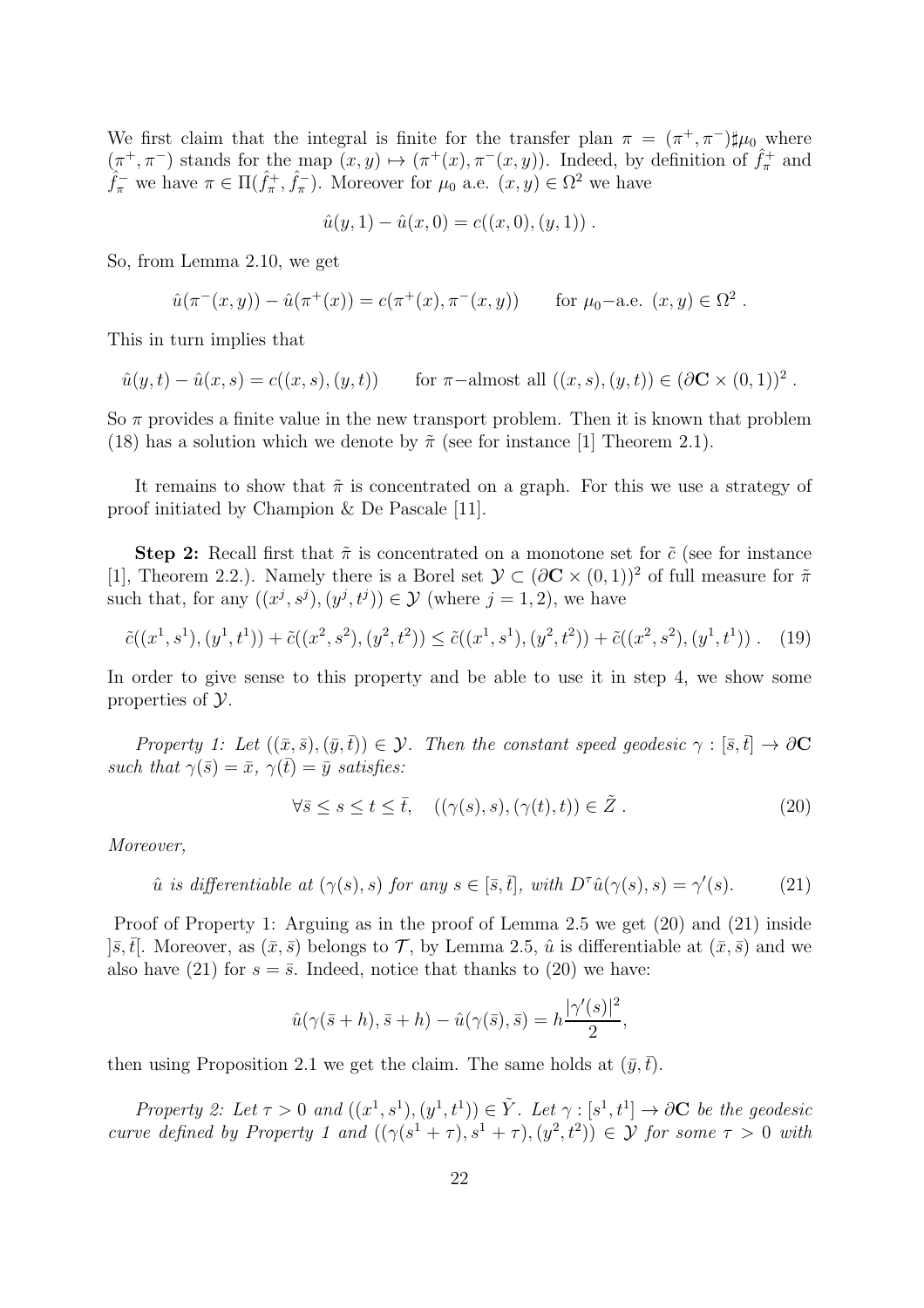$s^1 + \tau \leq t^1$ . *Then*  $\gamma$  *can be extended to*  $[s^1, \max\{t^1, t^2\}]$  *in such way that*  $\gamma(t^2) = y^2$  *and the new*  $\gamma$ satisfies the properties (20) and (21) on  $[s^1, \max\{t^1, t^2\}].$ 

Proof of Property 2: Let  $\tilde{\gamma}$  a constant speed geodesic curve such that  $\tilde{\gamma}(s^1 + \tau) = \gamma(s^1 + \tau)$ and  $\tilde{\gamma}(t^2) = y_2$ . Then applying Property 1 to  $\gamma$  and  $\tilde{\gamma}$ , we get  $\gamma'(s^1 + \tau) = \tilde{\gamma}'(s^1 + \tau)$ . Therefore  $(\gamma, \gamma')$  and  $(\tilde{\gamma}, \tilde{\gamma}')$  both satisfy the ODE given in Lemma 2.2 (up to a reparametrization) on  $[s^1 + \tau, \min\{t^1, t^2\}]$  with the same initial condition at  $s^1 + \tau$ . So  $\gamma = \tilde{\gamma}$  on  $[s^1 + \tau, \min\{t^1, t^2\}]$ . Property 2 follows by gluing together  $\gamma$  and  $\tilde{\gamma}$  and by using again Property 1.

As a consequence of Properties 1 and 2 and (19), we have: *Property 3: Let*  $\tau > 0$ ,  $s^2 = s^1 + \tau$  and  $t^1$ ,  $t^2$  such that  $s^1 \le t^2$ ,  $s^2 \le t^1$  and the following *holds:*

- *i*)  $((x^j, s^j), (y^j, t^j)) \in \mathcal{Y}, j = 1, 2$
- *ii) there exists a constant speed geodesic* γ *such that*

$$
D^{\tau}u(x^{1}, s^{1}) = \gamma'(s^{1}), \ \gamma(s^{1}) = x^{1}, \ \gamma(s^{2}) = x^{2}.
$$

*Then we have:*

$$
(s2 - s1)(t2 - t1) \ge 0.
$$
 (22)

Step 3: Let us denote by  $\mathcal{Y}^{-1}(y,t) = \{(x,s) \in \mathcal{Y}, ((x,s),(y,t)) \in \mathcal{Y}\}\)$ . By Lemma 4.3 of [11],  $\tilde{\pi}$  is concentrated on a  $\sigma$ -compact subset  $R(Y)$  of Y such that for any  $((x, s), (y, t)) \in R(\mathcal{Y}), (x, s)$  is a Lebesgue point of  $\mathcal{Y}^{-1}(B((y, t), r))$ :

$$
\lim_{\rho\to 0^+}\frac{\mathcal{H}^N(\mathcal{Y}^{-1}(B((y,t),r))\cap B((\bar{x},\bar{t}),\rho))}{\mathcal{H}^N(B((\bar{x},\bar{t}),\rho))}=1.
$$

Recall that  $\hat{f}_{\pi}^+$  is concentrated on the set  $\mathcal{T}^0 = \bigcup_n K_n$ , where, for each n,  $K_n$  is compact and contained in some  $\mathcal{T}_{\varepsilon}$ .

**Step 4:** Let us fix some *n* and let  $(\bar{x}, \bar{s})$  be a Lebesgue point of  $K_n \cap \mathcal{T}_{\varepsilon}^0$ . Let us also assume that there are  $(\bar{y}_1, \bar{t}_1) \neq (\bar{y}_2, \bar{t}_2)$  with  $((\bar{x}, \bar{s}),(\bar{y}_i, \bar{t}_i)) \in R(\mathcal{Y})$ . We are going to show that this assumption leads to a contradiction.

First note that  $\bar{t}_1 \neq \bar{t}_2$ , say  $\bar{t}_1 < \bar{t}_2$ . Let us choose  $r < \frac{d((\bar{y}_1, \bar{t}_1), (\bar{y}_2, \bar{t}_2))}{2}$  and let us set, for any  $\rho > 0$ ,

$$
\Theta_{\rho} = \left\{ (x, s) \in \mathcal{T}_{\varepsilon}^{0} \cap K_{n} \cap B((\bar{x}, \bar{s}), \rho), \exists (y_i, t_i) \in B((\bar{y}_i, \bar{t}_i), r) \text{ with } ((x, s), (y_i, t_i)) \in \mathcal{Y}, i = 1, 2 \right\}.
$$

Then, since  $(\bar{x}, \bar{s})$  is a Lebesgue point of  $K_n$ , of  $\mathcal{Y}^{-1}(B((\bar{y}_1, \bar{t}_1), r))$  and of  $\mathcal{Y}^{-1}(B((\bar{y}_2, \bar{t}_2), r))$ , we have

$$
\lim_{\rho \to 0^+} \frac{\mathcal{H}^N(\Theta_\rho)}{\mathcal{H}^N(B((\bar{x}, \bar{s}), \rho))} = 1.
$$
\n(23)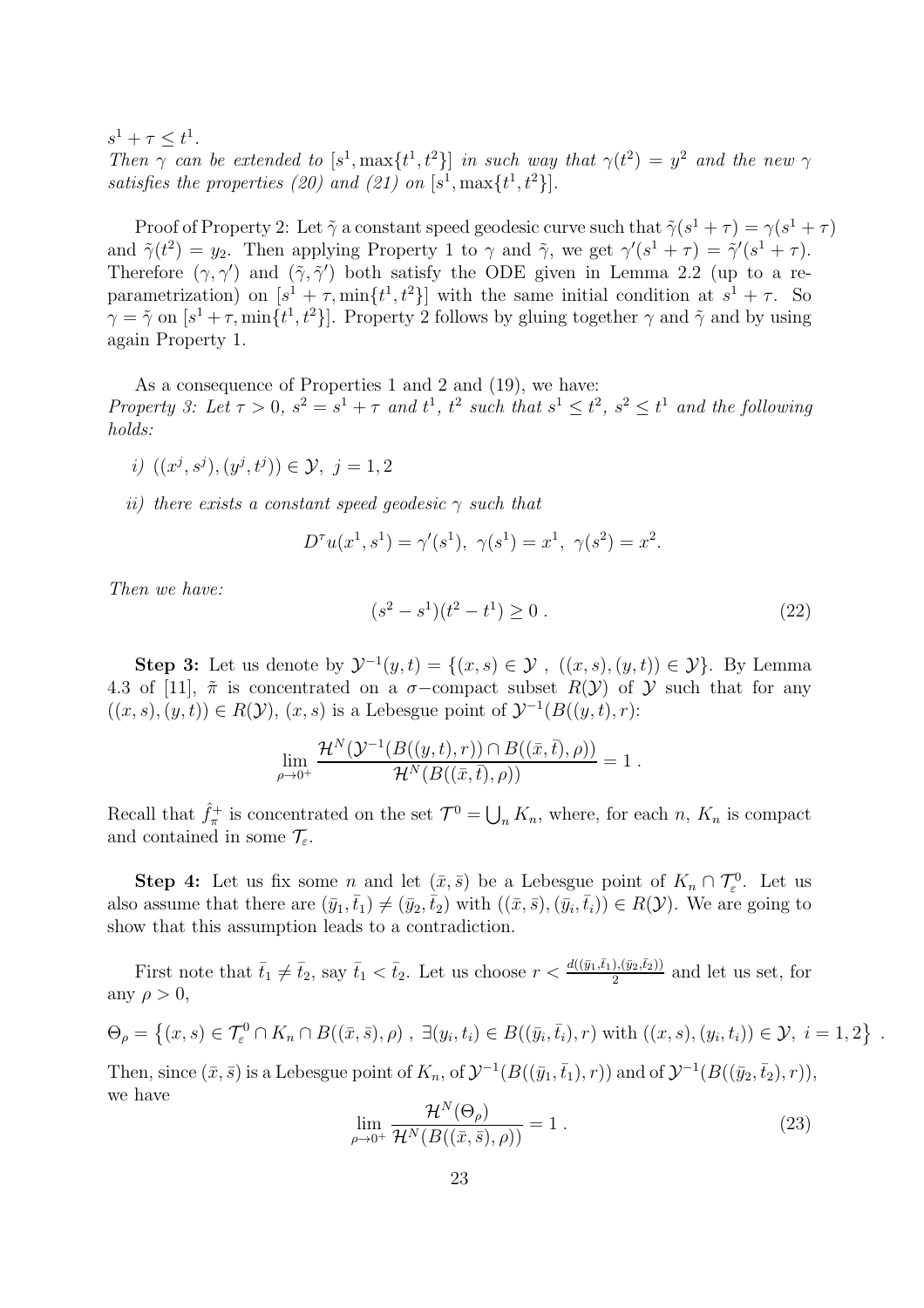For  $\tau \in (0, \varepsilon/4)$ , let  $\Phi_{\tau} : \mathcal{T}_{\varepsilon}^0 \to \mathcal{T}_{\varepsilon}$  be the map which associates to any  $(x, s) \in \mathcal{T}_{\varepsilon}^0$  the pair  $(\gamma(\tau), s + \tau)$  where  $\gamma$  is the geodesic on  $\partial \mathbf{C}$  starting from x with direction  $D^{\tau}\hat{u}(x, s)$ . We note that  $\Phi_{\tau}$  is one-to-one and that its inverse is Lipschitz continuous with a constant independent of  $\tau$ . Indeed  $\Phi_{\tau}^{-1}(y,t)$  is the pair  $(\tilde{\gamma}(\tau), t - \tau)$  where  $\tilde{\gamma}$  is the geodesic on  $\partial$ C starting from y with direction  $-D^{\tau}\hat{u}(y,t)$ ;  $D^{\tau}\hat{u}$  being Lipschitz continuous on  $\mathcal{T}_{\varepsilon}$ , this map is Lipschitz continuous. So

$$
\mathcal{H}^N(\Phi_\tau(\Theta_\rho)) \ge \text{Lip}(\Phi_\tau^{-1})\mathcal{H}^N(\Theta_\rho) \ . \tag{24}
$$

Since  $D^{\tau}\hat{u}$  is globally bounded, there is some  $\kappa$  such that  $\Phi_{\tau}(\Theta_{\rho}) \subset B((\bar{x},\bar{s}), \rho + \kappa \tau)$ . Let us choose  $\tau = \rho^2$ . Then as  $\frac{\mathcal{H}^N(B((\bar{x},\bar{s}),\rho))}{\mathcal{H}^N(B((\bar{x},\bar{s}),\rho+\kappa\rho^2))} \to 1$  when  $\rho \to 0$ , combining (23) with (24) and recalling  $\text{Lip}(\Phi_{\tau}^{-1})$  is independent of  $\tau$ , we get:

$$
\lim_{\rho \to 0} \frac{\mathcal{H}^N(\Phi_{\rho^2}(\Theta_{\rho}))}{\mathcal{H}^N(B((\bar{x}, \bar{s}), \rho + \kappa \rho^2))} \ge \text{Lip}(\Phi_{\tau}^{-1}).
$$
\n(25)

On the other hand using (23) with  $\rho + \kappa \rho^2$  instead of  $\rho$ :

$$
\lim_{\rho \to 0} \frac{\mathcal{H}^N(B((\bar{x}, \bar{s}), \rho + \kappa \rho^2) \backslash \Theta_{\rho + \kappa \rho^2})}{\mathcal{H}^N(B((\bar{x}, \bar{s}), \rho + \kappa \rho^2))} = 0.
$$

Since  $\Phi_{\rho^2}(\Theta_{\rho}) \subset B((\bar{x},\bar{s}), \rho + \kappa \rho^2)$ , this last equality combined with (25) shows that there is some  $\rho > 0$  such that  $\Phi_{\rho^2}(\Theta_\rho) \cap \Theta_{\rho + \kappa \rho^2} \neq \emptyset$ .

Let  $(x^2, s^2) \in \Phi_{\rho^2}(\Theta_\rho) \cap \Theta_{\rho + \kappa \rho^2}$  and  $(x^1, s^1) \in \Theta_\rho$  be such that  $(x^2, s^2) = \Phi_{\rho^2}(x^1, s^1)$ . By definition of  $\Theta_{\rho}$  and of  $\Theta_{\rho+\kappa\rho^2}$ , there are some  $(y_i^j)$  $\mathbf{y}_i^j, t_i^j) \in B((\bar{y}_i, \bar{t}_i), r) \text{ with } ((x^j, s^j), (y_i^j))$  $(i, t_i^j)) \in$  $\mathcal Y$  for  $i = 1, 2$  and  $j = 1, 2$ . Then Property 3 applies to  $((x^1, s^1), (y_2^1, t_2^1))$  and  $((x^2, s^2), (y_1^2, t_1^2))$ . So:

$$
(s^2 - s^1)(t_1^2 - t_2^1) \ge 0.
$$

Since  $s^1 < s^2$  and  $t_1^2 < t_2^1$ , we get a contradiction.

Accordingly we have proved that, for  $\hat{f}_{\pi}^+$ -almost all points  $(\bar{x}, \bar{s})$  there is at most one point  $(\bar{y},\bar{t})$  such that  $((\bar{x},\bar{s}),(\bar{y},\bar{t})) \in R(\mathcal{Y})$ , which just means that  $\tilde{\pi}$  is concentrated on the graph  $R(Y)$  of a Borel measurable map  $\tilde{T}$ .  $\Box$ 

## 5 Construction of an optimal transport

Let us define the Borel measurable map  $\theta^- : \partial \mathbf{C} \times (0,1) \to \Omega$  by

$$
\theta^-(y,t) = y + (1-t)D^{\tau}\hat{u}(y,t) \quad \text{if } D^{\tau}\hat{u}(y,t) \text{ exists}
$$

and  $\theta^-(y,t) = x_0$  for some fixed  $x_0 \in \Omega$  otherwise.

Lemma 5.1 *We have*

$$
\theta^- \circ \pi^-(x, y) = y \qquad \forall (x, y) \in Z_0
$$

*and*

$$
u_1(\theta^-(z,t)) = \hat{u}(z,t) + \frac{d^2(z,\theta^-(z,t))}{2(1-t)} \qquad \forall (z,t) \in \pi^-(Z_0).
$$
 (26)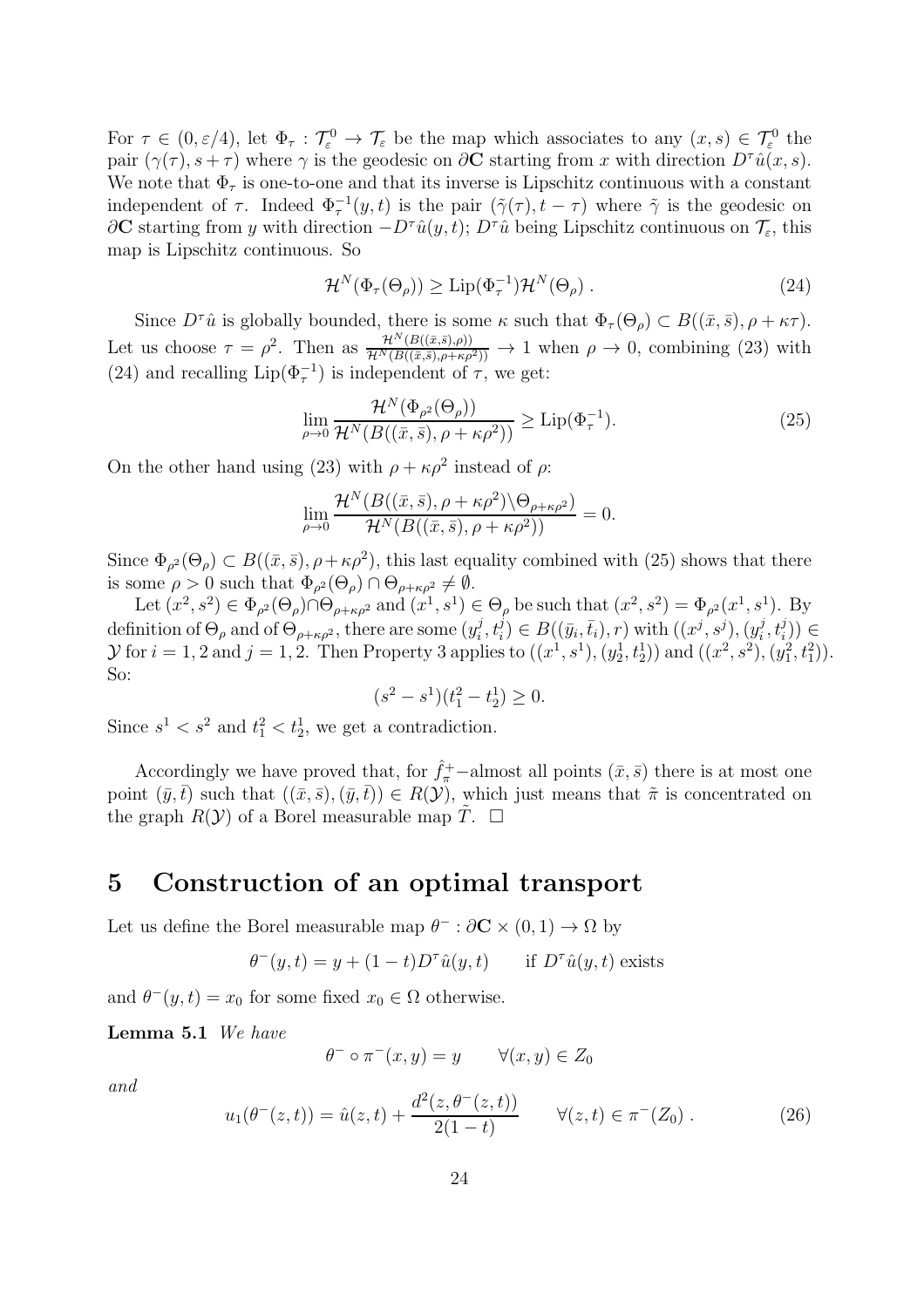**Proof:** Let  $(z, t) \in \pi^{-}(Z_0)$ . Let  $(x, y) \in Z_0$  be such that  $\pi^{-}(x, y) = (z, t)$  and let  $\gamma \in \Gamma$  such that  $\gamma(0) = x$ ,  $\gamma(1) = y$ . From Lemma 2.5 we know that  $\hat{u}$  is differentiable at  $(z, t)$  and, from Lemma 2.11 that

$$
D^{\tau}\hat{u}(z,t) = \frac{y-z}{(1-t)}.
$$

Hence

$$
y = z + (1 - t)D^{\tau}\hat{u}(z, t) = \theta^-(z, t)
$$
.

From Lemma 2.5, we have, keeping the above notations,

$$
u_1(y) = \hat{u}(z, t) + \frac{d^2(z, y)}{2(1 - t)}
$$

which gives (26) since  $\theta^{-}(z,t) = y$ .  $\Box$ 

We now define

$$
T(x) = \begin{cases} \theta^- \circ \tilde{T} \circ \pi^+(x) & \text{if } x \in E^+, \\ x + D\hat{u}(x) & \text{if } x \notin E^+ \text{ and } D\hat{u}(x) \text{ exists,} \\ 0 & \text{otherwise.} \end{cases}
$$

Theorem 5.2 T *is an optimal transport map for* (MK2)*.*

**Proof :** We first claim that, for  $\hat{f}^+$ -almost all  $x \in E^+$ , we have

$$
u_1(T(x)) = \hat{u}(\tilde{T} \circ \pi^+(x)) - \frac{d^2(\tilde{T}_x \circ \pi^+(x), T(x))}{2(1 - \tilde{T}_t \circ \pi^+(x))}.
$$

*Proof of the claim :* Let us denote by F the Borel set of points  $x \in E^+$  such that

$$
u_1(T(x)) \neq \hat{u}(\tilde{T} \circ \pi^+(x)) - \frac{d^2(\tilde{T}_x \circ \pi^+(x), T(x))}{2(1 - \tilde{T}_t \circ \pi^+(x))}.
$$

and by F' the Borel set of points  $(y, s) \in \mathcal{T} \cap (\partial \mathbf{C} \times (0, 1))$  such that

$$
u_1(\theta^-(y,s)) \neq \hat{u}(y,s) - \frac{d^2(y, \theta^-(y,s))}{2(1-s)}.
$$

Then

$$
\hat{f}^+(F) = \hat{f}_\pi^-(F') = \pi^- \sharp \mu_0(F') = \mu(Z_0 \cap (\pi^-)^{-1}(F')) = 0
$$

because for any  $(x, y) \in Z_0$ ,  $\pi^{-}(x, y) \in \mathcal{T}$  by (26) in Lemma 5.1. This completes the proof of the claim.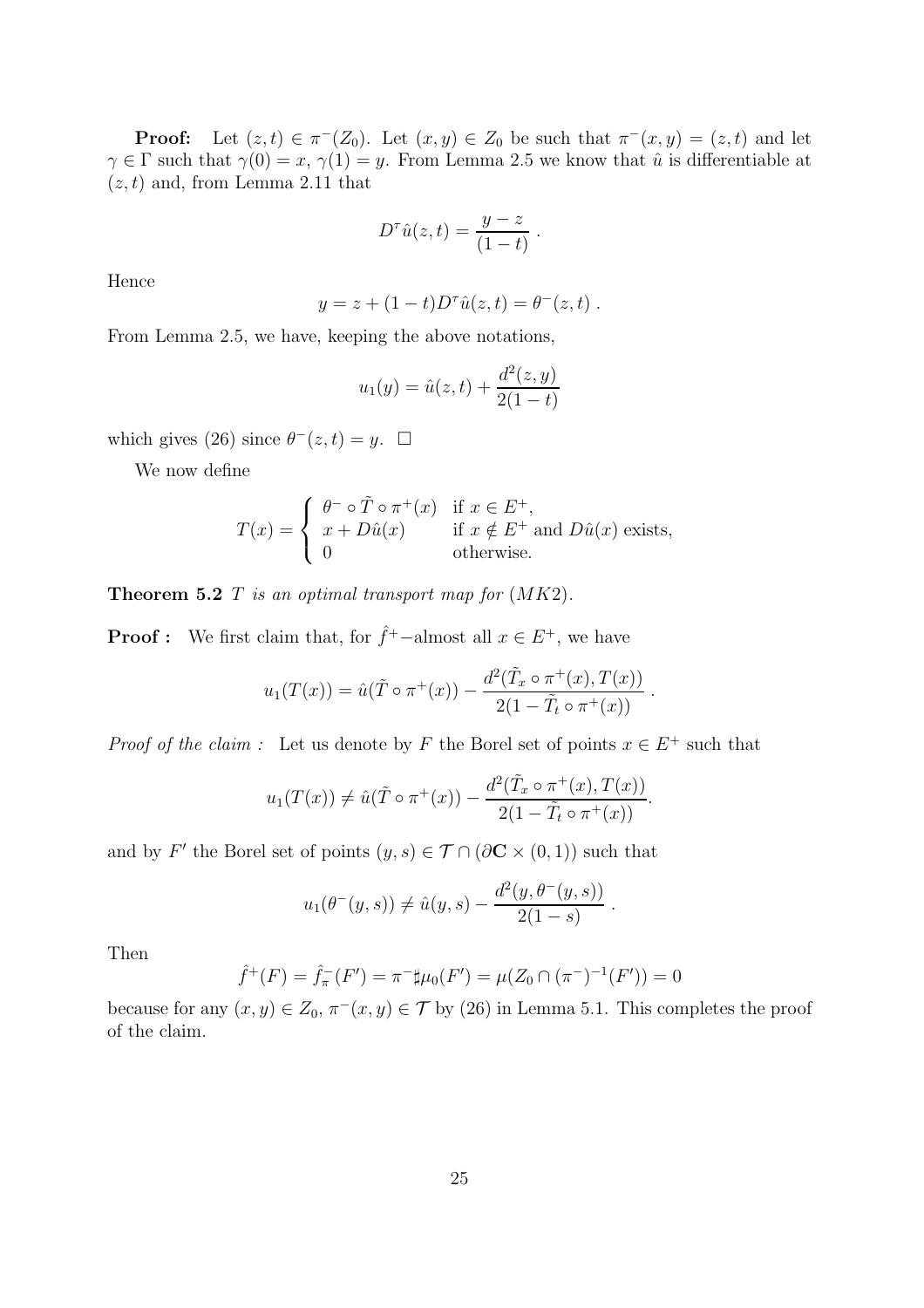From the claim we have for  $\hat{f}^+$ -almost every  $x \in E^+$ ,

$$
u_0(x) = \hat{u}(x, 0)
$$
  
\n
$$
= \hat{u}(\pi^+(x)) - \frac{d^2(x, \pi_x^+(x))}{2\pi_t^+(x)}
$$
  
\n
$$
= \hat{u}(\tilde{T} \circ \pi^+(x)) - \frac{d^2(\pi_x^+(x), \tilde{T}_x \circ \pi^+(x))}{2(\tilde{T}_t \circ \pi^+(x) - \pi_t^+(x))} - \frac{d^2(x, \pi_x^+(x))}{2\pi_t^+(x)}
$$
  
\n
$$
\leq \hat{u}(\theta^- \circ \tilde{T} \circ \pi^+(x)) - \frac{d^2(\tilde{T}_x \circ \pi^+(x), \pi^- \circ \tilde{T} \circ \pi^+(x))}{2(1 - \tilde{T}_t \circ \pi^+(x))} - \frac{d^2(x, \tilde{T}_x \circ \pi^+(x))}{2\tilde{T}_t \circ \pi^+(x)}
$$
  
\n
$$
\leq u_1(T(x)) - \frac{d^2(x, T(x))}{2}.
$$

Since the reverse inequality always holds, we get

$$
u_0(x) = u_1(T(x)) - \frac{1}{2}d^2(x, T(x)) \quad \text{for } \hat{f}^+-\text{almost every } x \in \Omega.
$$

Moreover

$$
T\sharp \hat{f}^+ = (\theta^- \circ \tilde{T} \circ \pi^+) \sharp \hat{f}^+ = (\theta^- \circ \tilde{T}) \sharp \hat{f}^+_{\pi} = \theta^- \sharp \hat{f}^-_{\pi} = (\theta^- \circ \pi^-) \sharp \mu_0 = \pi_2 \sharp \mu_0 = \hat{f}^-
$$

since from Lemma 5.1 we have  $\theta^- \circ \pi^- = \pi_2$ .

Next we set  $\tilde{f}^+ = \pi_1 \sharp \mu_1$  and  $\tilde{f}^- = \pi_2 \sharp \mu_1$ . Then  $\mu_1$  is an optimal transport plan between  $\tilde{f}^+$  and  $\tilde{f}^-$ . From standard arguments in the quadratic case (see [8]), we have

$$
u_0(x) = u_1(T(x)) - \frac{d^2(x, T(x))}{2} \quad \text{for } \tilde{f}^+ - \text{almost all } x \in \Omega
$$

and

 $y = T(x)$  for  $\mu_1$ -almost all  $(x, y) \in \Omega \times \Omega$ .

In particular  $\mu_1 = (id, T)\sharp \tilde{f}^+$  and  $\tilde{f}^- = T\sharp \tilde{f}^+.$ 

We finally have

$$
u_0(x) = u_1(T(x)) - \frac{d^2(x, T(x))}{2} \quad \text{for } f^+\text{-almost all } x \in \Omega
$$

and, from  $(8)$ ,

$$
T\sharp f^+ = T_{\vert_{\Omega\setminus E^+}}\sharp f^+ + T_{\vert_{E^+}}\sharp f^+ = \tilde{f}^- + \hat{f}^- = f^-.
$$

Therefore T is optimal.  $\square$ 

We finally address the uniqueness issue for the optimal transport map. For this we work under the additional assumption that  $f^-$  is also absolutely continuous with respect to the Lebesgue measure. We discuss this condition below. In this case, the measures  $\hat{f}_{\pi}^{+}$ and  $\hat{f}_{\pi}^-$  are intrinsic.

Lemma 5.3 *If* f <sup>−</sup> *is absolutely continuous with respect to the Lebesgue measure, then the maps*  $\pi^+$  *and*  $\theta^+$  *do not depend on the specific choice of the optimal pair of potential*  $(u_0, u_1)$  *nor on the optimal transport plan*  $\mu$ . This is also the case for the maps  $\pi^-$  and θ <sup>−</sup> *which moreover only depend on* y*.*

As a consequence, the measures  $\hat{f}_{\pi}^+$  and  $\hat{f}_{\pi}^-$  do not depend on the specific choice of the *optimal pair of potential*  $(u_0, u_1)$  *nor on the optimal transport plan*  $\mu$ *.*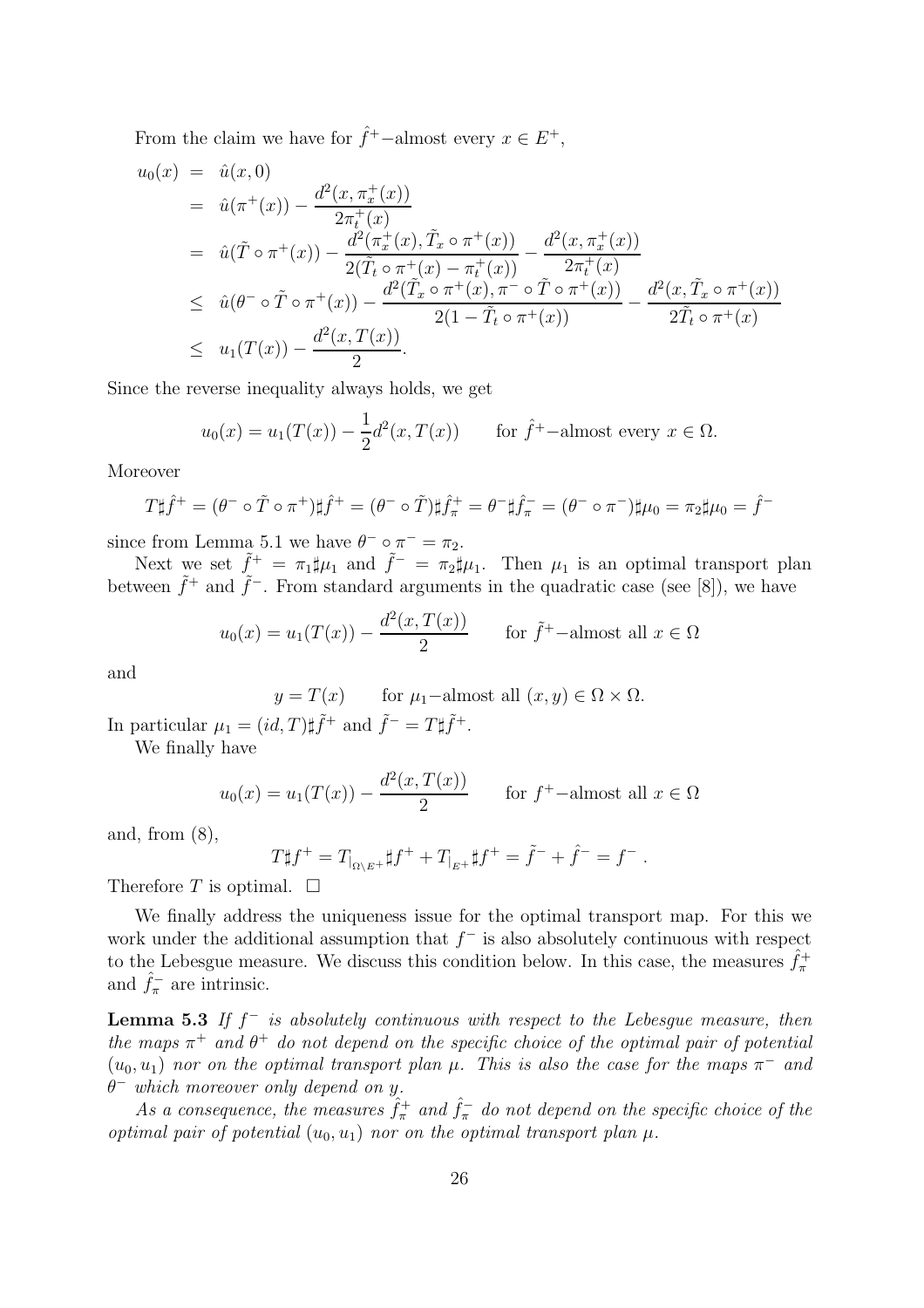**Proof:** Let  $(u_0, u_1)$ ,  $(u'_0, u'_1)$  be optimal potentials and  $\mu$ ,  $\mu'$  be optimal transport plans between  $f^+$  and  $f^-$ . Let  $(\bar{x}, \bar{y})$  be such that  $u_0$  and  $u'_0$  are differentiable at  $\bar{x}$ ,  $u_1$  and  $u'_1$ are differentiable at  $\bar{y}$  and equality

$$
u_1(\bar{y}) - u_0(\bar{x}) = u'_1(\bar{y}) - u'_0(\bar{x}) = \frac{1}{2}d^2(\bar{x}, \bar{y})
$$

holds. We know that the set of such points is a full measure for  $\mu$  and  $\mu'$ . Since

$$
u_1(\bar{y}) \le u_0(x) + \frac{1}{2}d^2(x,\bar{y}) \quad \forall x \in \Omega
$$

with an equality at  $\bar{x}$ , the semi-concave map  $d(\cdot, \bar{y})$  is differentiable at  $\bar{x}$ , so that

$$
Du_0(\bar{x})=Du'_0(\bar{x})=-d(\bar{x},\bar{y})D_xd(\bar{x},\bar{y}).
$$

In particular, the set

$$
E^+ = \{ \bar{x} \in \Omega , \ Du_0(x) \text{ exists and } [\bar{x}, \bar{x} + Du_0(\bar{x})] \cap \mathbf{C} \neq \emptyset \}
$$

is defined independently of the choice of  $(u_0, u_1)$  and of  $\mu$ , up to a set of measure 0. For any  $x \in E^+$  we set (as before)

$$
t^+(\bar{x}) = \min\{t \in [0,1], \bar{x} + tDu_0(\bar{x}) \in \mathbf{C}\}
$$

and

$$
\pi^+(\bar{x}) = (\bar{x} + t^+(\bar{x})Du_0(\bar{x}), t^+(\bar{x})).
$$

Then  $\pi^+$  is intrinsically defined. So is  $\theta^+$ , which is just the inverse of  $\pi^+$ .

Arguing in a symmetric way allows to define  $\pi^- = \pi^-(y)$  on some set  $E^-$  and  $\theta^- =$  $\theta^{-}(y)$  in an intrinsic way. Then we can set

$$
\hat{f}_{\pi}^{+} = \pi^{+} \sharp (f^{+} \mathbf{1}_{E^{+}}) \quad \text{and} \quad \hat{f}_{\pi}^{-} = \pi^{-} \sharp (f^{-} \mathbf{1}_{E^{-}}) .
$$

 $\Box$ 

For simplicity, we now assume without loss of generality that  $\hat{f}_{\pi}^{+}$  and  $\hat{f}_{\pi}^{-}$  are probability measures (i.e., all the optimaly transported mass passes through  $\partial C$ ). Then there is a simple one-to-one correspondence between optimal transport plans between  $f^+$  and  $f^$ and optimal transport plans between  $\hat{f}_{\pi}^{+}$  and  $\hat{f}_{\pi}^{-}$ .

Proposition 5.4 *Let us assume that*  $f$ <sup>−</sup> *is absolutely continuous with respect to the Lebesgue measure. Then, for any optimal transport plan*  $\nu$  *between*  $\hat{f}_{\pi}^{+}$  and  $\hat{f}_{\pi}^{-}$ *, the measure*

$$
\mu:=(\pi^+,\pi^-)\sharp\nu
$$

*is an optimal transport plan between*  $f^+$  *and*  $f^-$ *.* 

*Conversely any optimal transport plan*  $\mu$  *between*  $f^+$  *and*  $f^-$  *defines an optimal transport plan*

$$
\nu := (\theta^+, \theta^-)\sharp \mu
$$

*between*  $\hat{f}^+_{\pi}$  *and*  $\hat{f}^-_{\pi}$ *.*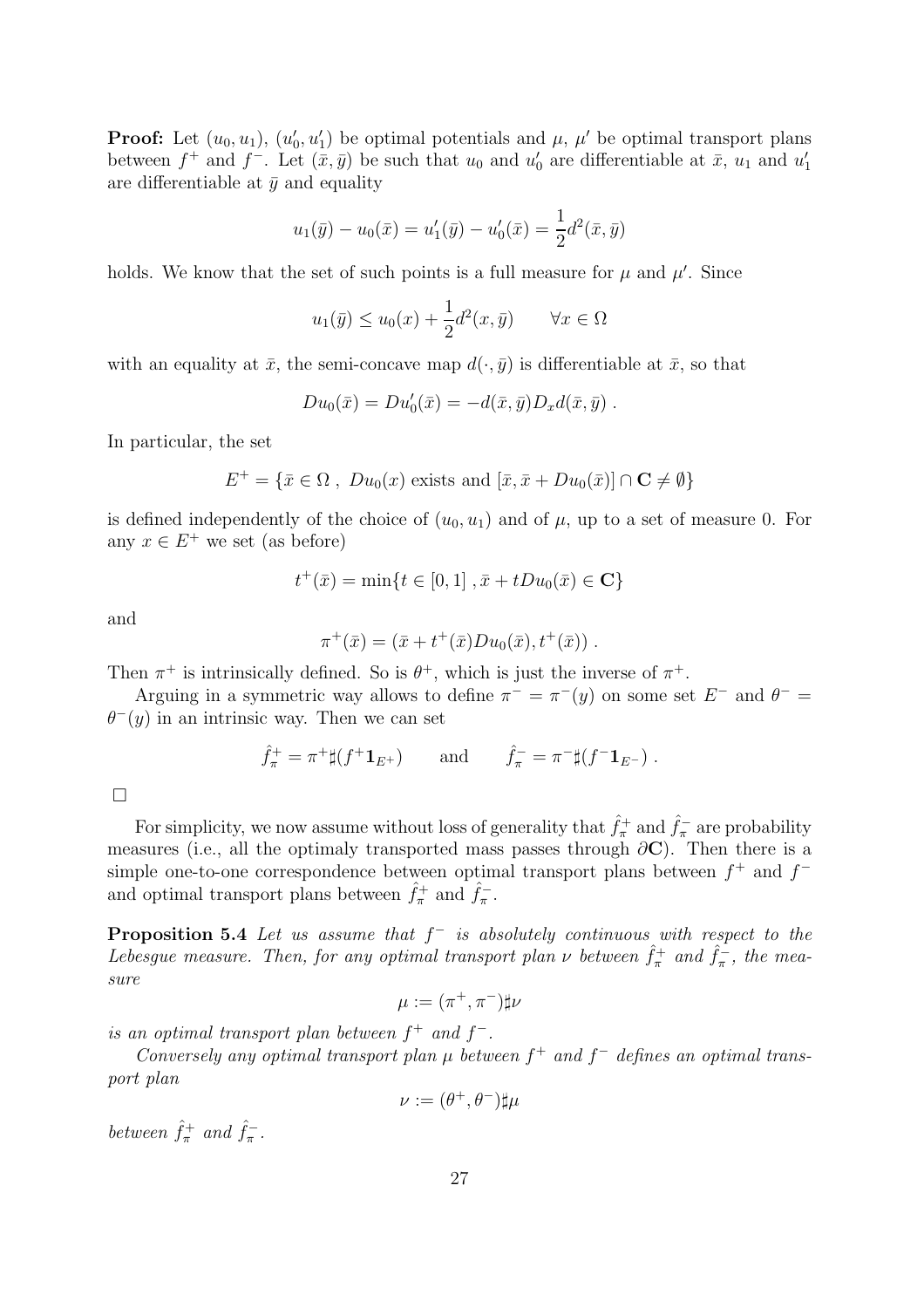In other words, the lack of uniqueness in the Monge problem just comes from the lack of uniqueness in the transportation of  $\hat{f}_{\pi}^{+}$  to  $\hat{f}_{\pi}^{-}$  in  $\partial \mathbf{C}$ .

**Proof:** The Proposition is a straightforward consequence of the primal-dual necessary and sufficient optimality condition.  $\Box$ 

We conclude this discussion by noting that the above Proposition strongly relies on the fact that  $f^-$  is absolutely continuous. Indeed, otherwise, the measure  $\tilde{f}^-_{\pi}$  generally depends on the choice of the optimal transport plan  $\mu$ , as shows the following example:

Example 5.5 *In dimension* 2*, we assume that the obstacle is a disc* K *centered at* 0*,*  $f^+ = dx \, \mathsf{L}(C_1 \cup C_2)$  and  $f^- = \frac{1}{2}$  $\frac{1}{2}\delta_A + \frac{1}{2}$  $\frac{1}{2}\delta_B$  *as in the figure. The sets*  $C_1$  *and*  $C_2$  *are discs of area* 1/2 *and* A*,* B *are two points on the* Oy−*axis. The figure is symmetric with respect to the*  $Oy-axis$ *. We assume that any geodesic connecting a point of*  $C_1 \cup C_2$  *to* A *or* B passes through the obstacle. Then it can easily be checked that the projected measure  $\hat{f}_{\pi}^-$ 



*is not intrinsically defined but depends on the choice of the optimal transport plan.*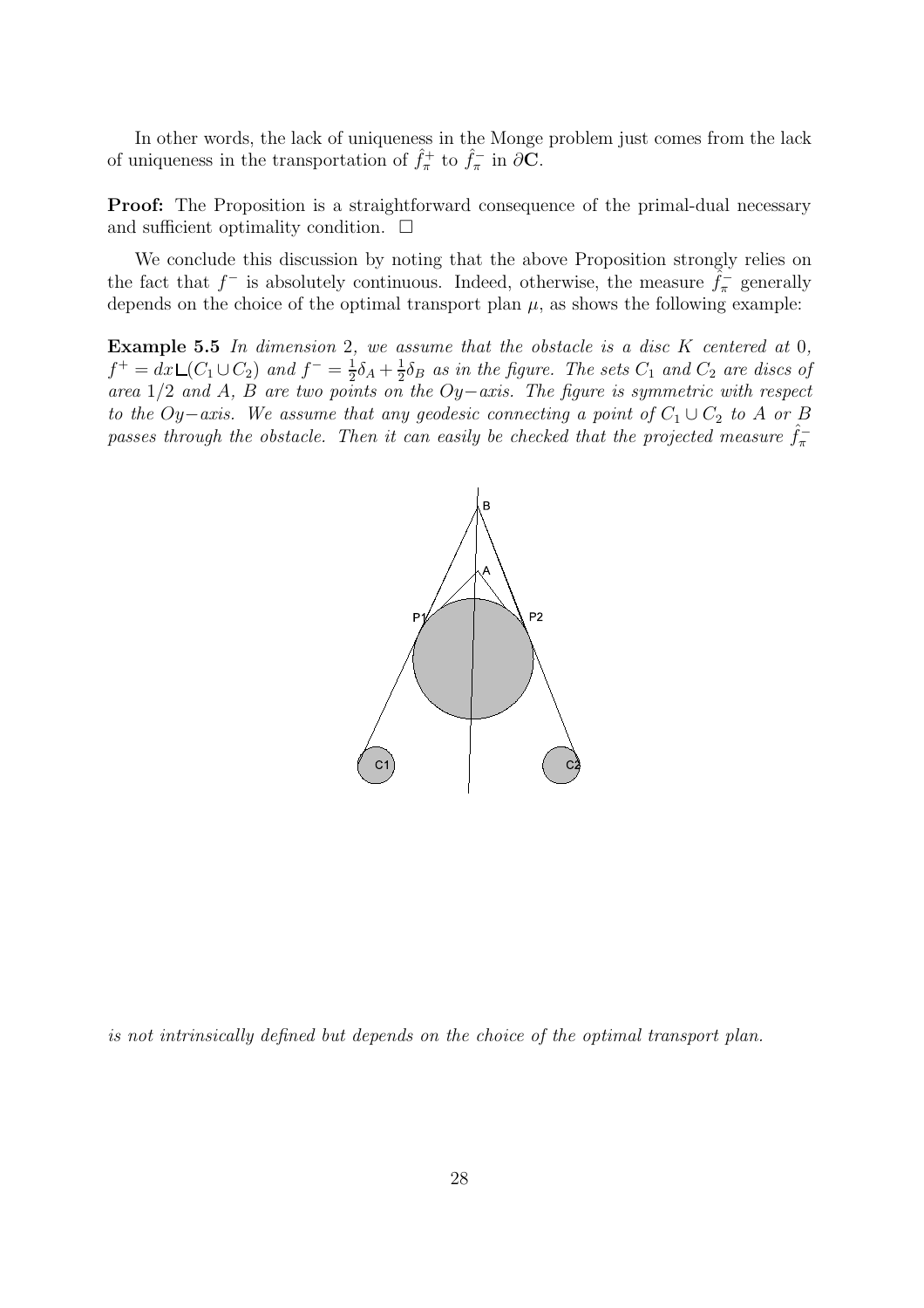# References

- [1] L. Ambrosio, *Lecture notes on optimal transport problems.* Mathematical aspects of evolving interfaces (Funchal, 2000), 1–52, Lecture Notes in Math., 1812, Springer, Berlin,(2003).
- [2] L. Ambrosio, A. Pratelli, *Existence and stability results in the* L 1 *theory of optimal transportation.* Optimal transportation and applications (Martina Franca, 2001), 123- 160, Lecture Notes in Math., 1813, Springer, Berlin, (2003).
- [3] T. Aubin, *A course in differential geometry.* Graduate Studies in Mathematics, 27. American Mathematical Society, Providence, RI, 2001. xii+184 pp.
- [4] P. Bernard, B. Buffoni, *The Monge problem for supercritical Ma˜n´e potentials on compact manifolds.* Adv. Math. 207 (2006), no. 2, 691–706.
- [5] P. Bernard, B. Buffoni, *Weak KAM pairs and Monge-Kantorovich duality.* Asymptotic analysis and singularities—elliptic and parabolic PDEs and related problems, 397–420, Adv. Stud. Pure Math., 47-2, Math. Soc. Japan, Tokyo, 2007.
- [6] P. Bernard, B. Buffoni, *Optimal mass transportation and Mather theory.* J. Eur. Math. Soc. (JEMS) 9 (2007), no. 1, 85–121.
- [7] Y. Brenier, *Polar Factorization and monotone rearrangements of vector valued functions*, Comm. Pure and Applied Math., 44, pp. 375–417 (1991).
- [8] Y. Brenier, *Extended Monge-Kantorovich Theory*, Optimal transportation and applications (Martina Franca-2001), 91-121 Lecture Notes In Math., 1813, Springer Verlag, Berlin (2003).
- [9] G. Buttazzo, C. Jimenez, E. Oudet, *An Optimization Problem for Mass Transportation with Congested Dynamics*, SIAM J. Control Optim. Volume 48, Issue 3, pp. 1961-1976 (2009).
- [10] L. Caravenna, *A proof of Sudakov theorem with strictly convex norms*, cvgmt preprint available at http://cvgmt.sns.it/people/caravenna.
- [11] T. Champion, L. De Pascale, *The Monge problem for strictly convex norms in*  $\mathbb{R}^d$ , to be published in Journ. of the Eur. Math. Soc. (2009).
- [12] T. Champion, L. De Pascale, *The Monge problem in*  $\mathbb{R}^d$ , cvgmt preprint, available at http://cvgmt.sns.it/cgi/get.cgi/papers/chadep09.
- [13] L. Caffarelli, M. Feldman, R.J. McCann *Constructing optimal maps for Monge's transport problem as a limit of strictly convex costs*, J. Amer. Math. Soc., 15 (2002), 1-26.
- [14] P. Cardaliaguet, C. Marchi, *Regularity of eikonal equation with Neumann boundary conditions in the plane: application to fronts with nonlocal terms.* SIAM J. Control Optim. 45 (2006), 1017–1038